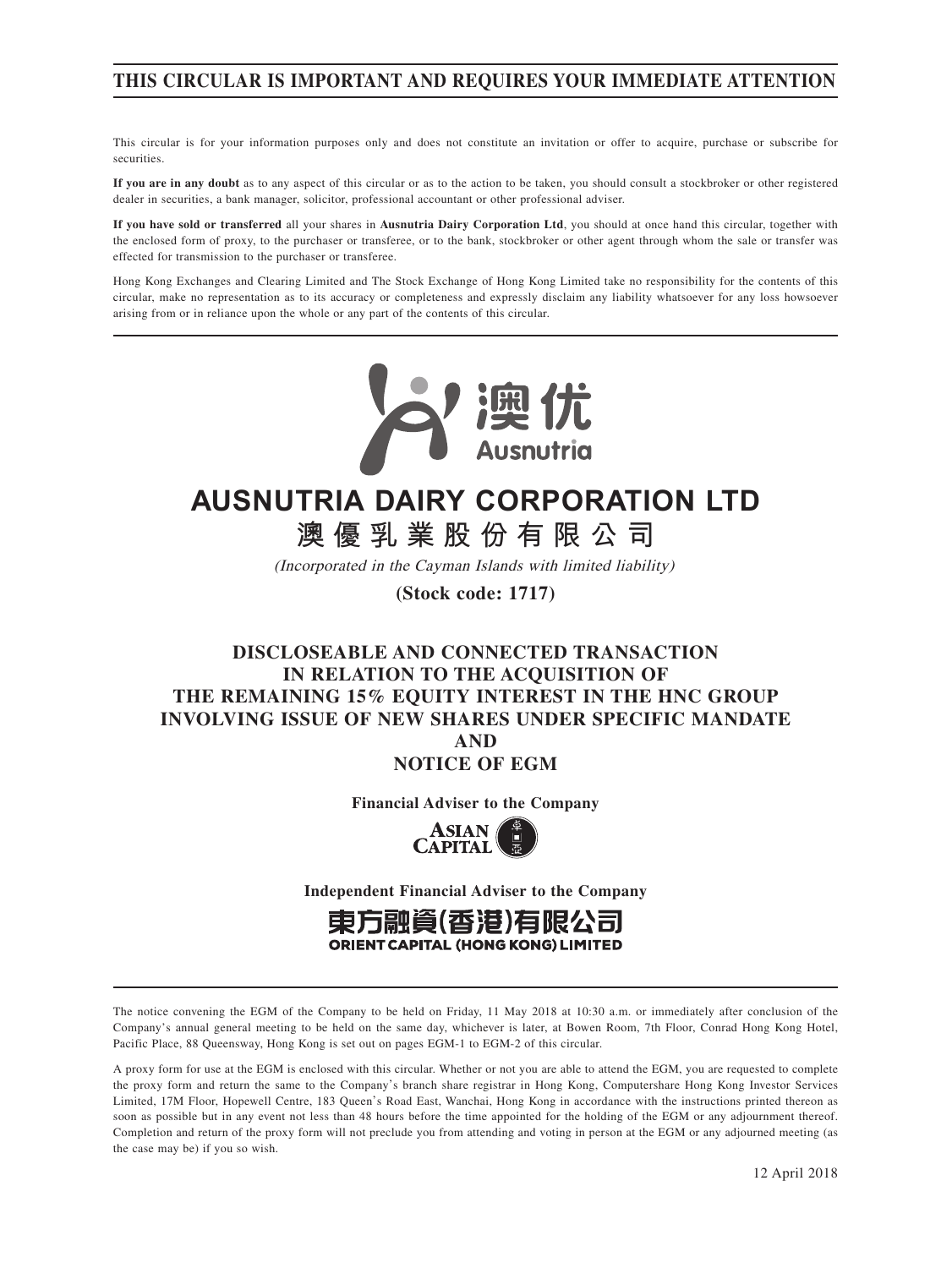# **CONTENTS**

# Page

| $\mathbf{1}$ |
|--------------|
| 6            |
| 21           |
| 23           |
| $I-1$        |
| $EGM-1$      |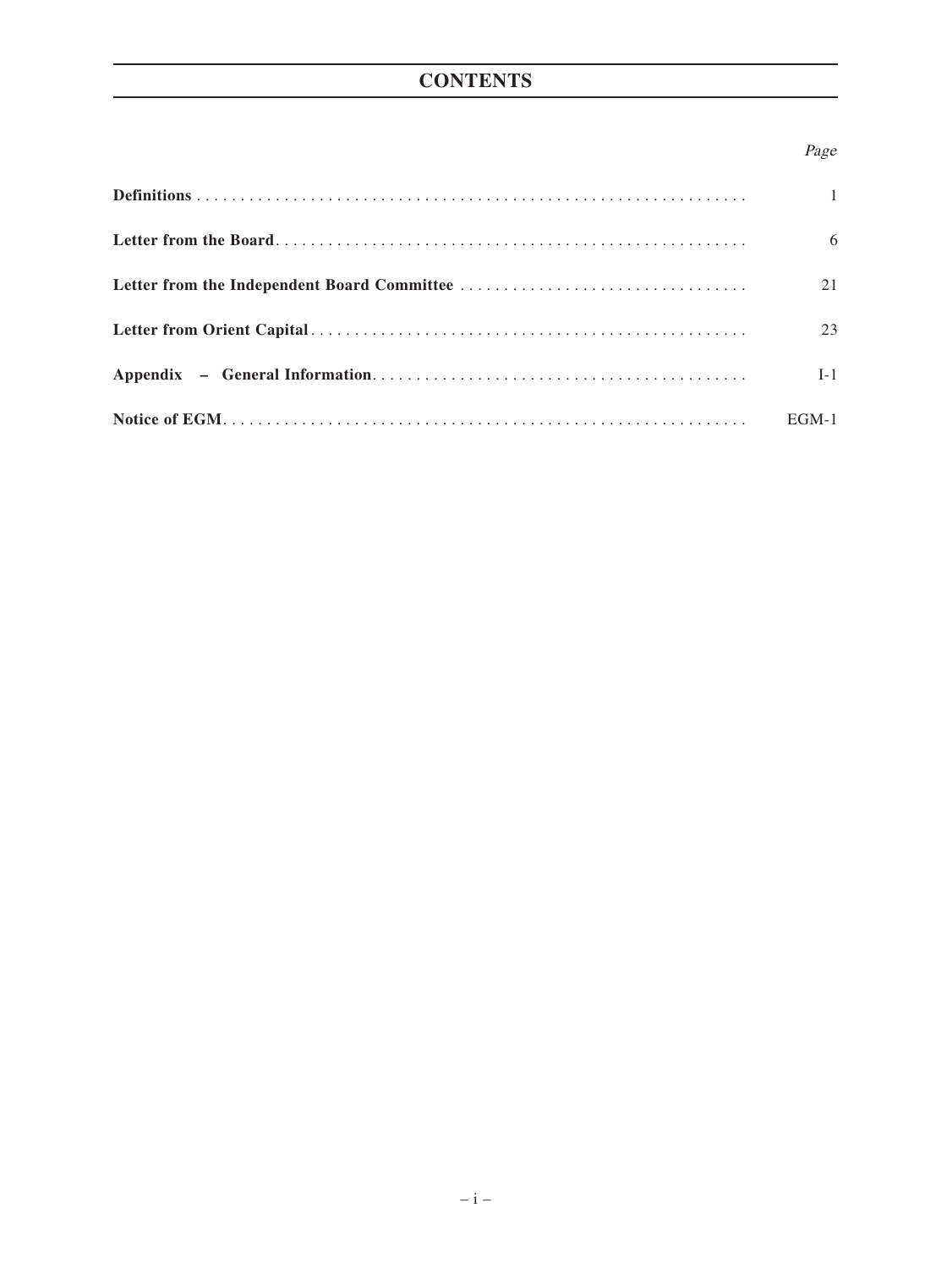In this circular, the following expressions have the following meanings unless the context requires otherwise:

| "Acquisition"               | the proposed acquisition of the Sale Shares by the Purchaser from<br>the Vendors pursuant to the terms and conditions of the Sale and<br>Purchase Agreement                                                                                                                                          |
|-----------------------------|------------------------------------------------------------------------------------------------------------------------------------------------------------------------------------------------------------------------------------------------------------------------------------------------------|
| "Average Growth Rate"       | the average growth rates in the audited consolidated net profit<br>after taxation of the HNC Group for the years ending 31<br>December 2018, 2019 and 2020 respectively                                                                                                                              |
| "Beneficial Owners"         | the 28 beneficial owners of the Transfer Shares, among which<br>two are connected persons of the Company and beneficially own<br>53,100 ordinary shares and 40,000 ordinary shares in HNHK<br>respectively, while the Remaining Beneficial Owners beneficially<br>own 56,900 ordinary shares in HNHK |
| "Board"                     | the board of Directors                                                                                                                                                                                                                                                                               |
| "Business Day(s)"           | a day on which the Stock Exchange is open for the transaction of<br>business                                                                                                                                                                                                                         |
| "Company"                   | Ausnutria Dairy Corporation Ltd, a company incorporated in the<br>Cayman Islands with limited liability, the shares of which are<br>listed on the Main Board of the Stock Exchange (stock code:<br>1717)                                                                                             |
| "Completion"                | the completion of the Acquisition in accordance with the terms of<br>the Sale and Purchase Agreement                                                                                                                                                                                                 |
| "Completion Date"           | the third (3rd) Business Day after the last outstanding condition<br>(other than the conditions which can only be fulfilled upon<br>Completion) have been fulfilled or waived (or such other date<br>agreed by the Purchaser and the Vendors in writing)                                             |
| "connected person(s)"       | has the meaning ascribed thereto under the Listing Rules                                                                                                                                                                                                                                             |
| "Consideration Shares"      | the Upfront Consideration Shares and the Subsequent<br>Consideration Shares, which shall not exceed 80,174,000 Shares<br>in aggregate                                                                                                                                                                |
| "Consideration Share Price" | HK\$5.00 per Consideration Share                                                                                                                                                                                                                                                                     |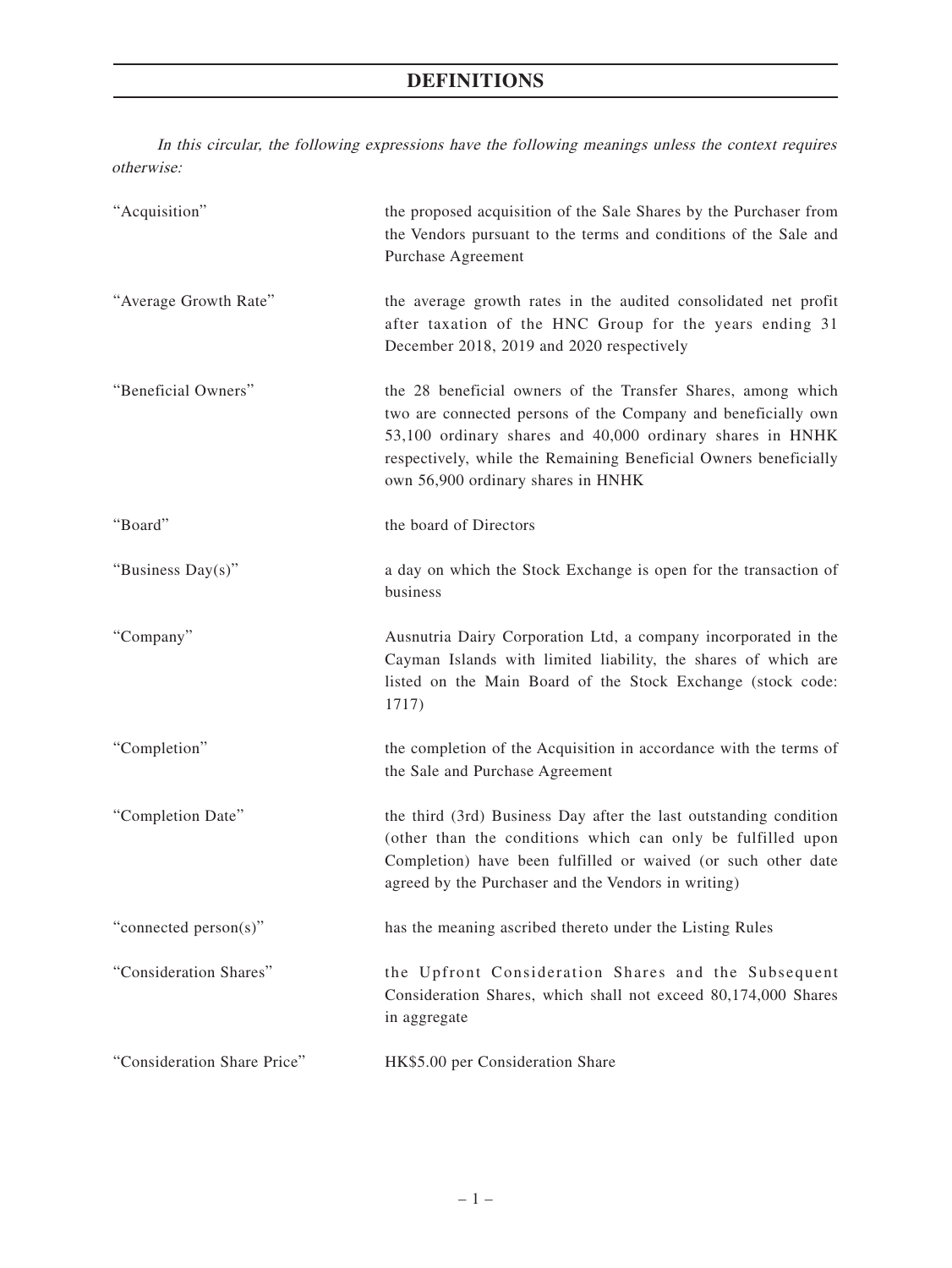| "Director(s)"                 | director(s) of the Company                                                                                                                                                                                                                                                                                                                                                                                                                                                                                                          |
|-------------------------------|-------------------------------------------------------------------------------------------------------------------------------------------------------------------------------------------------------------------------------------------------------------------------------------------------------------------------------------------------------------------------------------------------------------------------------------------------------------------------------------------------------------------------------------|
| "EGM"                         | the extraordinary general meeting to be convened by the Company<br>for the purpose of considering and, if thought fit, approving,<br>among other things, the Sale and Purchase Agreement and the<br>transactions contemplated thereunder, including the issue and<br>allotment of Consideration Shares under the Specific Mandate                                                                                                                                                                                                   |
| "Encumber"                    | to create or grant any Encumbrance                                                                                                                                                                                                                                                                                                                                                                                                                                                                                                  |
| "Encumbrance"                 | any mortgage, charge, pledge, lien (otherwise than arising by<br>statute or operation of law), option, restriction, hypothecation,<br>assignment, right of first refusal, right of pre-emption, third-party<br>right or interest, other encumbrance, priority or security interest of<br>any kind, or any other type of preferential arrangement (including,<br>without limitation, a title transfer or retention arrangement) having<br>similar effect, and any agreement or obligation to create or grant<br>any of the aforesaid |
| "Group"                       | the Company and its subsidiaries                                                                                                                                                                                                                                                                                                                                                                                                                                                                                                    |
| "HNC"                         | Hyproca Nutrition Co. Ltd.* (海普諾凱營養品有限公司), a<br>company established in the PRC with limited liability and a direct<br>wholly-owned subsidiary of HNHK                                                                                                                                                                                                                                                                                                                                                                               |
| "HNC Group"                   | HNHK and HNC                                                                                                                                                                                                                                                                                                                                                                                                                                                                                                                        |
| "HNHK"                        | Hyproca Nutrition (Hongkong) Company Limited, a company<br>incorporated in Hong Kong with limited liability, which is owned<br>as to 85% and 15% by the Purchaser and the Beneficial Owners as<br>at the Latest Practicable Date                                                                                                                                                                                                                                                                                                    |
| "Hong Kong'                   | the Hong Kong Special Administrative Region of the PRC                                                                                                                                                                                                                                                                                                                                                                                                                                                                              |
| "HK\$"                        | Hong Kong dollar, the lawful currency of Hong Kong                                                                                                                                                                                                                                                                                                                                                                                                                                                                                  |
| "Independent Board Committee" | an independent committee of the Board, comprising all the<br>independent non-executive Directors, formed for the purpose of<br>advising the Independent Shareholders in respect of, among other<br>things, the terms of the Sale and Purchase Agreement and the<br>transactions contemplated thereunder                                                                                                                                                                                                                             |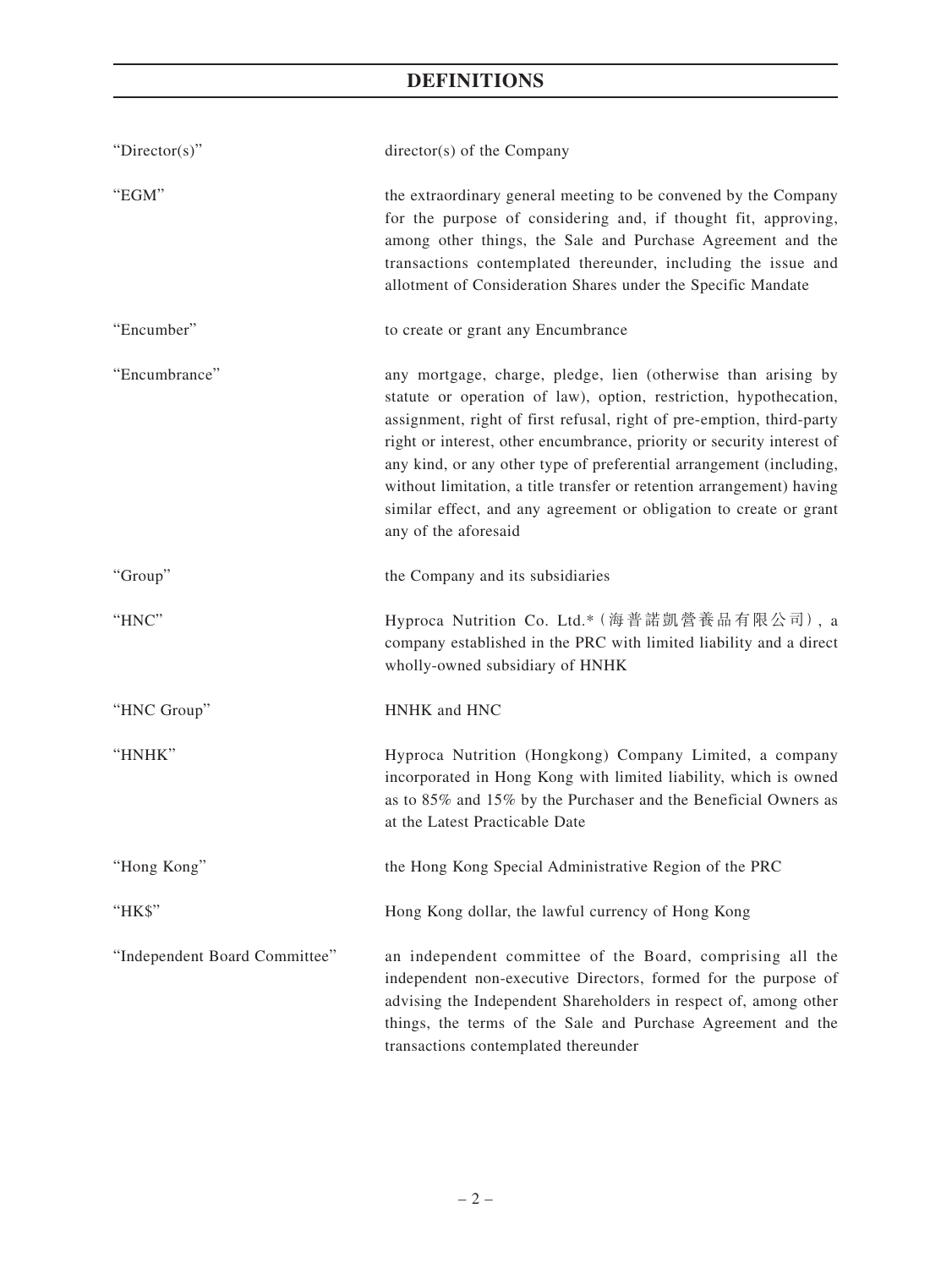| "Independent Financial Adviser"<br>or "Orient Capital" | Orient Capital (Hong Kong) Limited, a licensed corporation to<br>carry out Type 6 (Advising on Corporate Finance) regulated<br>activities under the SFO                                                                                                                                                                  |
|--------------------------------------------------------|--------------------------------------------------------------------------------------------------------------------------------------------------------------------------------------------------------------------------------------------------------------------------------------------------------------------------|
| "Independent Shareholders"                             | Shareholders who are not interested or involved in the Sale and<br>Purchase Agreement and the transactions contemplated thereunder                                                                                                                                                                                       |
| "Last Trading Day"                                     | 14 February 2018, being the last trading day immediately prior to<br>the entering into of the Sale and Purchase Agreement                                                                                                                                                                                                |
| "Latest Practicable Date"                              | 6 April 2018, being the latest practicable date prior to the printing<br>of this circular for ascertaining certain information contained in<br>this circular                                                                                                                                                             |
| "Listing Rules"                                        | the Rules Governing the Listing of Securities on the Stock<br>Exchange                                                                                                                                                                                                                                                   |
| "Long Stop Date"                                       | 30 June 2018, or such other date as may be agreed by the<br>Purchaser and the Vendors in writing                                                                                                                                                                                                                         |
| "PRC"                                                  | the People's Republic of China and for the purposes of this<br>circular, excluding Hong Kong, the Macau Special Administrative<br>Region of the People's Republic of China and Taiwan                                                                                                                                    |
| "Purchaser"                                            | Hyproca Nutrition B.V., a private company with limited liability<br>incorporated in the Netherlands, an indirect wholly-owned<br>subsidiary of the Company, and holding 85% of all the issued<br>shares of HNHK as at the Latest Practicable Date                                                                        |
| "Remaining Beneficial Owners"                          | the 26 individuals (other than the two Beneficial Owners who<br>are connected persons of the Company) who are employees of<br>HNC and beneficially own 56,900 ordinary shares in HNHK in<br>aggregate                                                                                                                    |
| "Reorganisation"                                       | such arrangement and restructuring to be taken such that the<br>investment vehicle structures are set up and the transfer of the<br>Transfer Shares to the Target Company take effect as set out in the<br>group chart under the paragraph headed "The Sale and Purchase<br>Agreement – Reorganisation" in this circular |
| "RMB"                                                  | Renminbi, the lawful currency of the PRC                                                                                                                                                                                                                                                                                 |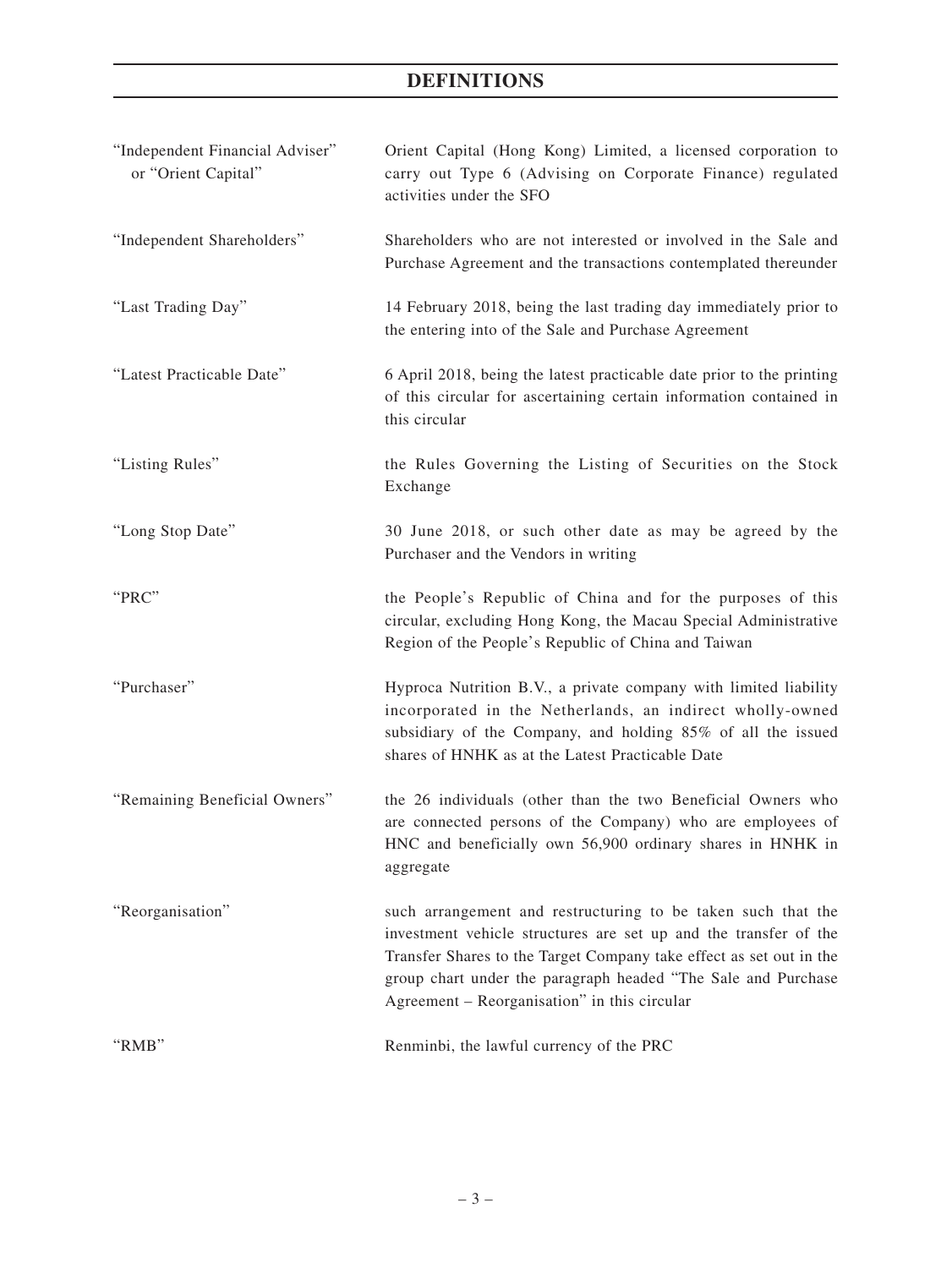| "Sale and Purchase Agreement"        | the sale and purchase agreement dated 14 February 2018 entered<br>into between the Purchaser, the Vendors and the Company in<br>respect of the Acquisition                                                                                                                                                                                                                                                                    |
|--------------------------------------|-------------------------------------------------------------------------------------------------------------------------------------------------------------------------------------------------------------------------------------------------------------------------------------------------------------------------------------------------------------------------------------------------------------------------------|
| "Sale Shares"                        | the 1,500 ordinary shares in the Target Company owned by the<br>Vendors, representing the entire issued share capital of the Target<br>Company as at the Latest Practicable Date                                                                                                                                                                                                                                              |
| "SFO"                                | the Securities and Futures Ordinance (Chapter 571 of the Laws of<br>Hong Kong)                                                                                                                                                                                                                                                                                                                                                |
| "Share(s)"                           | ordinary share(s) in the capital of the Company                                                                                                                                                                                                                                                                                                                                                                               |
| "Shareholder(s)"                     | the shareholder(s) of the Company                                                                                                                                                                                                                                                                                                                                                                                             |
| "Specific Mandate"                   | the specific mandate for the issue and allotment of the<br>Consideration Shares, which is subject to the approval by the<br>Independent Shareholders at the EGM                                                                                                                                                                                                                                                               |
| "Stock Exchange"                     | the Stock Exchange of Hong Kong Limited                                                                                                                                                                                                                                                                                                                                                                                       |
| "Subsequent Consideration"           | the consideration payable by the Purchaser to the Vendors to<br>adjust the Total Consideration for the Acquisition based on the<br>Average Growth Rate                                                                                                                                                                                                                                                                        |
| "Subsequent Consideration<br>Shares" | the new Shares to be issued by the Company to the Vendors for the<br>settlement of Subsequent Consideration (if any) pursuant to the<br>Sale and Purchase Agreement                                                                                                                                                                                                                                                           |
| "Target Company"                     | Multi Brilliant Enterprises Limited, a company incorporated under<br>the laws of the British Virgin Islands with limited liability, which<br>is owned by Vendor A as to 531 shares, representing 35.40%,<br>Vendor B as to 569 shares, representing approximately 37.93%<br>and Vendor C as to 400 shares, representing approximately<br>26.67% as at the Latest Practicable Date and immediately after the<br>Reorganisation |
| "Target Group"                       | the Target Company and its subsidiaries, namely HNHK and HNC,<br>upon completion of the Reorganisation                                                                                                                                                                                                                                                                                                                        |
| "Total Consideration"                | collectively, the Upfront Consideration and the Subsequent<br>Consideration (if any), which in aggregate shall not exceed<br>HK\$400,870,000                                                                                                                                                                                                                                                                                  |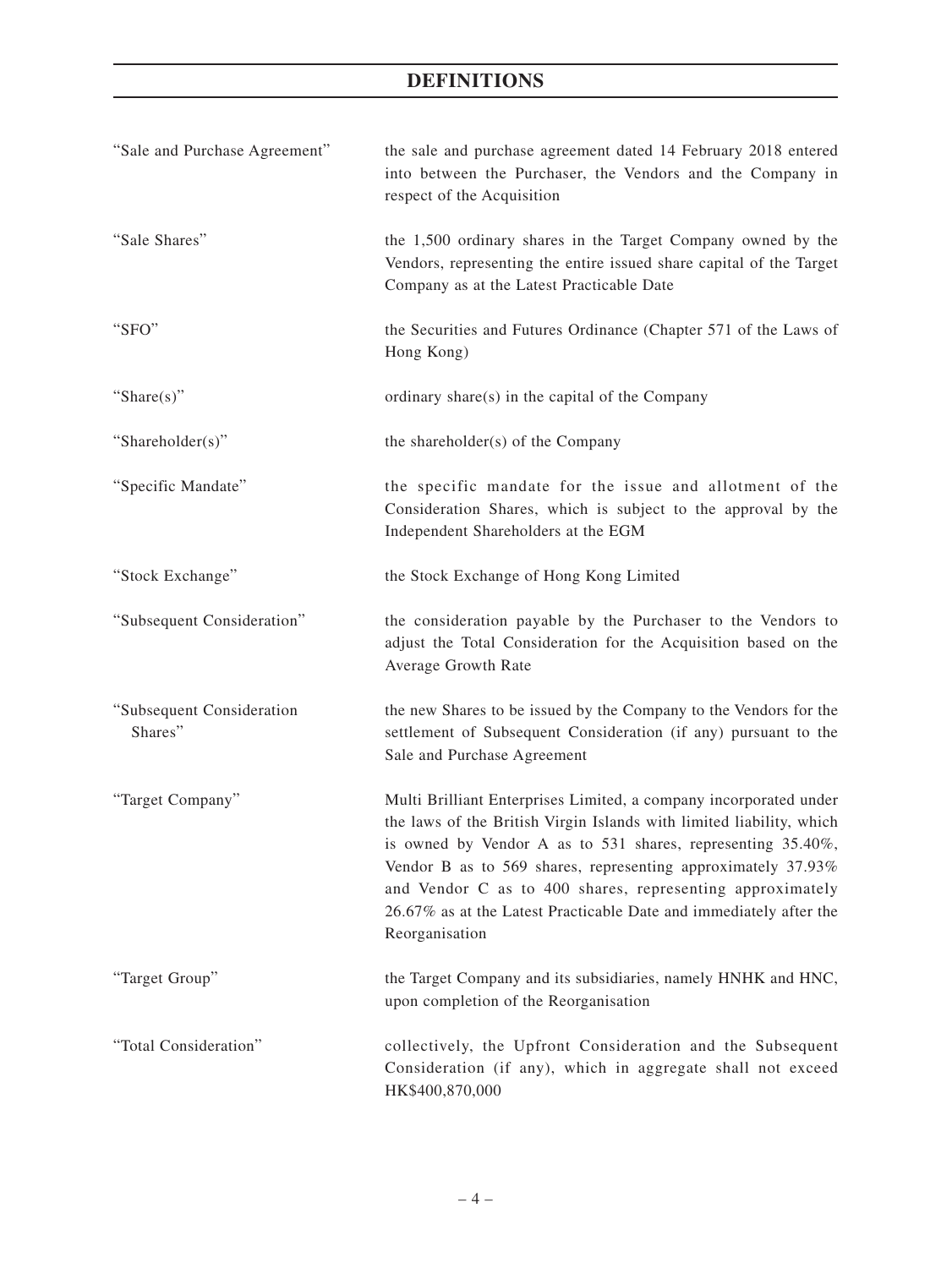| "Transfer Shares"              | the 150,000 ordinary shares in HNHK beneficially owned by the<br>Beneficial Owners and legally held by Ms. Li Yimin (being the<br>nominee of the Beneficial Owners) representing 15% of the entire<br>issued share capital of HNHK as at the Latest Practicable Date and<br>subject to the Reorganisation |
|--------------------------------|-----------------------------------------------------------------------------------------------------------------------------------------------------------------------------------------------------------------------------------------------------------------------------------------------------------|
| "Upfront Consideration"        | the initial consideration payable by the Purchaser to the Vendors<br>for the Acquisition                                                                                                                                                                                                                  |
| "Upfront Consideration Shares" | the new Shares to be issued by the Company to the Vendors for the<br>settlement of the Upfront Consideration pursuant to the Sale and<br>Purchase Agreement                                                                                                                                               |
| "Vendor A"                     | Perfect Victory Holdings Limited, a company incorporated under<br>the laws of the British Virgin Islands with limited liability,<br>wholly-owned by Ms. Li Yimin, being a director and general<br>manager of HNC                                                                                          |
| "Vendor B"                     | Dynamic Winners Group Limited, a company incorporated<br>under the laws of the British Virgin Islands with limited liability,<br>wholly-owned by the Remaining Beneficial Owners                                                                                                                          |
| "Vendor C"                     | Reliable Global Holdings Limited, a company incorporated<br>under the laws of the British Virgin Islands with limited liability,<br>wholly-owned by Mr. Wong Wei Hua Derek, being the company<br>secretary of the Company and the sole director of HNHK                                                   |
| "Vendors"                      | collectively, Vendor A, Vendor B and Vendor C                                                                                                                                                                                                                                                             |
| $``\%"$                        | per cent                                                                                                                                                                                                                                                                                                  |

For the purpose of this circular, unless otherwise stated, the exchange rate of RMB1 = HK\$1.2477, has been used for currency conversion. This is for the purpose of illustration only and does not constitute a representation that any amounts in HK\$, RMB have been, could have been or may be converted at such rate or any other exchange rate.

\* For identification purpose only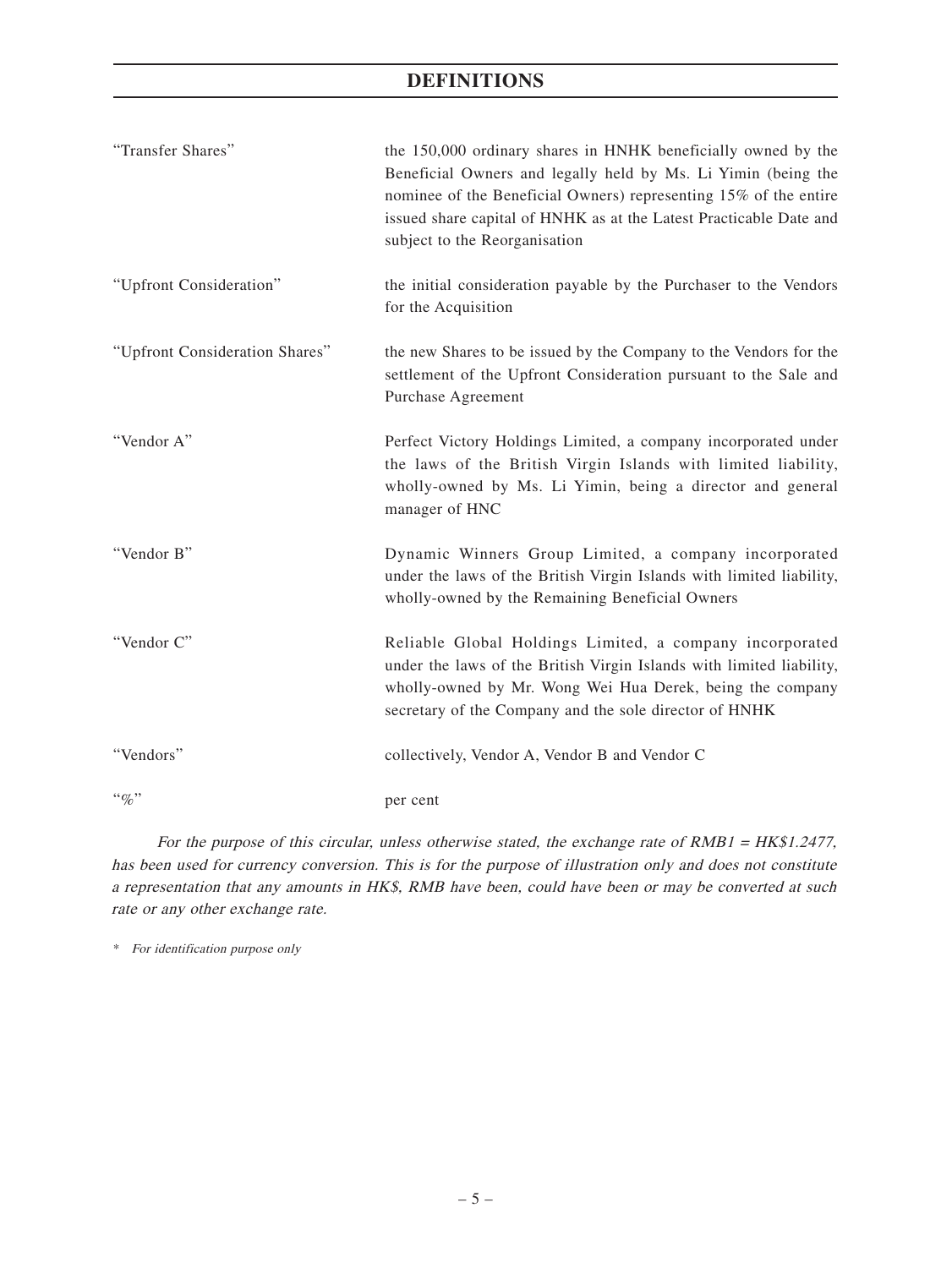

# **AUSNUTRIA DAIRY CORPORATION LTD**

**澳優乳業股份有限公司**

(Incorporated in the Cayman Islands with limited liability)

**(Stock code: 1717)**

#### **Directors**

Executive Directors: Mr. Yan Weibin (Chairman) Mr. Bartle van der Meer (Chief Executive Officer) Ms. Ng Siu Hung

Non-executive Directors: Mr. Tsai Chang-Hai Mr. Zeng Xiaojun

Independent non-executive Directors: Ms. Ho Mei-Yueh Mr. Jason Wan Mr. Lau Chun Fai Douglas

Registered office: Cricket Square Hutchins Drive P.O. Box 2681 Grand Cayman KY1-1111 Cayman Islands

Principal place of business in Hong Kong: Unit 16, 36/F China Merchants Tower Shun Tak Centre 168-200 Connaught Road Central Sheung Wan Hong Kong

12 April 2018

To the Shareholders:

Dear Sirs or Madams,

# **DISCLOSEABLE AND CONNECTED TRANSACTION IN RELATION TO THE ACQUISITION OF THE REMAINING 15% EQUITY INTEREST IN THE HNC GROUP INVOLVING ISSUE OF NEW SHARES UNDER SPECIFIC MANDATE**

#### **INTRODUCTION**

Reference is made to the Company's announcements dated 14 February 2018 in relation to, among others, the Sale and Purchase Agreement and the transactions contemplated thereunder.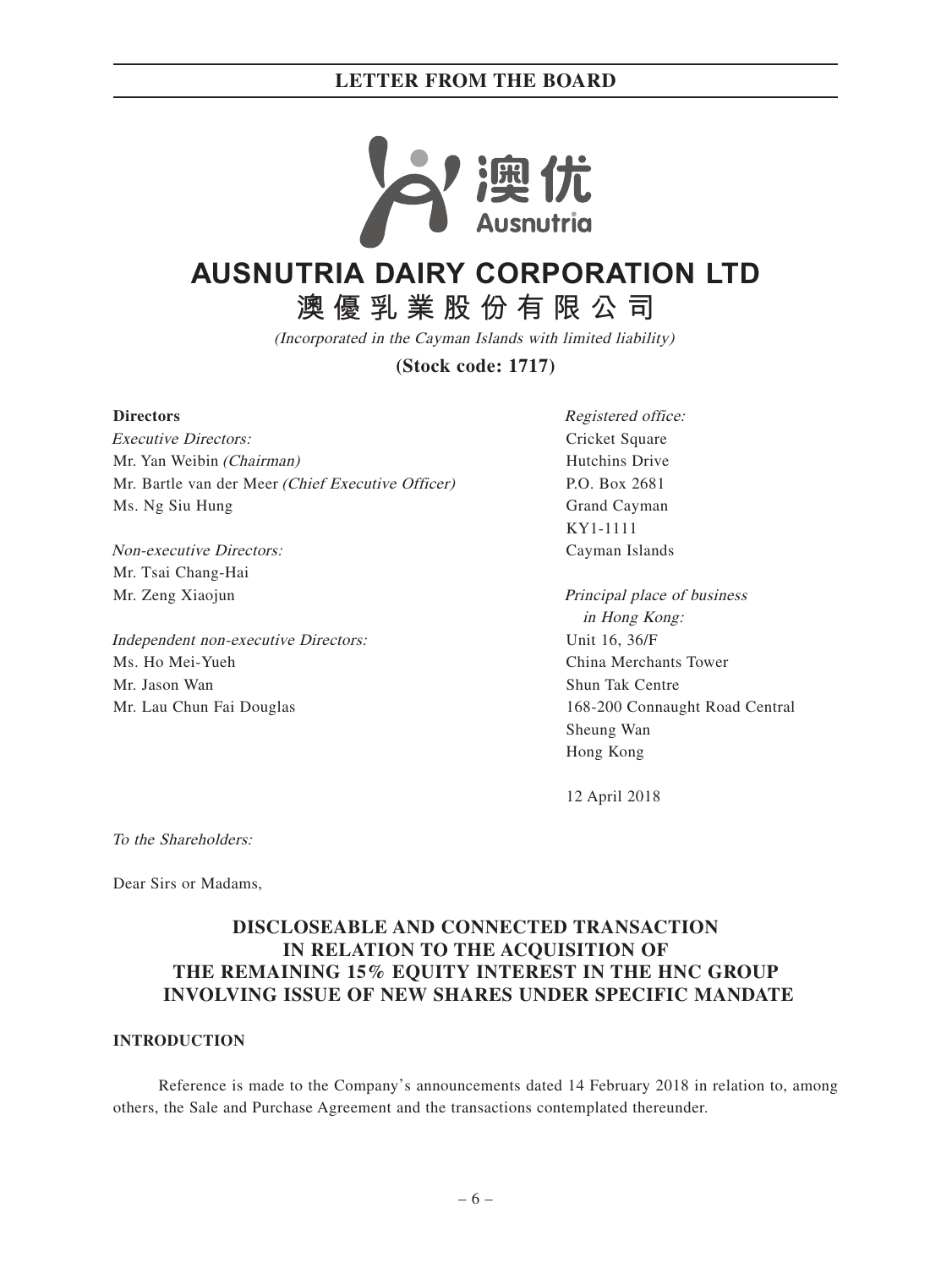On 14 February 2018, the Purchaser, a wholly-owned subsidiary of the Company, the Vendors and the Company entered into the Sale and Purchase Agreement in relation to the Acquisition, pursuant to which the Purchaser has conditionally agreed to acquire and the Vendors have conditionally agreed to sell the Sale Shares, representing all the issued shares of the Target Company, at the Total Consideration (which shall not exceed HK\$400,870,000). The Total Consideration will be settled by the issue and allotment of the Consideration Shares (which shall not exceed 80,174,000 Shares in aggregate).

Upon Completion, HNHK, HNC (both being the Company's indirect non-wholly-owned subsidiaries as at the Latest Practicable bate) and the Target Company will become indirect wholly-owned subsidiaries of the Company.

The purpose of this circular is to provide you with, among other things, (i) further details of the Acquisition; (ii) the recommendation of the Independent Board Committee in relation to the Acquisition; (iii) a letter of advice from the Independent Financial Adviser to the Independent Board Committee and the Independent Shareholders in relation to the Acquisition; (iv) other information as required under the Listing Rules; and (v) the notice of the EGM.

#### **SALE AND PURCHASE AGREEMENT**

Principal terms of the Sale and Purchase Agreement are set out below.

| Date    | $1 - 1 - 1$ |       | 14 February 2018                                      |
|---------|-------------|-------|-------------------------------------------------------|
| Parties | ÷           | (i)   | Hyproca Nutrition B.V., being the Purchaser;          |
|         |             | (i)   | Perfect Victory Holdings Limited, being Vendor A;     |
|         |             | (iii) | Dynamic Winners Group Limited, being Vendor B;        |
|         |             | (iv)  | Reliable Global Holdings Limited, being Vendor C; and |
|         |             | (v)   | the Company                                           |

To the best of the Directors' knowledge, information and belief, having made all reasonable enquiries, other than the sole owners of Vendor A and Vendor C (whose connectedness has been included in the sub-section headed "Letter from the Board – Implications under Listing Rules" in this circular), Vendor B and its ultimate beneficial owners, being the Remaining Beneficial Owners, are parties independent of the Company and its connected persons.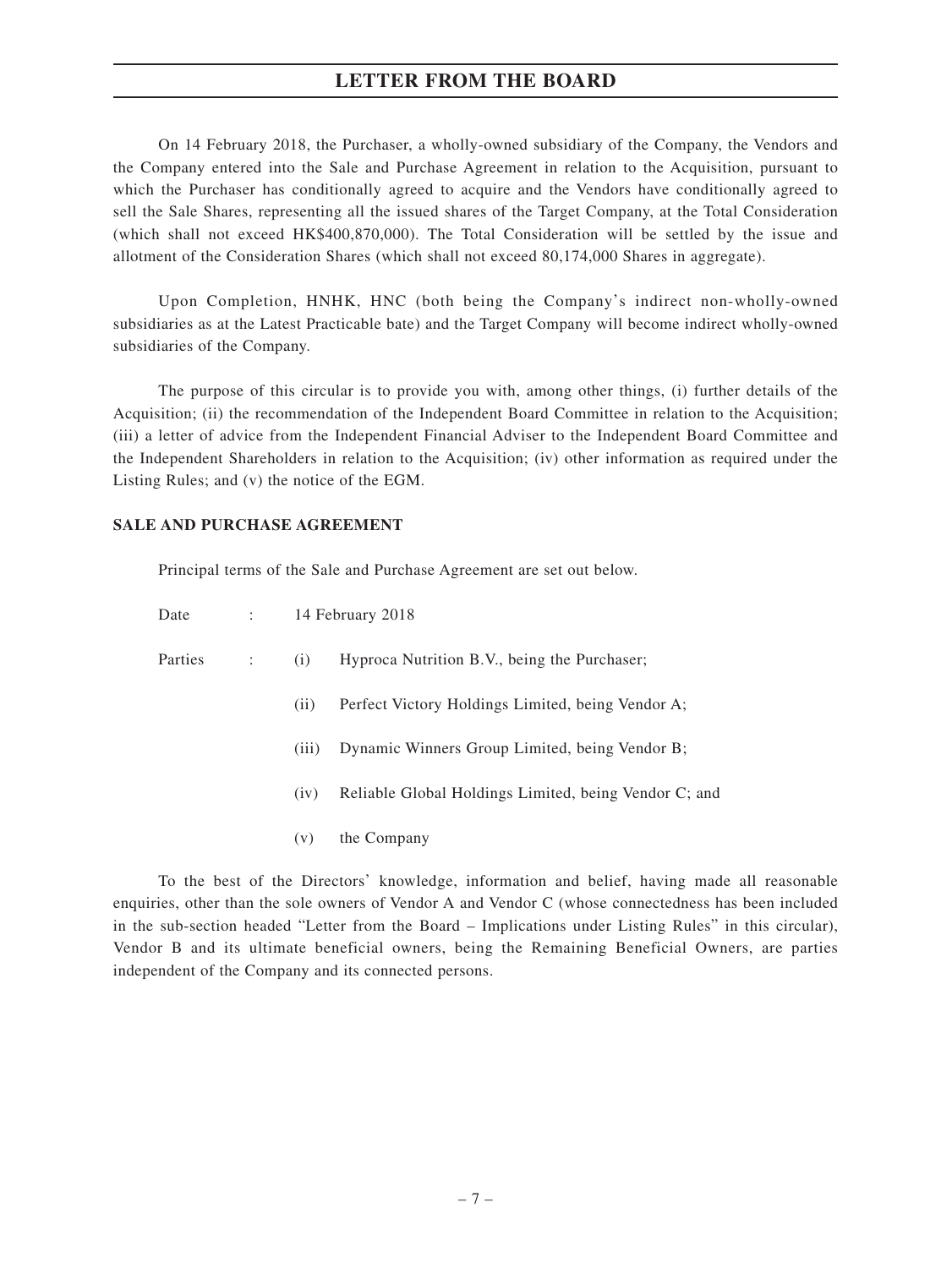### **Subject matter**

Pursuant to the Sale and Purchase Agreement, the Purchaser has conditionally agreed to acquire and the Vendors have conditionally agreed to sell the Sale Shares at the Total Consideration. The Sale Shares represent all the issued shares of the Target Company.

Upon completion of the Reorganisation (details of which are set out under the paragraph headed "The Sale and Purchase Agreement – Reorganisation" below), the Target Company will hold 15% equity interest in HNHK, an indirect non-wholly-owned subsidiary of the Company.

#### **Consideration**

Pursuant to the Sale and Purchase Agreement, the Total Consideration payable by the Purchaser to the Vendors for the Acquisition comprises the Upfront Consideration and the Subsequent Consideration (if any), with a maximum cap of HK\$400,870,000.

#### **Upfront Consideration**

The Upfront Consideration shall be calculated as 15% of 8.5 times of the audited consolidated net profit after taxation of the HNC Group for the year ended 31 December 2017.

Based on the audited consolidated financial statements for the year ended 31 December 2017, the net profit after taxation of the HNC Group is approximately HK\$197.2 million. The Upfront Consideration and the Upfront Consideration Shares are approximately HK\$251.5 million and 50,294,123 Shares, respectively.

Upon Completion, the Upfront Consideration will be fully settled by the issue and allotment of the Upfront Consideration Shares at the Consideration Share Price by the Company to the Vendors in proportion to their respective equity interest in the Target Company (i.e. 17,804,120 Shares, 19,078,237 Shares and 13,411,766 Shares to Vendor A, Vendor B and Vendor C, respectively).

#### **Subsequent Consideration**

Pursuant to the Sale and Purchase Agreement, the Subsequent Consideration is determined based on the Average Growth Rate. The Average Growth Rate shall be calculated in accordance with the following formula:

Average Growth Rate = 
$$
\{[(B - A) \div A] + [(C - B) \div B] + [(D - C) \div C]\}
$$
 x 100%  $\div 3$ 

The Subsequent Consideration shall in turn be determined as follows:

(i) If the Average Growth Rate is 20% or less, the Subsequent Consideration shall equal to zero.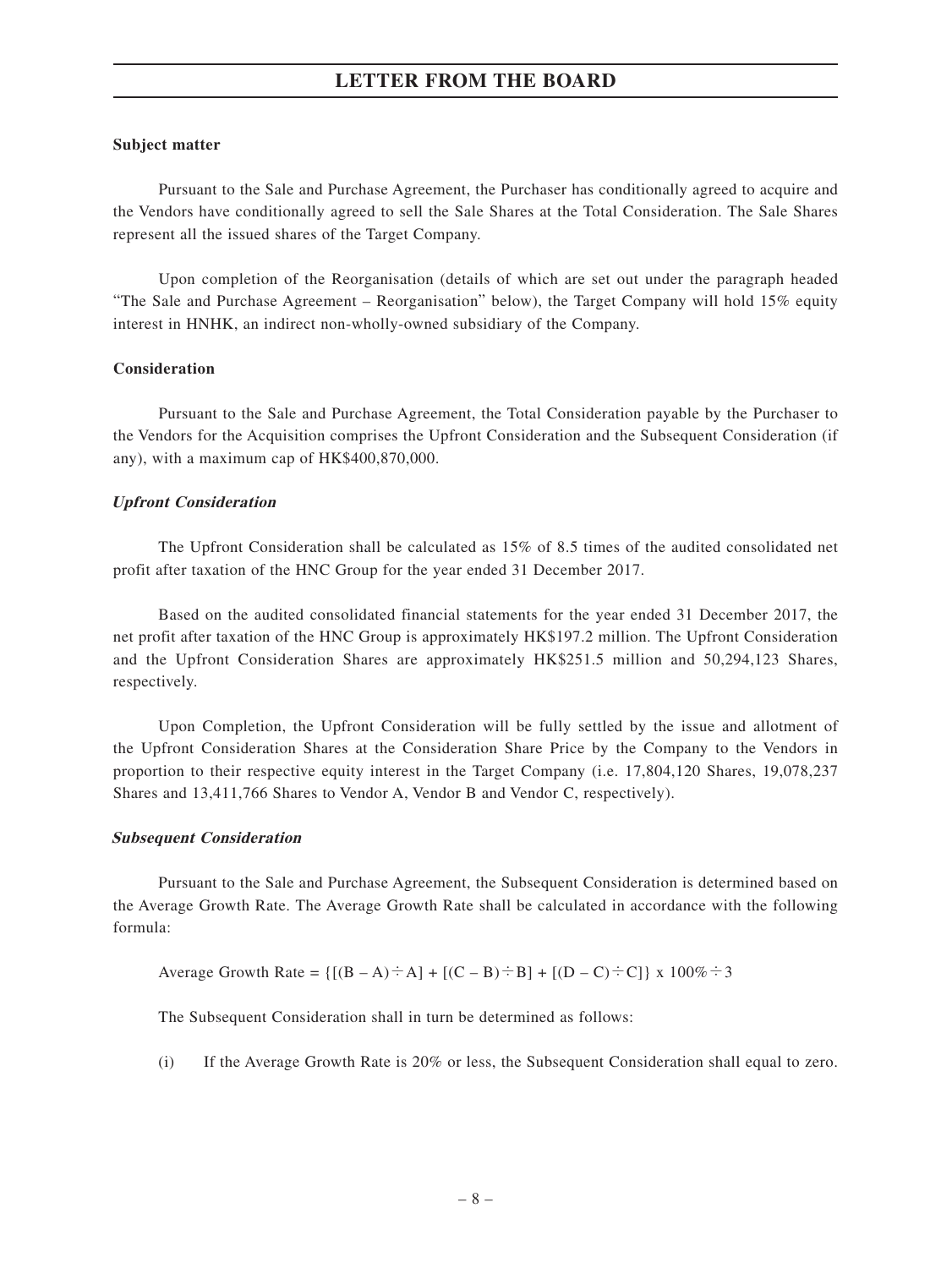(ii) In the event that the Average Growth Rate is less than 25% but more than 20%, the Subsequent Consideration shall be determined in accordance with the following formula:

Subsequent Consideration =  $(2.5 \times X + 2 \times Y + 1.5 \times Z) \times 15\%$ 

(iii) In the event that the Average Growth Rate is 25% or above, the Subsequent Consideration shall be calculated in accordance with the following formula:

Subsequent Consideration =  $(5 \times X + 4 \times Y + 3 \times Z) \times 15\%$ 

Where (for all the calculation formulae above),

- A = the audited consolidated net profit after taxation of the HNC Group for the year ended 31 December 2017;
- B = the audited consolidated net profit after taxation of the HNC Group for the year ending 31 December 2018;
- $C =$  the audited consolidated net profit after taxation of the HNC Group for the year ending 31 December 2019;
- D = the audited consolidated net profit after taxation of the HNC Group for the year ending 31 December 2020;
- $X = (B A)$  or zero, whichever is higher;
- $Y = (C B)$  or zero, whichever is higher; and
- $Z = (D C)$  or zero, whichever is higher.

The Subsequent Consideration (if any) will be settled by the issue and allotment of the Subsequent Consideration Shares at the Consideration Share Price by the Company to the Vendors in proportion to their respective equity interest in the Target Company. The Subsequent Consideration shall be payable to the Vendors no later than the twentieth (20th) Business Day immediately after the date of announcement of the Company's annual results for the year ending 31 December 2020.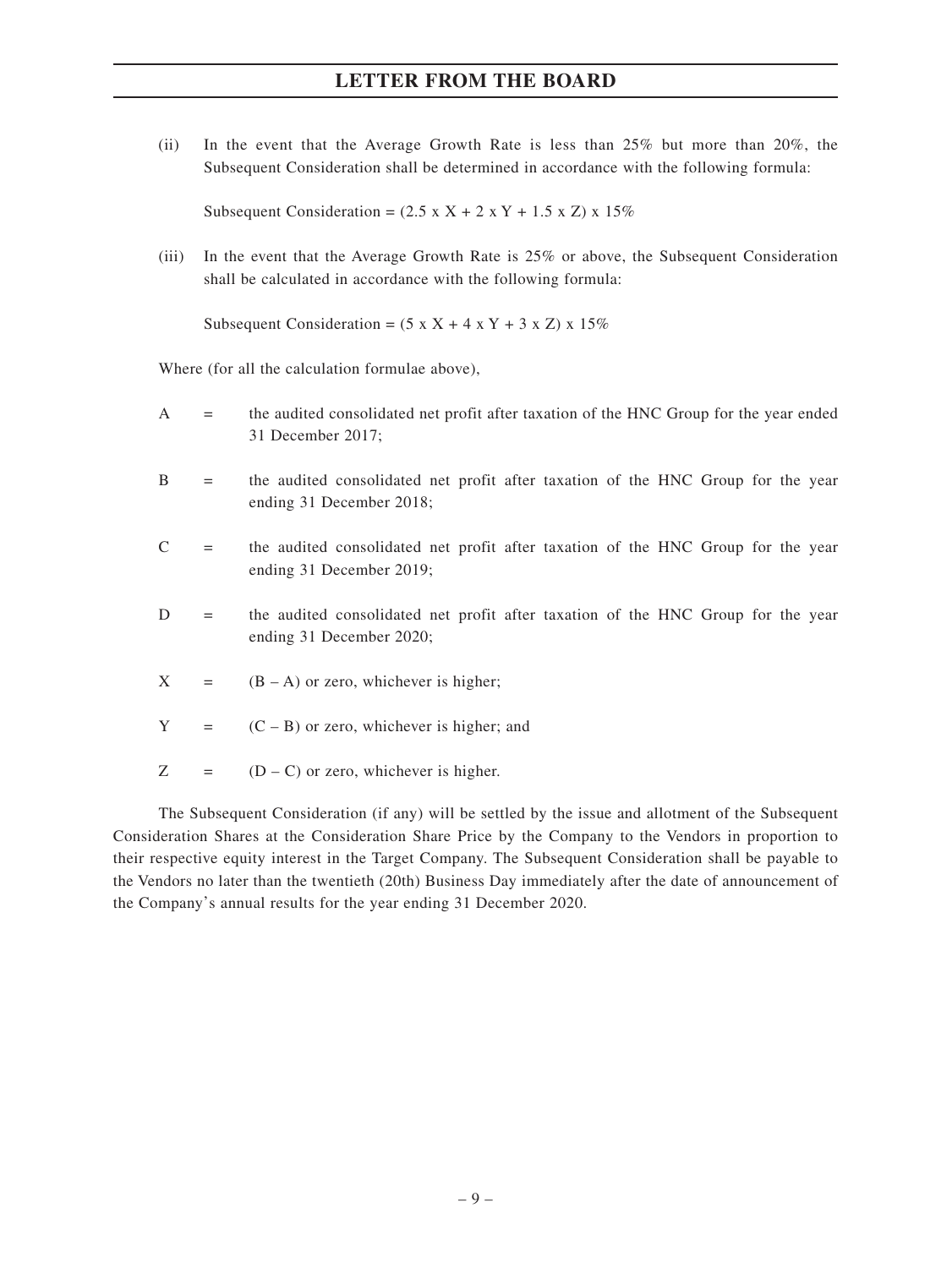The maximum cap of the Total Consideration was determined after arm's length negotiations between the Purchaser and the Vendors with reference to among others, (i) the historical financial performance of the HNC Group; and (ii) the business development and prospects of the HNC Group, details of which have been disclosed under the sub-section headed "Letter from the Board – Reasons for and benefits of the Acquisition". The Directors (including the independent non-executive Directors, whose view has been included in the section headed "Letter from the Independent Board Committee" in this circular) consider that the Total Consideration is fair and reasonable and the Acquisition is in the interests of the Company and the Shareholders as a whole.

#### **Consideration Shares**

#### **Number of Shares**

As at the Latest Practicable Date, the Company has 1,256,061,530 Shares in issue. The maximum number of 80,174,000 Consideration Shares represents:

- (i) approximately 6.38% of the total number of issued Shares of the Company as at the Latest Practicable Date; and
- (ii) approximately 6.00% of the total number of issued Shares of the Company as enlarged by the issue and allotment of the Consideration Shares (assuming there will be no change in the total number of issued Shares of the Company between the Latest Practicable Date and the issue and allotment of the Consideration Shares).

For the purpose of calculating the number of the Consideration Shares to be issued and allotted to each of the Vendors, such number shall be rounded down to the nearest whole number of the Consideration Shares. As such, the maximum numbers of Consideration Shares to be issued to Vendor A, Vendor B and Vendor C are 28,381,596 Shares, 30,412,670 Shares and 21,379,733 Shares, respectively.

### **Share price**

The Consideration Share Price of HK\$5.00 per Consideration Share represents:

- (i) a premium of approximately 3.31% to the closing price of HK\$4.84 per Share as quoted on the Stock Exchange on 14 February 2018, being the Last Trading Day;
- (ii) a premium of approximately 3.52% to the average closing price of approximately HK\$4.83 per Share as quoted on the Stock Exchange for the last five consecutive trading days up to and including the Last Trading Day;
- (iii) a premium of approximately 1.83% to the average closing price of approximately HK\$4.91 per Share as quoted on the Stock Exchange for the last ten consecutive trading days up to and including the Last Trading Day; and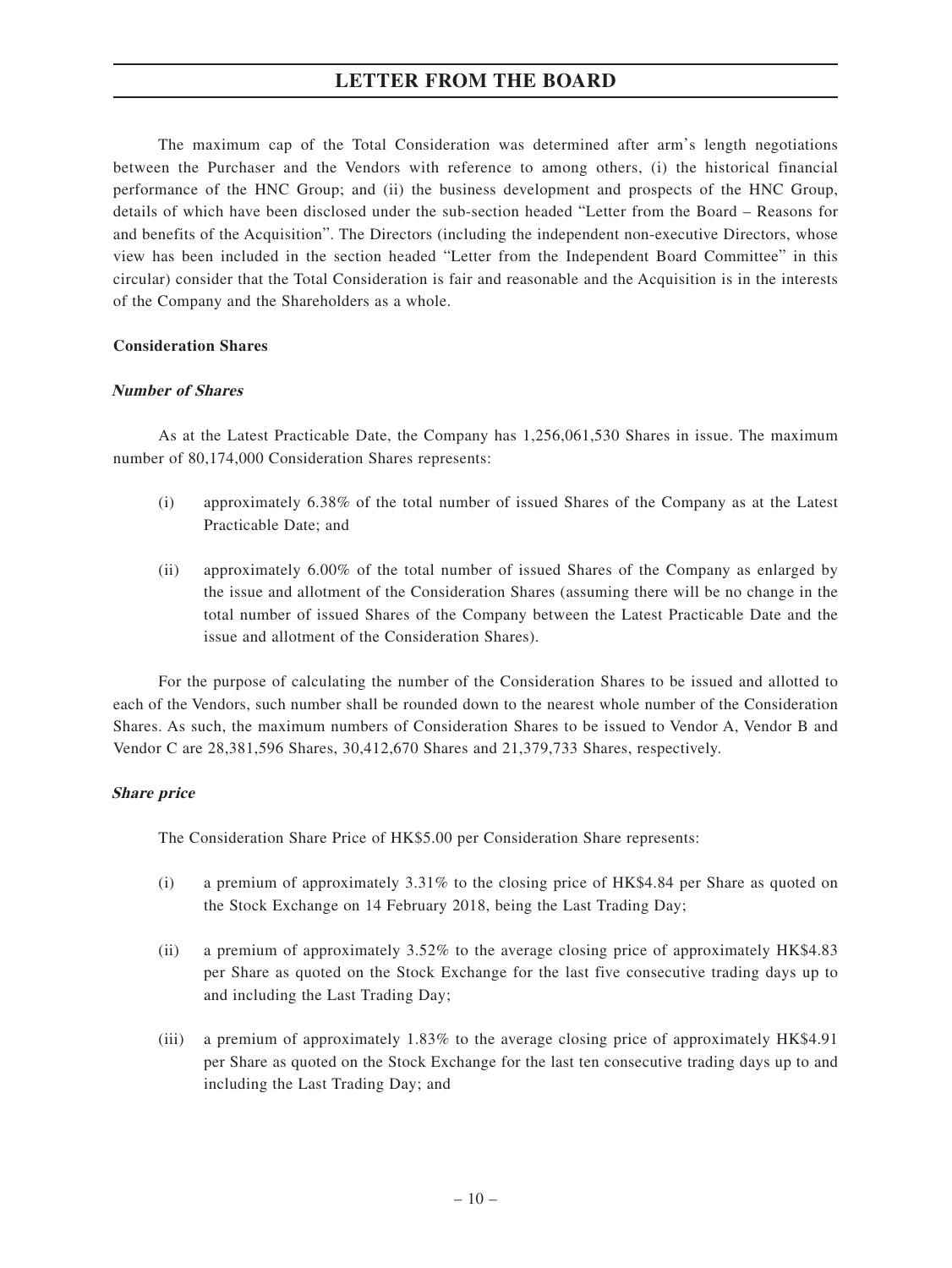(iv) a discount of approximately 24.70% to the closing price of HK\$6.64 per Share as quoted on the Stock Exchange on the Latest Practicable Date.

The Consideration Share Price was determined after arm's length negotiations between the Purchaser and the Vendors with reference to the current market price of the Share. The Directors (including the independent non-executive Directors, whose view has been included in the section headed "Letter from the Independent Board Committee" in this circular) consider that the Consideration Share Price is fair and reasonable and on normal commercial terms.

### **Lock-up undertakings**

Pursuant to the Sale and Purchase Agreement, each of the Vendors undertakes to the Purchaser that it will not:

- (i) in respect of one-thirds of the Upfront Consideration Shares, for a period of 12 months from the issue and allotment of the Upfront Consideration Shares, sell, give, transfer, assign or dispose of or otherwise Encumber any of such Consideration Shares;
- (ii) in respect of another one-thirds of the Upfront Consideration Shares, for a period of 24 months from the issue and allotment of the Upfront Consideration Shares, sell, give, transfer, assign or dispose of or otherwise Encumber any of such Consideration Shares;
- (iii) in respect of the remaining one-thirds of the Upfront Consideration Shares, for a period of 36 months from the issue and allotment of the Upfront Consideration Shares, sell, give, transfer, assign or dispose of or otherwise Encumber any of such Consideration Shares; and
- (iv) in respect of the Subsequent Consideration Shares, for a period of 12 months from the issue and allotment of the Subsequent Consideration Shares, sell, give, transfer, assign or dispose of or otherwise Encumber any of such Consideration Shares,

unless prior written consent has been obtained from the Purchaser.

#### **Reorganisation**

The Reorganisation is made at the decision of the Beneficial Owners to (i) cease the nominee arrangement that the legal titles and beneficial ownerships in the Transfer Shares could be reconciled; and (ii) rationalise the relevant transaction costs that would otherwise be incurred, while neither the Company nor the Purchaser is involved in and a party to the Reorganisation.

As at the Latest Practicable Date, the Transfer Shares, representing 15% of all shares issued by HNHK, are beneficially owned by the Beneficial Owners and are legally held by Ms. Li Yimin, being the nominee of the Beneficial Owners.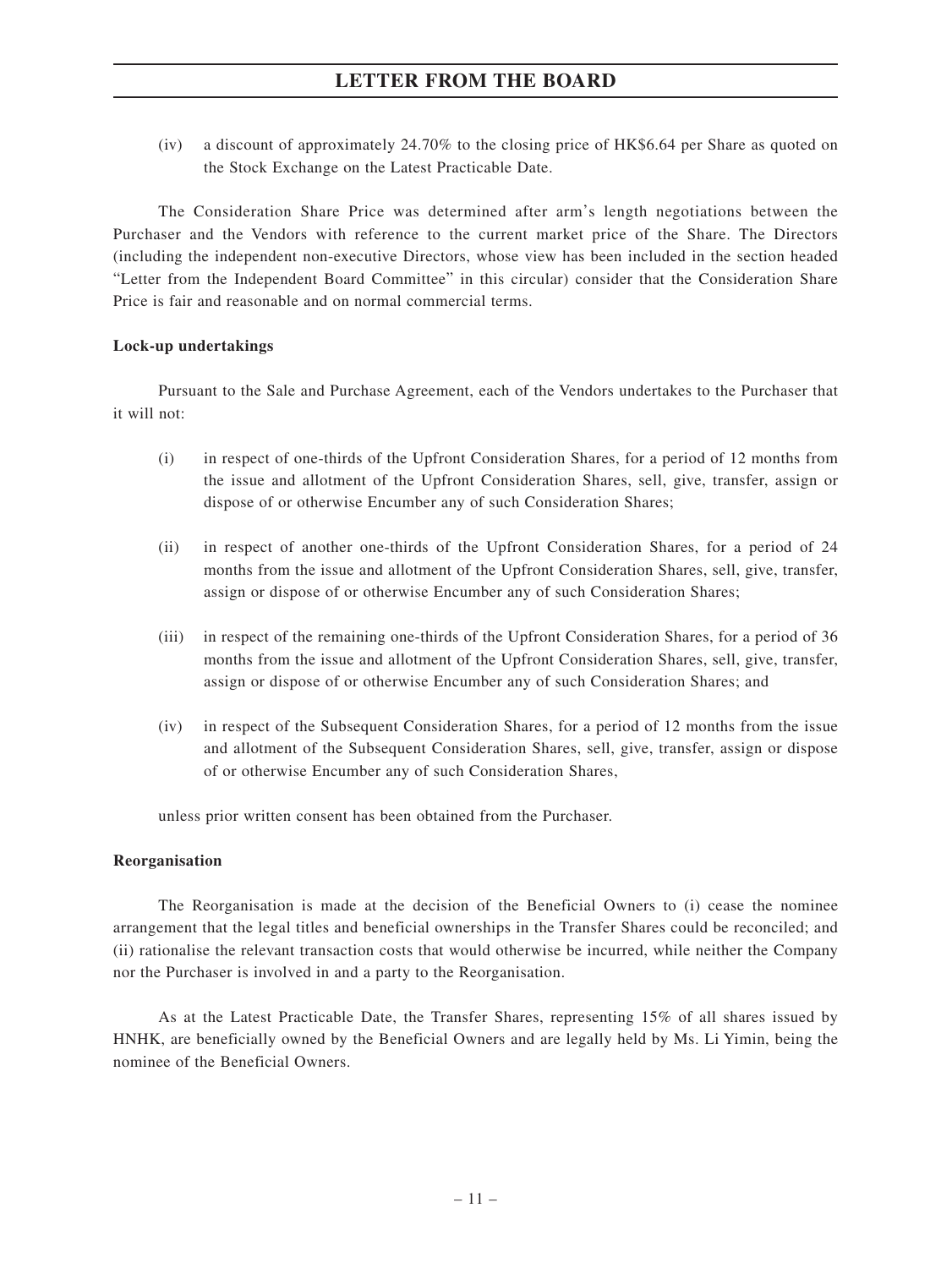

Set out below is the group chart of the HNC Group before the Reorganisation:

Upon completion of the Reorganisation, Ms. Li Yimin will cease to be the nominee of the Beneficial Owners, and the Transfer Shares will be transferred to the Target Company free from Encumbrances and together with all rights now or hereafter attaching or accruing thereto. The Vendors undertake to discharge and/or procure the Target Company to discharge all the outstanding liabilities and obligations of the Target Company upon completion of the Reorganisation and immediately before the Completion.

Set out below is the group chart of the Target Group upon completion of the Reorganisation:



As at the Latest Practicable Date, the Reorganisation is still in progress, and is expected to be completed on or before the date of the EGM.

To the best of the Directors' knowledge, information and belief, having made all reasonable enquiries as at the Latest Practicable Date, there will be no change in the ultimate beneficial ownership in the Transfer Shares (i.e. the 15% equity interest in HNHK) throughout the Reorganisation and the Reorganisation has no financial and operational implications to the HNC Group.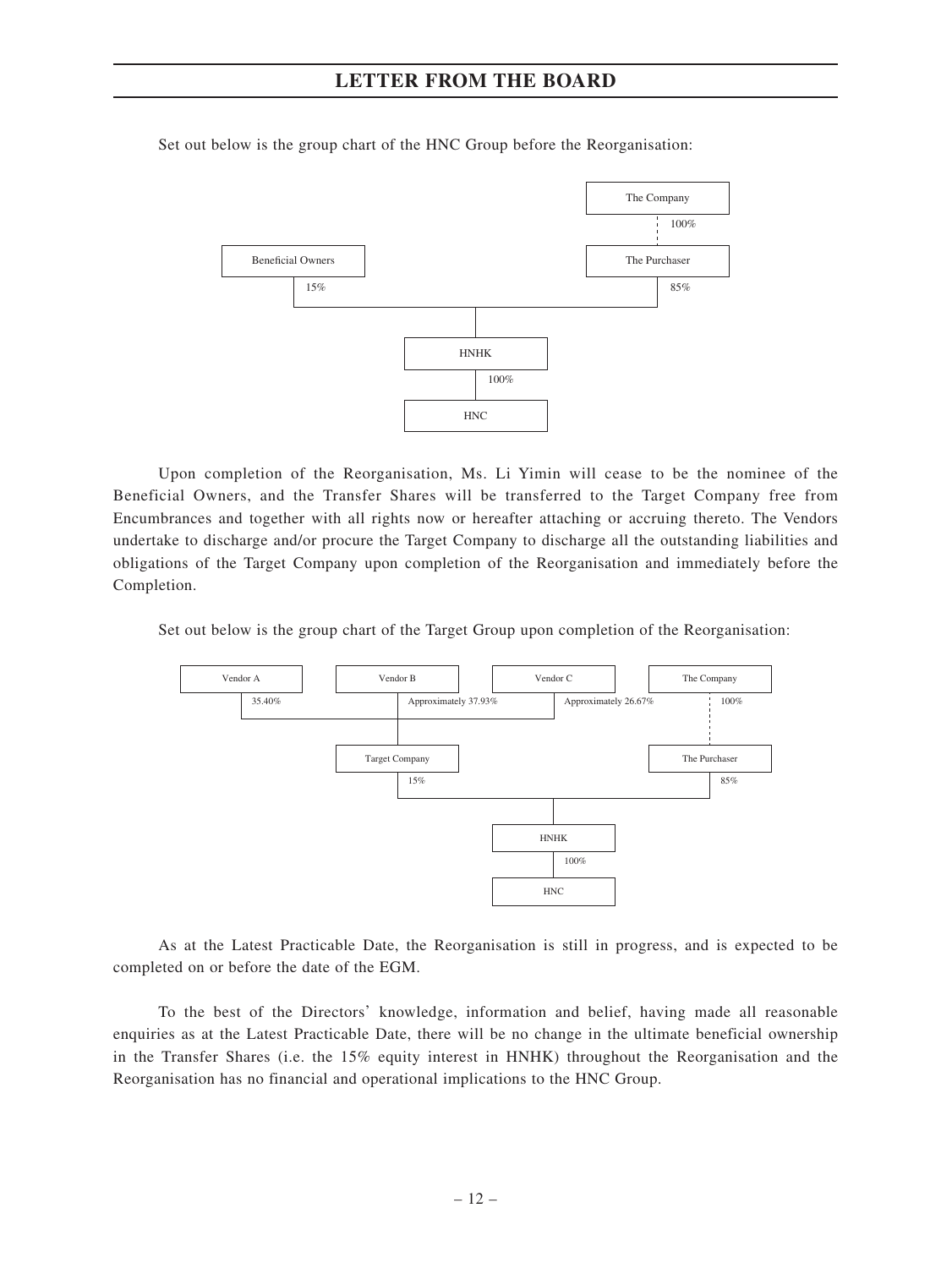# **Conditions Precedent**

Completion of the Acquisition shall be conditional upon the fulfilment of the following conditions:

- (i) the Reorganisation having been duly completed and the Target Company having been duly registered as the holder of the Transfer Shares;
- (ii) the representations, warranties and undertakings given by each of the Vendors as set out in the Sale and Purchase Agreement remaining true, accurate and not misleading throughout the period from the date of the Sale and Purchase Agreement to the Completion Date;
- (iii) the Independent Shareholders passing at the EGM resolutions approving the entering into, execution, delivery and performance of the Sale and Purchase Agreement and the transactions contemplated thereunder, including without limitation the purchase of the Sale Shares and the issue and allotment of the Consideration Shares to the Vendors, and giving any other approvals or notifications as may be required under the Listing Rules and other applicable laws;
- (iv) all necessary consents from any relevant governmental or regulatory authorities or other relevant third parties in connection with the Sale and Purchase Agreement and the transactions contemplated hereunder required to be obtained on the part of the Purchaser or the Company having been obtained; and
- (v) the Company having obtained an approval from the Stock Exchange for the listing of and permission to deal in the Consideration Shares and such listing and permission not being subsequently revoked prior to the issue and allotment of the Consideration Shares.

Conditions precedent (ii) as set out above may be waived in writing by the Purchaser at its sole and absolute discretion. If any of the conditions precedent set out above are not fulfilled or waived at or before 5:00 p.m. (Hong Kong time) on the Long Stop Date, the Sale and Purchase Agreement shall lapse and be of no further effect (except the confidentiality obligations and certain clauses as specified therein), and no party to the Sale and Purchase Agreement shall have liability and obligation to the other party, save in respect of any antecedent breaches of the Sale and Purchase Agreement.

As at the Latest Practicable Date, none of the above conditions has been fulfilled.

# **Completion**

Upon Completion, the Target Company will be 100% owned by the Purchaser and become an indirect wholly-owned subsidiary of the Company. As such, HNHK and HNC will be 100% owned by the Purchaser and become indirect wholly-owned subsidiaries of the Company. Their financial results, assets and liabilities will continue be consolidated into the consolidated financial statements of the Company.

Unless the sale of all of the Sale Shares is completed simultaneously, neither any Vendor nor the Purchaser shall be obliged to complete the sale/purchase of any of the Sale Shares.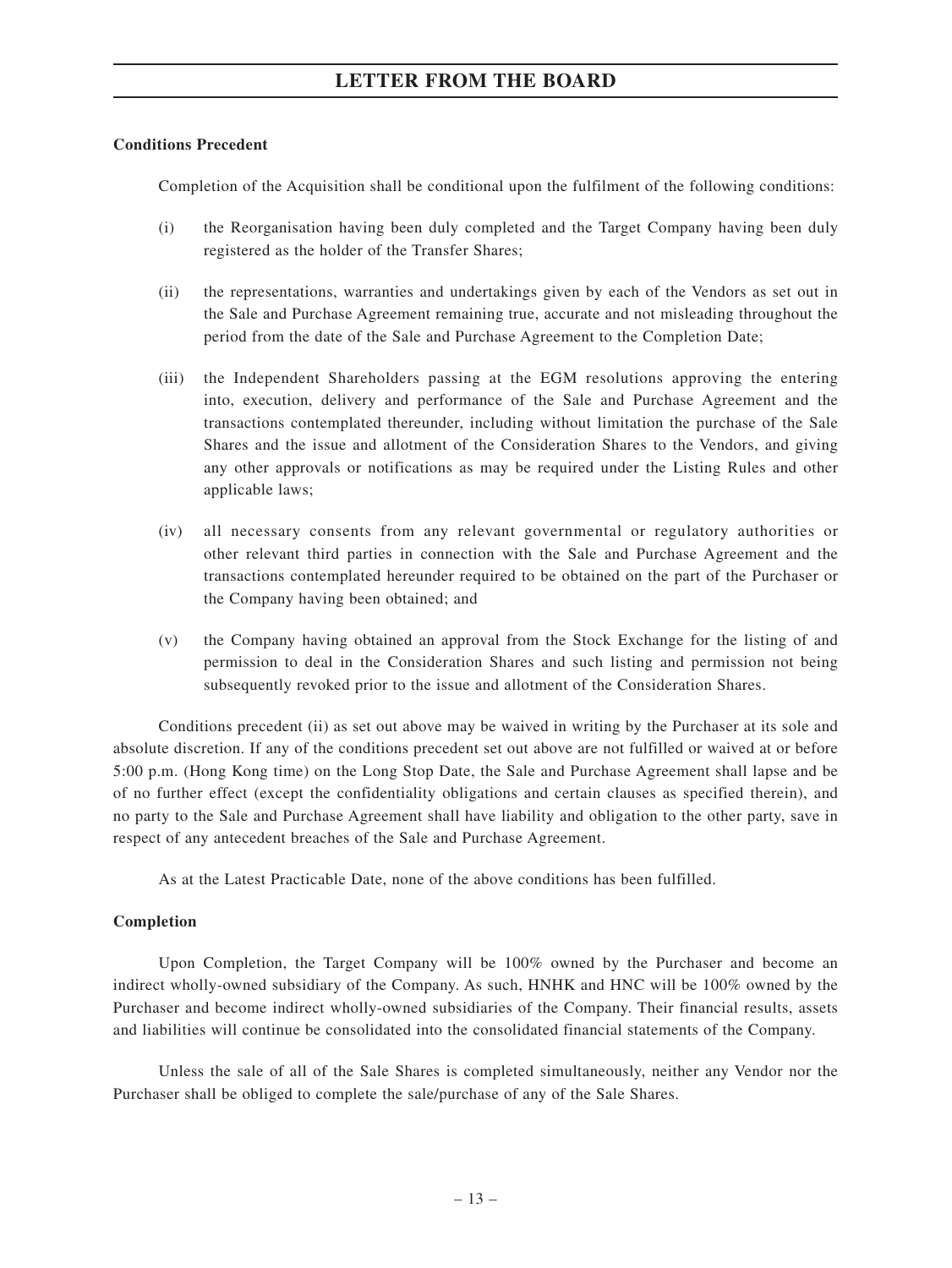#### **EFFECT ON THE SHAREHOLDING STRUCTURE**

For illustrative purpose only, the following table sets out the effect of the issue of the Consideration Shares on the shareholding structure of the Company based on the total number of issued Shares as at the Latest Practicable Date and the number of Upfront Consideration Shares, and assuming (i) the Completion having taken place; and (ii) the maximum number of Consideration Shares having been issued and allotted, without taking into account any other new Shares, if any, after the Latest Practicable Date and prior to the Completion.

|                                                      | As at the Latest Practicable Date |               | Immediately upon the issue and<br>allotment of the Upfront<br><b>Consideration Shares</b> |               | Immediately upon the issue and<br>allotment of the maximum number of<br>Consideration Shares (i.e. both<br>the Upfront Consideration Shares and<br>the Subsequent Consideration Shares) |               |
|------------------------------------------------------|-----------------------------------|---------------|-------------------------------------------------------------------------------------------|---------------|-----------------------------------------------------------------------------------------------------------------------------------------------------------------------------------------|---------------|
|                                                      | Number of Shares                  | Approximate % | Number of Shares                                                                          | Approximate % | Number of Shares                                                                                                                                                                        | Approximate % |
| Vendor A and its associate (Note 1)                  | 250,000                           | 0.02          | 18,054,120                                                                                | 1.38          | 28,631,596 (Note 10)                                                                                                                                                                    | 2.14          |
| Vendor B and its associates<br>(Note 2)              |                                   |               | 19,078,237                                                                                | 1.46          | 30,412,670 (Note 10)                                                                                                                                                                    | 2.28          |
| Vendor C and its associate (Note 3)                  | 330,000                           | 0.03          | 13,741,766                                                                                | 1.05          | 21,709,733 (Note 10)                                                                                                                                                                    | 1.62          |
| Center Laboratories, Inc.<br>("Center Lab") (Note 4) | 505,931,772                       | 40.28         | 505,931,772                                                                               | 38.73         | 505,931,772                                                                                                                                                                             | 37.86         |
| Mr. Bartle van der Meer<br>(Notes $5$ and $6$ )      | 162,605,230                       | 12.95         | 162,605,230                                                                               | 12.45         | 162,605,230                                                                                                                                                                             | 12.17         |
| Mr. Yan Weibin (Notes 7 and 8)                       | 106,939,085                       | 8.51          | 106,939,085                                                                               | 8.19          | 106,939,085                                                                                                                                                                             | 8.00          |
| Public Shareholders                                  | 480,005,443                       | 38.21         | 480,005,443                                                                               | 36.74         | 480,005,443                                                                                                                                                                             | 35.92         |
|                                                      | 1,256,061,530                     | 100.00        | 1,306,355,653                                                                             | 100.00        | 1,336,235,529                                                                                                                                                                           | 100.00        |

Notes:

- 1. Ms. Li Yimin, being a director and general manager of HNC, is the sole beneficial owner of Vendor A and hence the associate of Vendor A.
- 2. The Remaining Beneficial Owners, being the employees of HNC, are the beneficial owners of Vendor B and hence the associates of Vendor B.
- 3. Mr. Wong Wei Hua Derek, being the company secretary of the Company, is the sole beneficial owner of Vendor C and hence the associate of Vendor C.
- 4. As at the Latest Practicable Date, Center Lab beneficially owns 361,738,129 Shares. Both BioEngine Capital Inc. and BioEngine Technology Development Inc., which hold 123,355,375 Shares and 20,838,268 Shares respectively, are non-wholly-owned subsidiaries of Center Lab. Accordingly, Center Lab is deemed to be interested in a total of 505,931,772 Shares.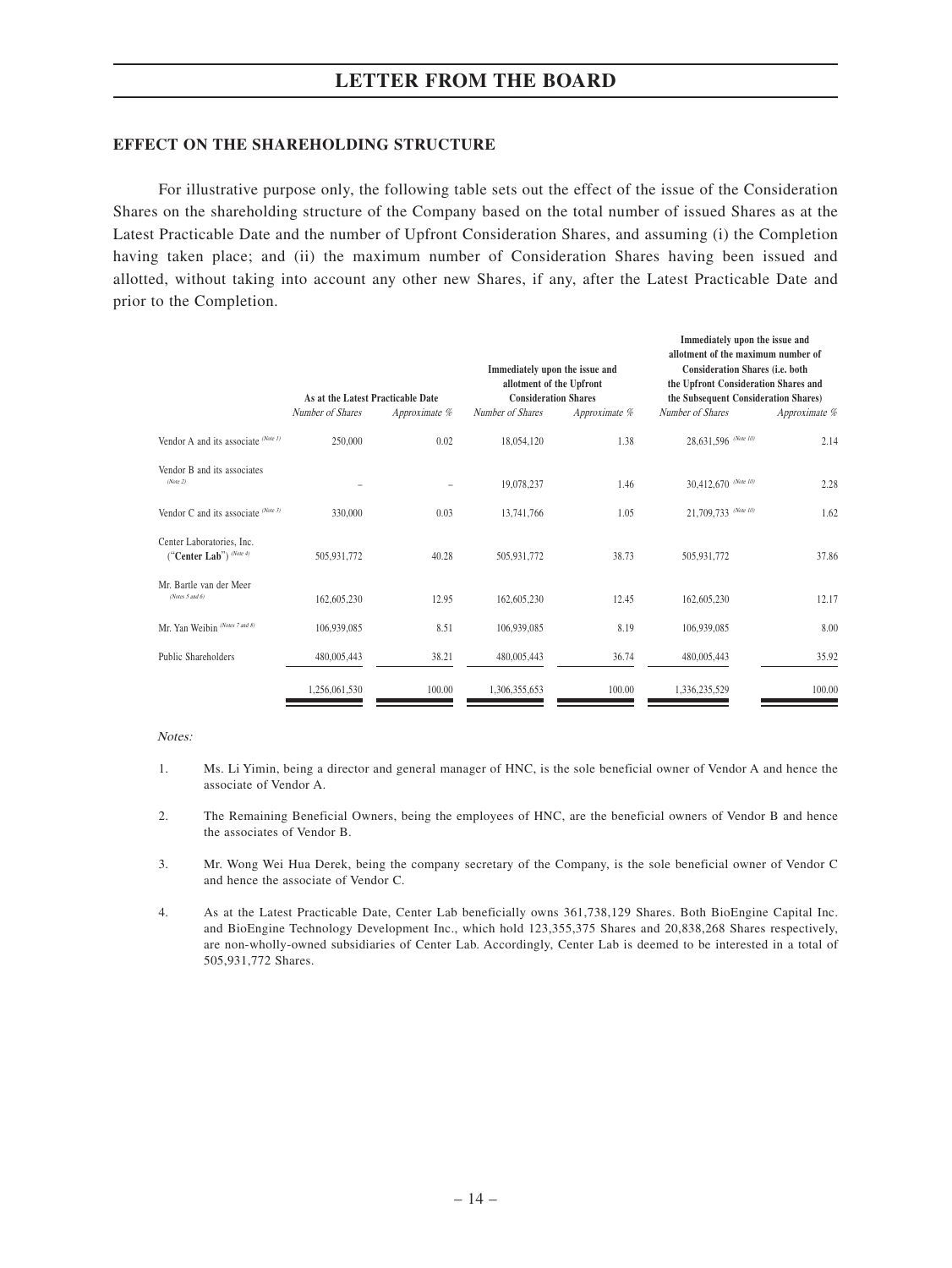- 5. The amount represents the number of Shares Mr. Bartle van der Meer is deemed to be interested in under the SFO as at the Latest Practicable Date, and comprises (i) 400,000 Shares he beneficially owns; and (ii) 162,205,230 Shares held by Dutch Dairy Investments HK Limited, a corporation which he indirectly controls. Apart from these, Mr. Bartle van der Meer also holds share options granted by the Company on 21 January 2016 (under the share option scheme of the Company approved by the Shareholders on 19 September 2009) which enables him to subscribe for 800,000 Shares.
- 6. Dutch Dairy Investments HK Limited, which holds 162,205,230 Shares, is wholly-owned by Dutch Dairy Investments B.V.. Dutch Dairy Investments B.V. is owned as to 50.00% by Fan Deming B.V., which is in turn wholly-owned by Mr. Bartle van der Meer.
- 7. The amount represents the number of Shares Mr. Yan Weibin is deemed to be interested in under the SFO as at the Latest Practicable Date, and comprises (i) 400,000 Shares he beneficially owns; and (ii) 106,539,085 Shares held by Ausnutria Holding Co. Ltd., a corporation which is wholly-owned by him. Apart from these, Mr. Yan Weibin also holds share options granted by the Company on 21 January 2016 (under the share option scheme of the Company approved by the Shareholders on 19 September 2009) which enables him to subscribe for 800,000 Shares.
- 8. Ms. Chen Miaoyuan is the spouse of Mr. Yan Weibin and is therefore deemed to be interested in all the Shares in which Mr. Yan Weibin is deemed to be interested.
- 9. The percentages of the Shares are rounded to the nearest two decimal places, and the total number of the percentages may not add up to 100% due to rounding.
- 10. Due to the round-down treatment as detailed in the paragraph headed "Sale and Purchase Agreement Consideration Shares", the sum of the maximum Consideration Shares having been issued to each of the Vendors as illustrated in the above table is less than 80,174,000 Shares.

### **INFORMATION OF THE GROUP, THE PURCHASER AND THE VENDORS**

#### **The Group**

The Company acts as an investment holding company of the Group. The Group is principally engaged in (i) the dairy industry with activities ranging from research and development, milk collection, processing, production, packaging, marketing and distribution of infant formula and other dairy products to customers in the PRC and other overseas countries; and (ii) research and development, production, marketing and distribution of nutrition products to customers principally located in the PRC, Australia and New Zealand.

### **The Purchaser**

Hyproca Nutrition B.V. is a private company with limited liability incorporated in the Netherlands and an indirect wholly-owned subsidiary of the Company and is principally engaged in marketing and distribution of goat milk nutrition products. As at the Latest Practicable Date, the Purchaser owns 85% of all the issued shares of HNHK.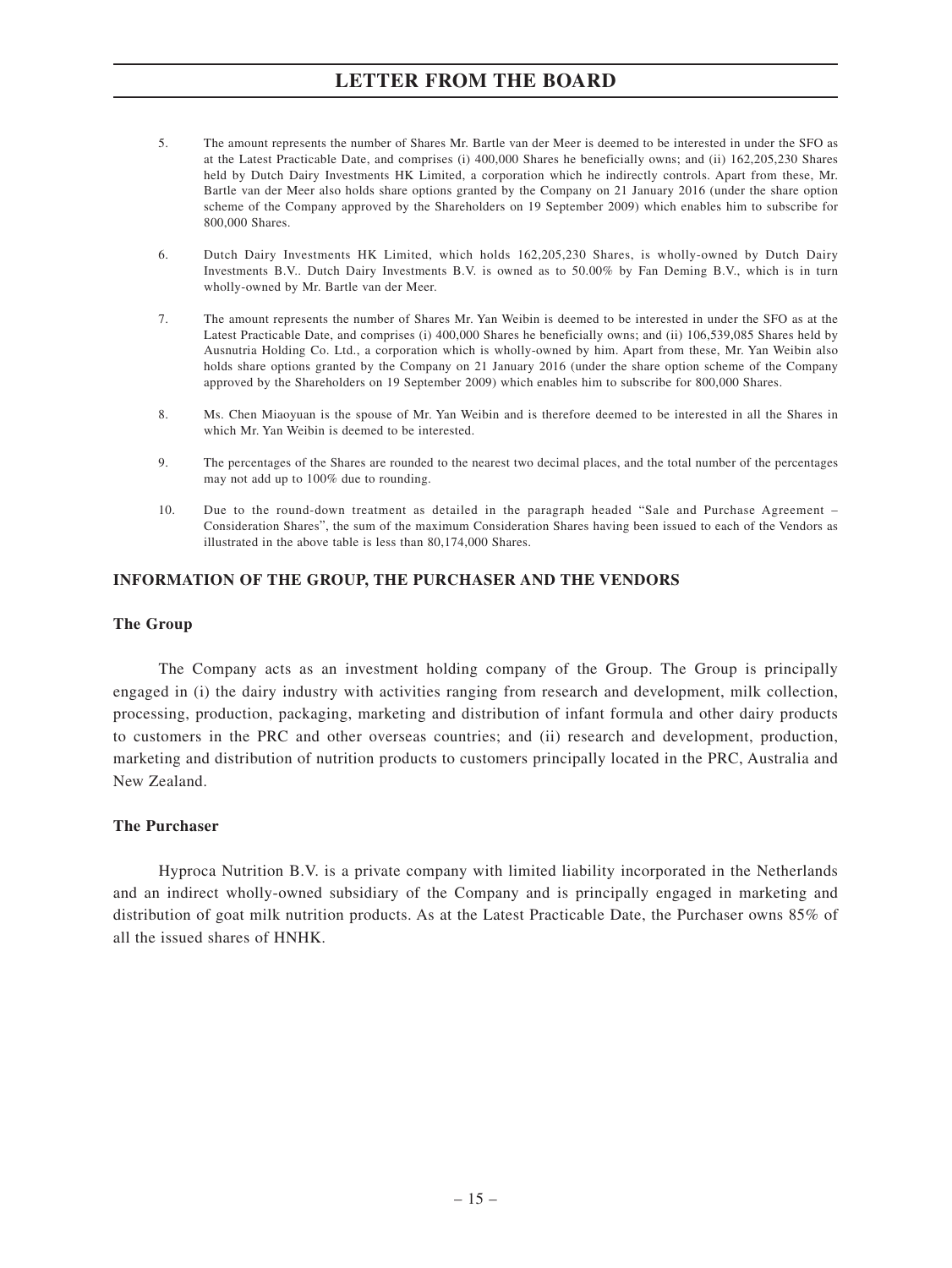#### **The Vendors**

Perfect Victory Holdings Limited, being Vendor A, is a company incorporated under the laws of the British Virgin Islands with limited liability and is principally engaged in investment holding. Vendor A is beneficially owned by one of the Beneficial Owners who owned HNHK as to 5.31% as at the Latest Practicable Date. Upon completion of the Reorganisation, Vendor A will own 35.40% of the equity interest of the Target Company, which in turn owns 15% equity interests of HNHK.

Dynamic Winners Group Limited, being Vendor B, is a company incorporated under the laws of the British Virgin Islands with limited liability and is principally engaged in investment holding. Vendor B is beneficially owned by the Remaining Beneficial Owners who own 5.69% equity interest in HNHK in aggregate as at the Latest Practicable Date. Upon completion of the Reorganisation, Vendor B will own approximately 37.93 % of the equity interest of the Target Company, which in turn owns 15% equity interests of HNHK.

Reliable Global Holdings Limited, being Vendor C, is a company incorporated under the laws of the British Virgin Islands with limited liability and is principally engaged in investment holding. Vendor C is beneficially owned by one of the Beneficial Owners who owned HNHK as to 4.00% as at the Latest Practicable Date. Upon completion of the Reorganisation, Vendor C will own approximately 26.67% of the equity interest of the Target Company, which in turn owns 15% equity interests of HNHK.

#### **INFORMATION OF THE TARGET COMPANY**

The Target Company is a company set up by the Vendors and incorporated under the laws of the British Virgin Islands with limited liability on 2 January 2018 and is principally engaged in investment holding. As at the Latest Practicable Date and upon completion of the Reorganisation, the Target Company is and will continue to be owned as to 35.40%, approximately 37.93% and approximately 26.67% by Vendor A, Vendor B and Vendor C, respectively.

Upon completion of Reorganisation, HNHK will be owned as to 85% and 15% by the Purchaser and the Target Company, respectively. HNHK and HNC are principally engaged in marketing and distribution of goat milk nutrition products in Hong Kong and the PRC, respectively.

The total investment of the HNC Group was contributed by the Purchaser and the Beneficial Owners on a proportional basis (i.e. RMB8.50 million and RMB1.5 million respectively).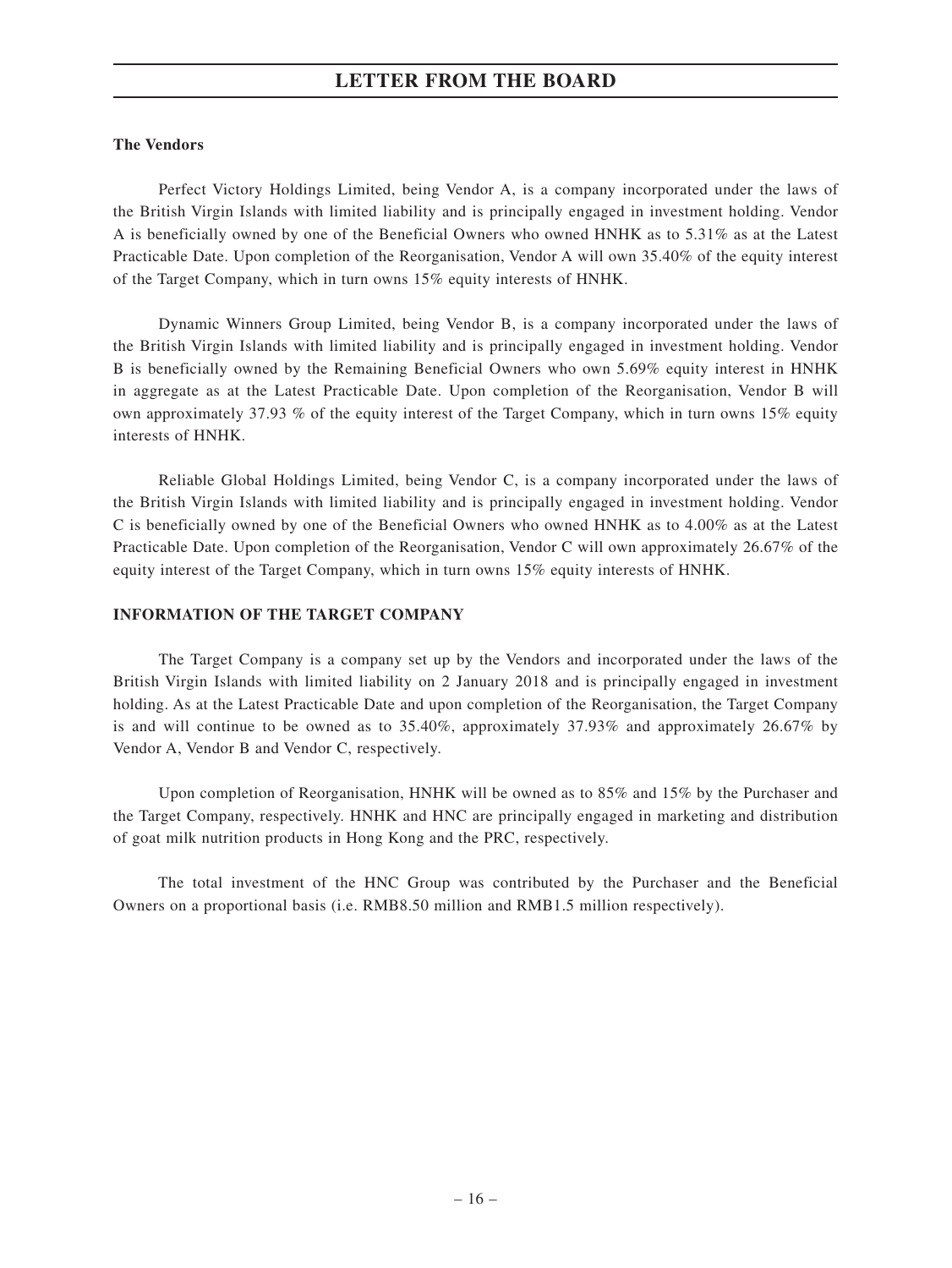#### **Financial information of the HNC Group**

No statutory audited financial statements have been prepared by the Target Company as it has not involved in any significant business transactions since its date of incorporation.

Set out below is the summary of the key financial information of the HNC Group, being the assets to be acquired, based on the audited consolidated financial statements of the HNC Group for the three years ended 31 December 2017:

|                            | Year ended  | Year ended  | Year ended         |
|----------------------------|-------------|-------------|--------------------|
|                            | 31 December | 31 December | 31 December        |
|                            | 2015        | 2016        | 2017               |
|                            | RMB million | RMB million | RMB million        |
|                            | (audited)   | (audited)   | (audited)          |
| Revenue                    | 461.04      | 664.96      | 1,078.17           |
| Net profit before taxation | 94.10       | 143.06      | 217.28             |
| Net profit after taxation  | 67.69       | 103.99      | 158.08             |
|                            |             |             | As at              |
|                            |             |             | 31 December        |
|                            |             |             | 2017               |
|                            |             |             | <b>RMB</b> million |
|                            |             |             | (audited)          |
|                            |             |             |                    |

Net assets 334.93

#### **REASONS FOR AND BENEFITS OF THE ACQUISITION**

The Group is principally engaged in the dairy business, in particular on the manufacture and distribution of infant formula, where it has established a strong foundation over the years.

Both HNHK and HNC were established in 2011 to be a marketing and sales platform for nutrition products, in particular the goat milk infant formula under the brand name Kabrita, in consumer packs to Hong Kong and the PRC. The financial results of the HNC Group have been consolidated into the consolidated financial statements of the Company since the year ended 31 December 2011. Since then, the HNC Group has provided the Group with continuous positive contribution.

With the increasing recognition of the good quality of goat milk infant formula, the Kabrita series products have progressed significantly, and become a major momentum for the Group's business growth. Furthermore, the market share of *Kabrita* has been ranked as the number one imported goat milk infant formula in the PRC for four consecutive years since 2014. The management of the Company is of the view that Kabrita will continue to grow steadily and positively contribute to the Group.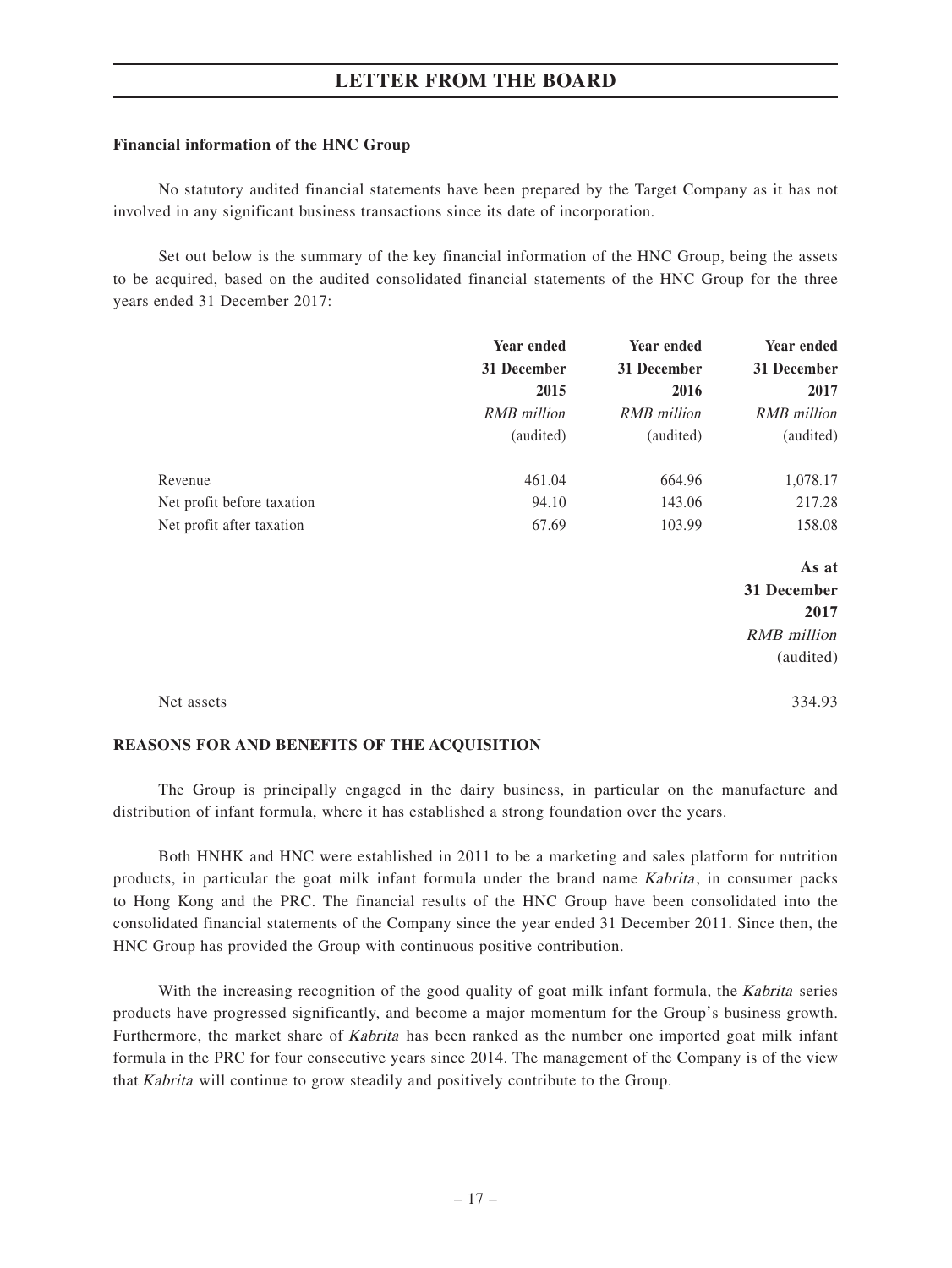The Acquisition will (i) enable the Group to further enhance its operating results and fully benefit from 100% of the cash flow streams and profit of the HNC Group; (ii) enable the Group to further increase its stake in the HNC Group, the operations of which the Group is familiar with through its existing 85% equity interest in HNHK; and (iii) facilitate better implementation of the operating philosophies and strategies of the Company into the HNC Group, create better synergy with the Group as a whole, and hence improve the operational efficiency.

In view of the long term strategic plan of the Group to become one of the major global players in the nutrition sector, particularly on infant formula products, the Company continues to streamline its business structure and strategies, increase its effort on the building of the global supply chain on goat milk infant formula and establish the overseas nutritional business. The Acquisition is in line with the development of the Group to continue to develop its goat milk infant formula products sector, which is expected to give a positive impact to the operations, financial results and profitability to the Group.

Settlement by way of issue and allotment of the Consideration Shares to the Vendors, whose ultimate beneficial owners are a director and general manager of HNC or employees of the HNC Group or a chief executive of the Company, reflects the confidence and commitment of the Vendors towards the long-term and sustainable development of the Group. The lock-up undertakings in connection with the Consideration Shares (details are set out under the section headed "Sale and Purchase Agreement – Lock-up undertakings" in this circular) provided by the Vendors also provides incentives to the ultimate beneficial owners, who are employees of the Group, and will allow the Group to retain and motivate experienced talents for the continual operation and development of the Target Group, together with the Group.

Meanwhile, the settlement by way of issuing Consideration Shares will not generate cash outflow and will not incur additional finance costs if the Company were to finance the Acquisition by borrowing. The Board considers the issue of new Consideration Shares is more cost-effective without imposing additional pressure on the Group's cash flow position.

Having considered the above reasons, the Directors (including the independent non-executive Directors, whose view has been included in the section headed "Letter from the Independent Board Committee" in this circular) consider that the terms and conditions of the Sale and Purchase Agreement are fair and reasonable and are in the interests of the Shareholders as a whole.

#### **MANDATE TO ISSUE THE CONSIDERATION SHARES AND APPLICATION FOR LISTING**

The Consideration Shares will be issued and allotted pursuant to the Specific Mandate proposed to be sought from the Independent Shareholders at the EGM.

The Consideration Shares, when issued, allotted and fully paid, will rank *pari passu* in all respects among themselves and with the Shares in issue as at the date of issue and allotment of the Consideration Shares save as regards any right to (i) dividend which may be declared or paid by the Company; or (ii) any other form of shareholder's rights or benefits against the Company, in either case by reference to a record date which is prior to the date of issue and allotment.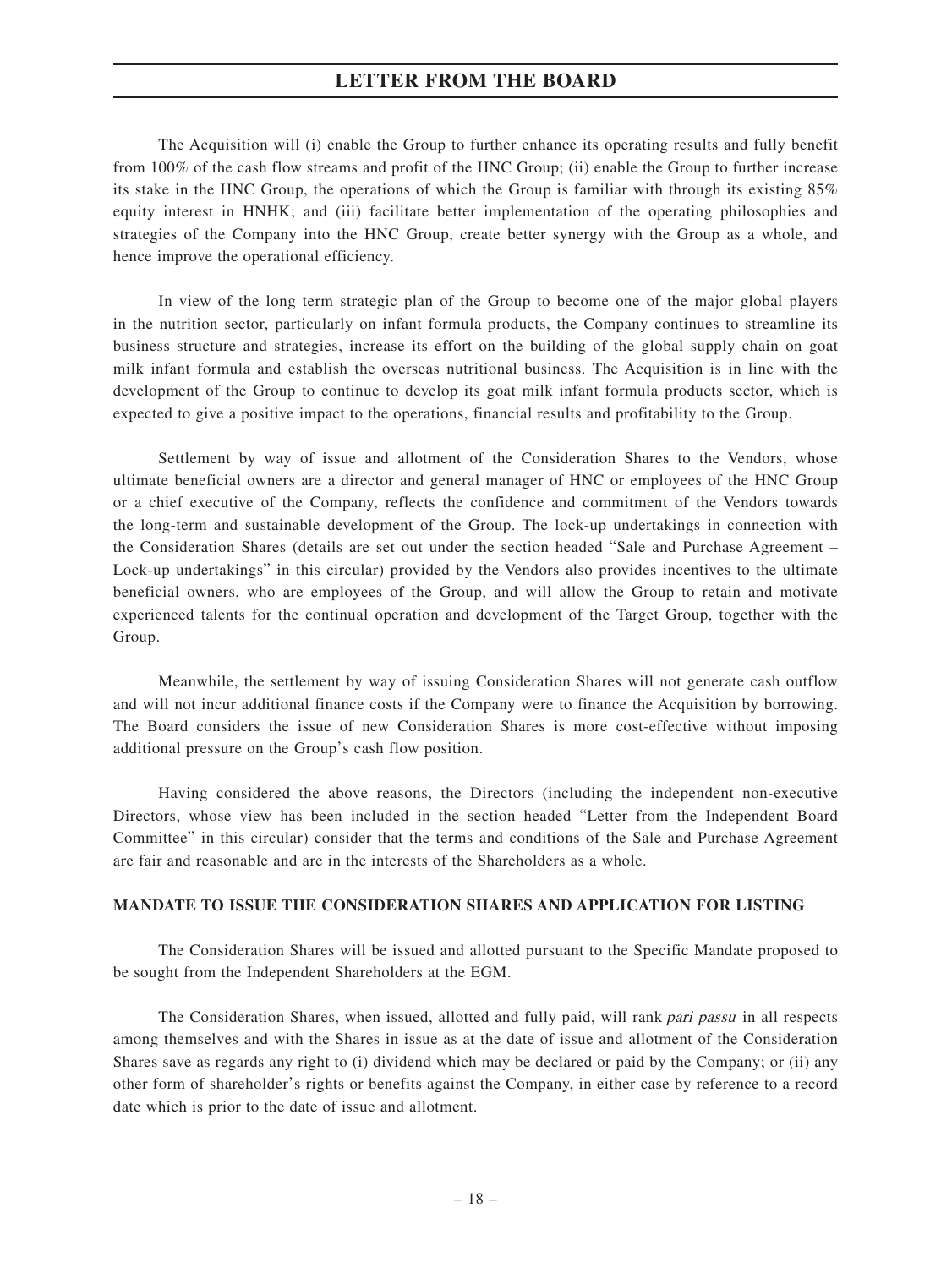Application will be made by the Company to the Listing Committee of the Stock Exchange for the listing of and permission to deal in the Consideration Shares.

#### **IMPLICATIONS UNDER THE LISTING RULES**

As one or more of the applicable percentage ratios (as defined in Rule 14.07 of the Listing Rules) in respect of the Acquisition exceed 5% but are less than 25%, the Acquisition constitutes a discloseable transaction for the Company and is subject to reporting and announcement requirements under Chapter 14 of the Listing Rules.

Pursuant to Rule 13.36(1) of the Listing Rules, the Consideration Shares will be issued under the Specific Mandate subject to the approval by the Independent Shareholders.

As at the Latest Practicable Date, one of the Beneficial Owners (being the sole owner of Vendor A) is a director of HNC and one of the Beneficial Owners (being the sole owner of Vendor C) is the company secretary of the Company, who is considered to be a Company's chief executive by the Company, and the sole director of HNHK. As such, both of the aforementioned Beneficial Owners are connected persons of the Company by virtue of Rule 14A.07(1) of the Listing Rules. Accordingly, the entry into of the Sale and Purchase Agreement and the transactions contemplated thereunder also constitute connected transactions for the Company under the Listing Rules and are also subject to the Independent Shareholders' approval requirement under Chapter 14A of the Listing Rules.

The two Beneficial Owners mentioned above, who are the sole owners of Vendor A and Vendor C respectively, are interested in the Acquisition and hold 580,000 Shares in aggregate as at the Latest Practicable Date (representing approximately 0.05% of the total issued share capital of the Company) and shall abstain from voting on the proposed resolution(s) to approve the Sale and Purchase Agreement and the transactions contemplated thereunder at the EGM.

Save as disclosed above and to the best of the Directors' knowledge, information and belief, having made all reasonable enquiries as at the Latest Practicable Date, no Director or other Shareholder has any material interest in the Acquisition and is required to abstain from voting on the proposed resolution(s) to approve the Sale and Purchase Agreement and the transactions contemplated thereunder at the EGM.

### **EGM**

The EGM will be convened and held for the Independent Shareholders to consider and, if thought fit, to approve, among other things, (i) the Sale and Purchase Agreement and the transactions contemplated thereunder; and (ii) the granting of the Specific Mandate to issue and allot the Consideration Shares by way of a poll.

The notice convening the EGM of the Company to be held on Friday, 11 May 2018 at 10:30 a.m. or immediately after conclusion of the Company's annual general meeting to be held on the same day, whichever is later, at Bowen Room, 7th Floor, Conrad Hong Kong Hotel, Pacific Place, 88 Queensway, Hong Kong is set out on pages EGM-1 to EGM-2 of this circular.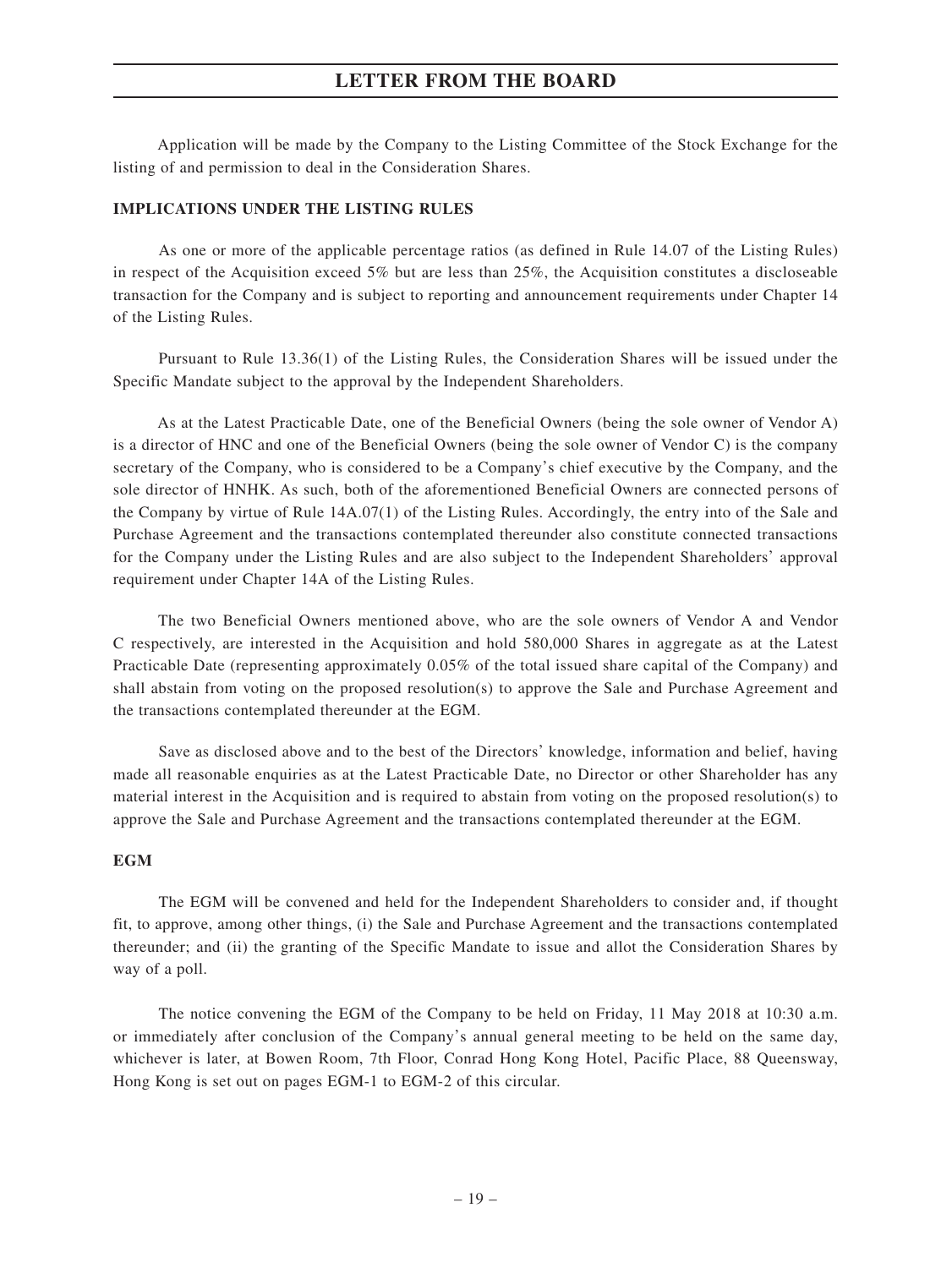A form of proxy for use by the Independent Shareholders at the EGM is enclosed. Whether or not you intend to attend and vote at the EGM in person, you are requested to read the notice of EGM and complete the enclosed form of proxy in accordance with the instructions printed thereon and return the same to the Company's branch share registrar in Hong Kong, Computershare Hong Kong Investor Services Limited, 17M Floor, Hopewell Centre, 183 Queen's Road East, Wanchai, Hong Kong, as soon as possible and in any event not less than 48 hours before the time appointed for the holding of the EGM or any adjournment thereof. Completion and return of the form of proxy will not preclude you from attending and voting in person at the EGM or any adjourned meetings should you so wish.

#### **RECOMMENDATION**

The Directors (including the independent non-executive Directors, whose view has been included in the section headed "Letter from the Independent Board Committee" in this circular) consider the terms of the Sale and Purchase Agreement and the transactions contemplated thereunder are fair and reasonable and are on normal commercial terms and are in the interests of the Company and the Shareholders as a whole and accordingly recommend the Independent Shareholders to vote in favour of the ordinary resolution(s) to be proposed at the EGM to approve the Sale and Purchase Agreement and the transactions contemplated thereunder.

#### **ADDITIONAL INFORMATION**

The Independent Board Committee comprising all the independent non-executive Directors has been formed to advise the Independent Shareholders on the terms of the Sale and Purchase Agreement and the transactions contemplated thereunder. Orient Capital has been appointed as the Independent Financial Adviser to advise the Independent Board Committee and Independent Shareholders in this regard.

Accordingly, your attention is drawn to (i) the letter from the Independent Board Committee set out on pages 21 to 22 of this circular, which contains its recommendation to the Independent Shareholders; (ii) the letter from the Independent Financial Adviser set out on pages 23 to 50 of this circular, which contains its advice to the Independent Board Committee and the Independent Shareholder; and (iii) the general information set out in the Appendix to this circular.

**Completion of the Acquisition is conditional upon the fulfilment of the conditions set out under the paragraph headed "Conditions precedent" in this circular, which may or may not be fulfilled. Accordingly, the Acquisition may or may not proceed. Shareholders and potential investors of the Company should exercise caution when they deal or contemplate dealing in the Shares and other securities of the Company.**

> By Order of the Board **Ausnutria Dairy Corporation Ltd Yan Weibin** Chairman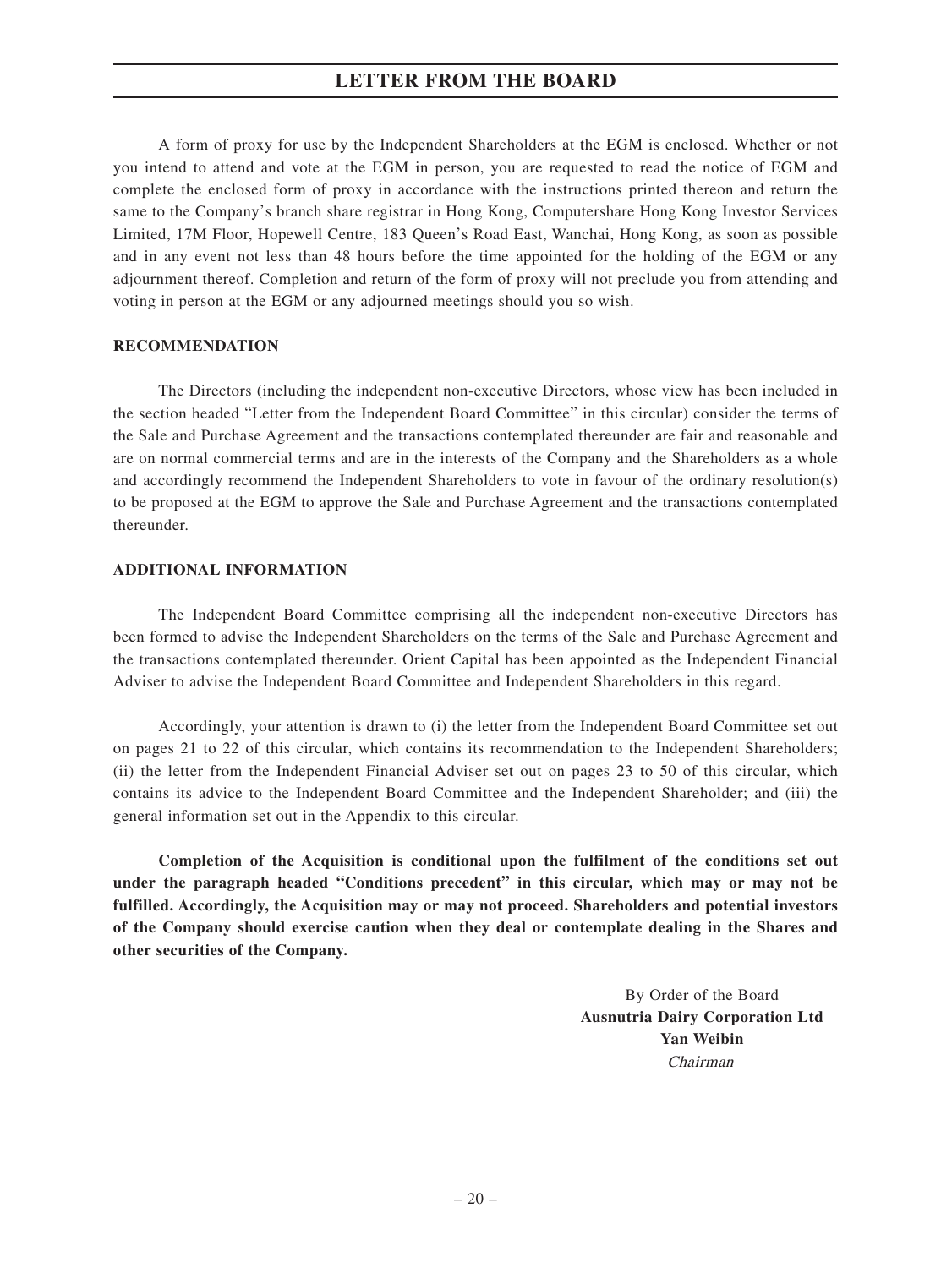**LETTER FROM THE INDEPENDENT BOARD COMMITTEE**



# **AUSNUTRIA DAIRY CORPORATION LTD**

**澳優乳業股份有限公司**

(Incorporated in the Cayman Islands with limited liability)

**(Stock code: 1717)**

12 April 2018

To the Independent Shareholders:

Dear Sirs or Madams,

# **DISCLOSEABLE AND CONNECTED TRANSACTION IN RELATION TO THE ACQUISITION OF THE REMAINING 15% EQUITY INTEREST IN THE HNC GROUP INVOLVING ISSUE OF NEW SHARES UNDER SPECIFIC MANDATE**

We refer to the circular dated 12 April 2018 (the "**Circular**") issued by the Company of which this letter forms part. Unless the context otherwise requires, terms and expressions defined in the Circular have the same meanings herein.

We have been appointed by the Board as members of the Independent Board Committee to advise the Independent Shareholders on the fairness and the reasonableness of the terms of the Sale and Purchase Agreement and the transactions contemplated thereunder. Orient Capital has been appointed by the Company as the Independent Financial Adviser to advise the Independent Board Committee and the Independent Shareholders in this regard.

We wish to draw your attention to (i) the letter from the Board set out on pages 6 to 20 of the Circular; (ii) the letter from the Independent Financial Adviser as set out on pages 23 to 50 of the Circular which contains its recommendation to the Independent Board Committee and the Independent Shareholders in relation to the terms of the Sale and Purchase Agreement and the transactions contemplated thereunder as well as the principal factors and reasons considered by the Independent Financial Adviser in arriving at its recommendation; and (iii) the additional information as set out in the Appendix to the Circular.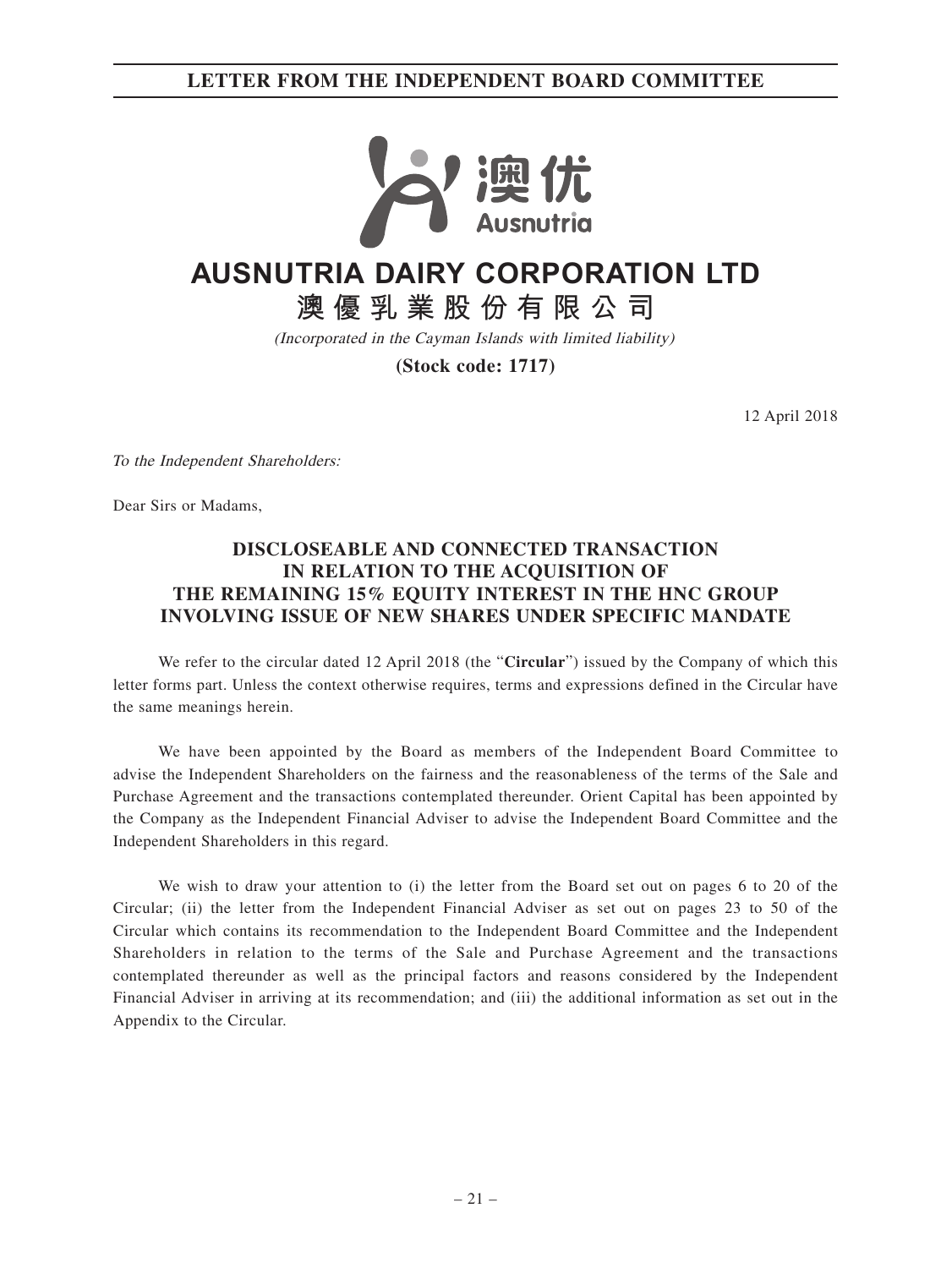# **LETTER FROM THE INDEPENDENT BOARD COMMITTEE**

After taking account of the factors and reasons considered by the Independent Financial Adviser and its conclusion and advice, we concur with its views and consider that the terms of the Sale and Purchase Agreement and the transactions contemplated thereunder, including but not limited to the Acquisition and the issue of Consideration Shares under the Specific Mandate are on normal commercial terms and fair and reasonable so far as the Company and the Independent Shareholders are concerned and in the interest of the Company and the Independent Shareholders as a whole. Accordingly, we recommend the Independent Shareholders to vote in favour of the resolution to be proposed at the EGM to approve the Sale and Purchase Agreement and the transactions contemplated thereunder and the grant of the Specific Mandate at the EGM.

Yours faithfully For and on behalf of the **Independent Board Committee Ms. Ho Mei-Yueh Mr. Jason Wan Mr. Lau Chun Fai Douglas** Independent non-executive Directors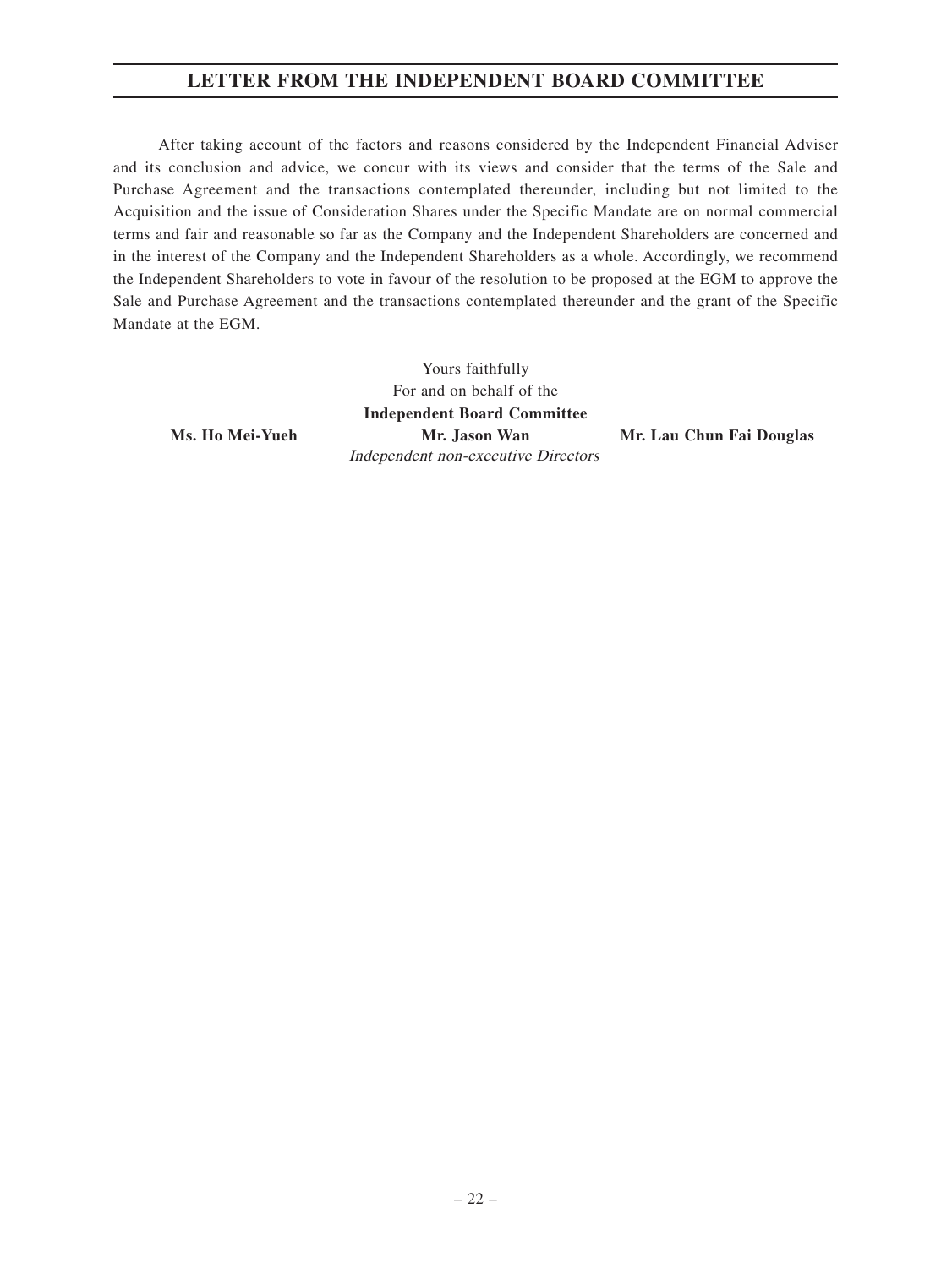The following is the full text of the letter of advice from Orient Capital to the Independent Board Committee and the Independent Shareholders in respect of the connected transaction in relation to the Acquisition for the purpose of incorporation in this circular.



28/F-29/F, 100 QRC 100 Queen's Road Central Hong Kong

12 April 2018

To the Independent Board Committee and the Independent Shareholders

Dear Sirs,

# **DISCLOSEABLE AND CONNECTED TRANSACTION IN RELATION TO THE ACQUISITION OF THE REMAINING 15% EQUITY INTEREST IN THE HNC GROUP INVOLVING ISSUE OF NEW SHARES UNDER SPECIFIC MANDATE**

## **INTRODUCTION**

We refer to our appointment as the independent financial adviser to the Independent Board Committee and the Independent Shareholders in connection with the Acquisition, details of which are contained in the letter from the board (the "**Letter from the Board**") of the circular dated 12 April 2018 (the "**Circular**") issued by the Company, of which this letter forms part. Unless otherwise stated, capitalised terms used herein shall have the same meanings as those defined in the Circular.

According to the Letter from the Board, on 14 February 2018, the Purchaser, a wholly-owned subsidiary of the Company, the Vendors and the Company entered into the Sale and Purchase Agreement in relation to the Acquisition, pursuant to which the Purchaser has conditionally agreed to acquire and the Vendors have conditionally agreed to sell the Sale Shares, representing all the issued shares of the Target Company, at the Total Consideration (which shall not exceed HK\$400,870,000). The Total Consideration will be settled by the issuance and allotment of the Consideration Shares (which shall not exceed 80,174,000 Shares in aggregate). Upon Completion, HNHK, HNC (both being the Company's indirect non-wholly-owned subsidiaries) and the Target Company will become indirect wholly-owned subsidiaries of the Company.

Moreover, as stated in the Letter from the Board, as at the Latest Practicable Date, one of the Beneficial Owners (being the sole owner of Vendor A) is a director of HNC and one of the Beneficial Owners (being the sole owner of Vendor C) is the Company secretary of the Company, who is considered to be Company's chief executive by the Company, and the sole director of HNHK. As such, both of the aforementioned Beneficial Owners are connected persons of the Company by virtue of Rule 14A.07(1) of the Listing Rules. Accordingly, the entering into of the Sale and Purchase Agreement and the transactions contemplated thereunder, including the issuance and allotment of Consideration Shares under the Specific Mandate constitute connected transactions of the Company under Chapter 14A of the Listing Rules and are subject to reporting, announcement and the Independent Shareholders' approval requirements under Chapter 14A of the Listing Rules.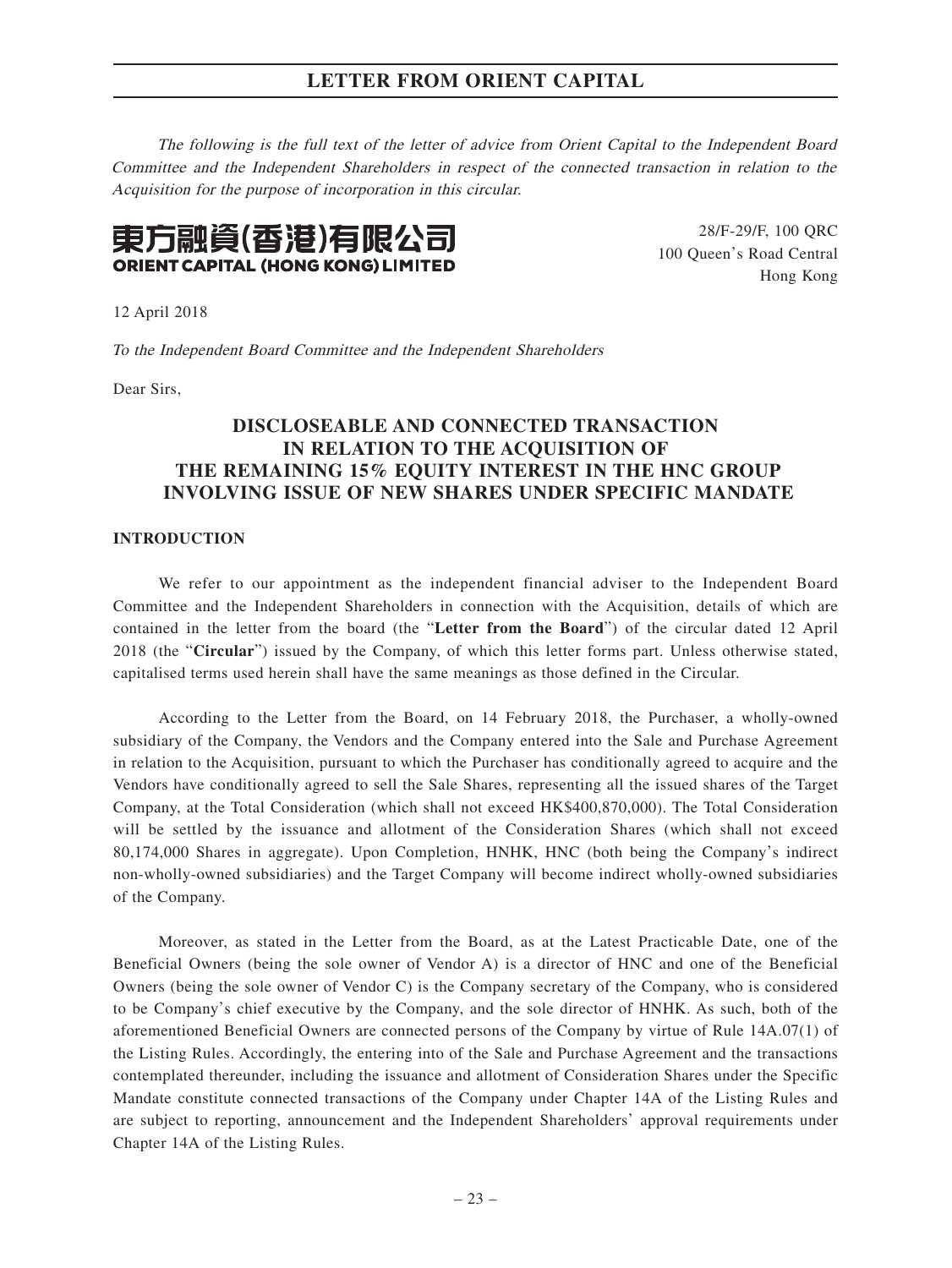As at the Latest Practicable Date, the two Beneficial Owners mentioned above, who are the sole owners of Vendor A and Vendor C respectively, are interested in the Acquisition and hold 580,000 Shares in aggregate as at the Latest Practicable Date (representing approximately 0.05% of the total issued share capital of the Company) and shall abstain from voting on the proposed resolution(s) to approve the Sale and Purchase Agreement and the transactions contemplated thereunder at the EGM. Save as disclosed above and to the best of the Directors' knowledge, information and belief, having made all reasonable enquiries as at the Latest Practicable Date, no Director or other Shareholder has any material interest in the Acquisition and is required to abstain from voting on the proposed resolution(s) to approve the Sale and Purchase Agreement and the transactions contemplated thereunder at the EGM.

We have been appointed as the independent financial adviser to advise the Independent Board Committee, which comprises all the independent non-executive Directors, namely Ms. Ho Mei-Yueh, Mr. Jason Wan and Mr. Lau Chun Fai Douglas, and the Independent Shareholders in respect of the Acquisition, and to make recommendations as to, among others, whether (i) the terms of the Sale and Purchase Agreement are on normal commercial terms, and fair and reasonable as far as the Independent Shareholders are concerned, and (ii) the Acquisition is in the interests of the Company and the Shareholders as a whole and as to voting in respect of the relevant resolutions at the EGM.

Orient Capital is a licensed corporation to carry out Type 6 regulated activities (advising on corporate finance) under the SFO. Orient Capital and its affiliates, whose ordinary business involves the trading of, dealing in and the holding of securities, may be involved in the trading of, dealing in, and the holding of the securities of the Group for client accounts.

During the past two years, there was no other engagement between the Group and Orient Capital. Accordingly, we do not consider the existing engagements give rise to any conflict for Orient Capital acting as the independent financial adviser in relation to the Acquisition. As at the Latest Practicable Date, we were independent from and not connected with the Group under Rule 13.84 of the Listing Rules, and accordingly, are qualified to give independent advice to the Independent Board Committee and the Independent Shareholders in respect of the Acquisition.

#### **BASIS OF OUR ADVICE**

In formulating our opinion and recommendation, we have reviewed, among other things, the announcement of the Company dated 14 February 2018 (the "**Announcement**"), the Circular (including the Letter from the Board), the Sale and Purchase Agreement, the annual results announcement of the Company dated 27 March 2018 (the "**2017 Annual Result Announcement**"), the annual report of the Company for the year ended 31 December 2016 (the "**2016 Annual Report**") and the interim report of the Company for the six months ended 30 June 2017 (the "**2017 Interim Report**"). We have also reviewed the trading performance of the Shares on the Stock Exchange.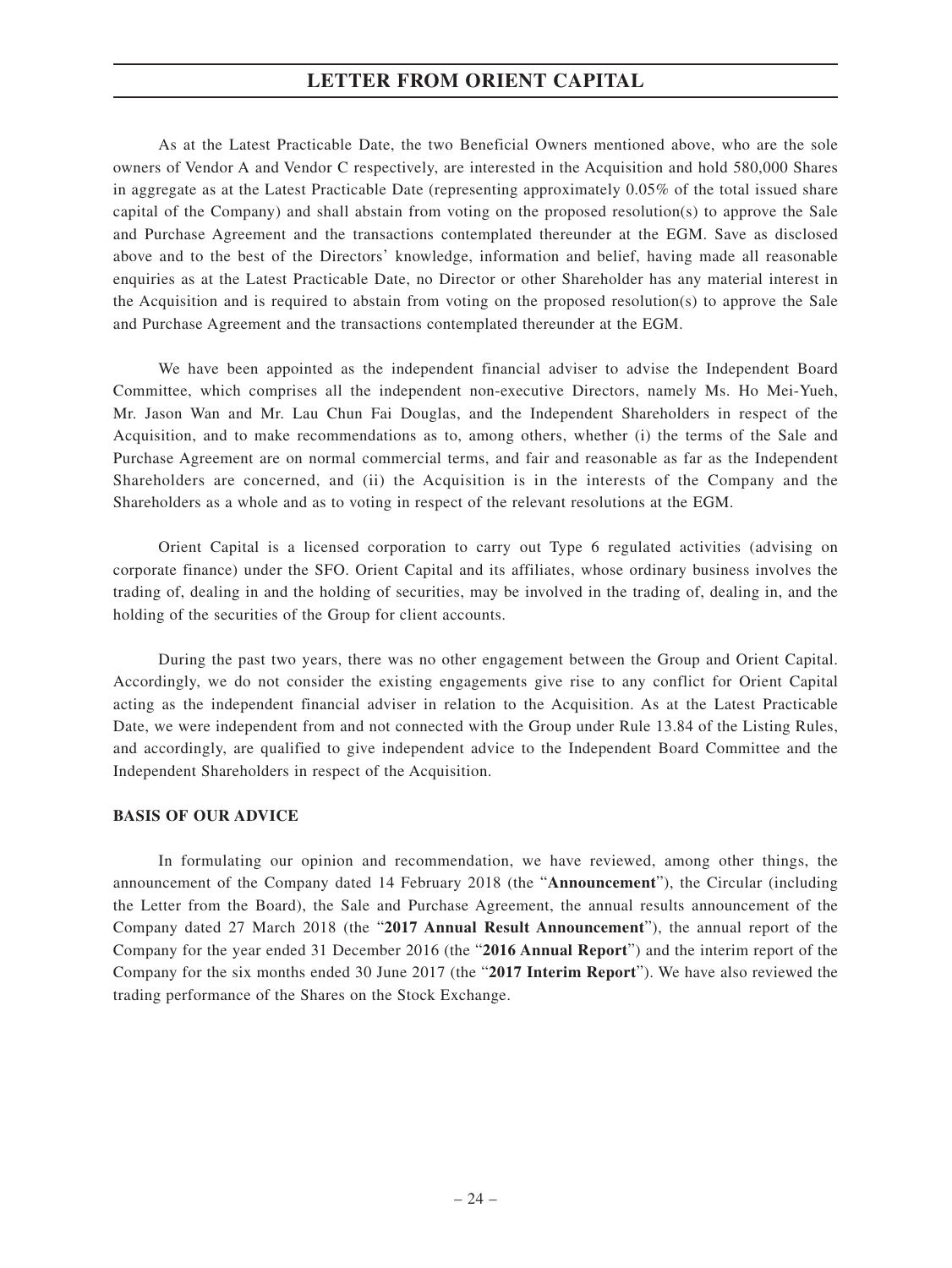In formulating our recommendation, we have relied on the information, opinions and facts supplied and representations made to us by the Company, which has assumed full responsibility for the accuracy of the information contained in the Circular and that any information and representations made to us are true, accurate and complete in all material respects as at the date hereof and that they may be relied upon. We have no reason to doubt the truth, accuracy and completeness of the information and representations provided to us by the Company. We have relied on certain information available to the public and have assumed such information to be accurate and reliable, and we have not independently verified the accuracy of such information. We have also assumed that statements and representations made or referred to in the Circular were accurate at the time they were made and continue to be accurate up to the date of the EGM. We consider that we have reviewed sufficient information to reach an informed view in order to provide a reasonable basis for our advice. We have not, however, for the purpose of this exercise, conducted any independent detailed investigation or audit into the business, affairs or future prospects of the Group (including HNHK and HNC). Our advice was necessarily based on financial, economic, market and other conditions in effect, and the information made available to us, as at the Latest Practicable Date. As the independent financial adviser to the Independent Board Committee and the Independent Shareholders, we have not been involved in the negotiations in respect of the terms of the Acquisition.

# **PRINCIPAL FACTORS AND REASONS CONSIDERED**

The principal factors and reasons we have taken into account in assessing the terms of the Sales and Purchase Agreement in giving our recommendation to the Independent Board Committee and the Independent Shareholders are set out below:

### **1. Background and financial information of the Group**

The principal business activity of the Company is investment holding. The Group is principally engaged in (i) the dairy industry with activities ranging from research and development, milk collection, processing, production, packaging, marketing and distribution of infant formula and other dairy products to customers in the PRC, the Netherlands and other overseas countries; and (ii) research and development, production, marketing and distribution of nutrition products to customers principally located in the PRC, Australia and New Zealand.

In recent years, the Company has continued to streamline its business structure and strategies, increasing its effort on the building of the global supply chain on infant formula and establish its overseas nutritional business to cater for the industry change and accommodate the long-term vision of the Group. The above steps have contributed promising results in terms of operation performance, product diversification as well as strengthened the business chain of the Group. In addition, the Group has achieved satisfactory results in developing its market network and enhancing consumer services in recent years.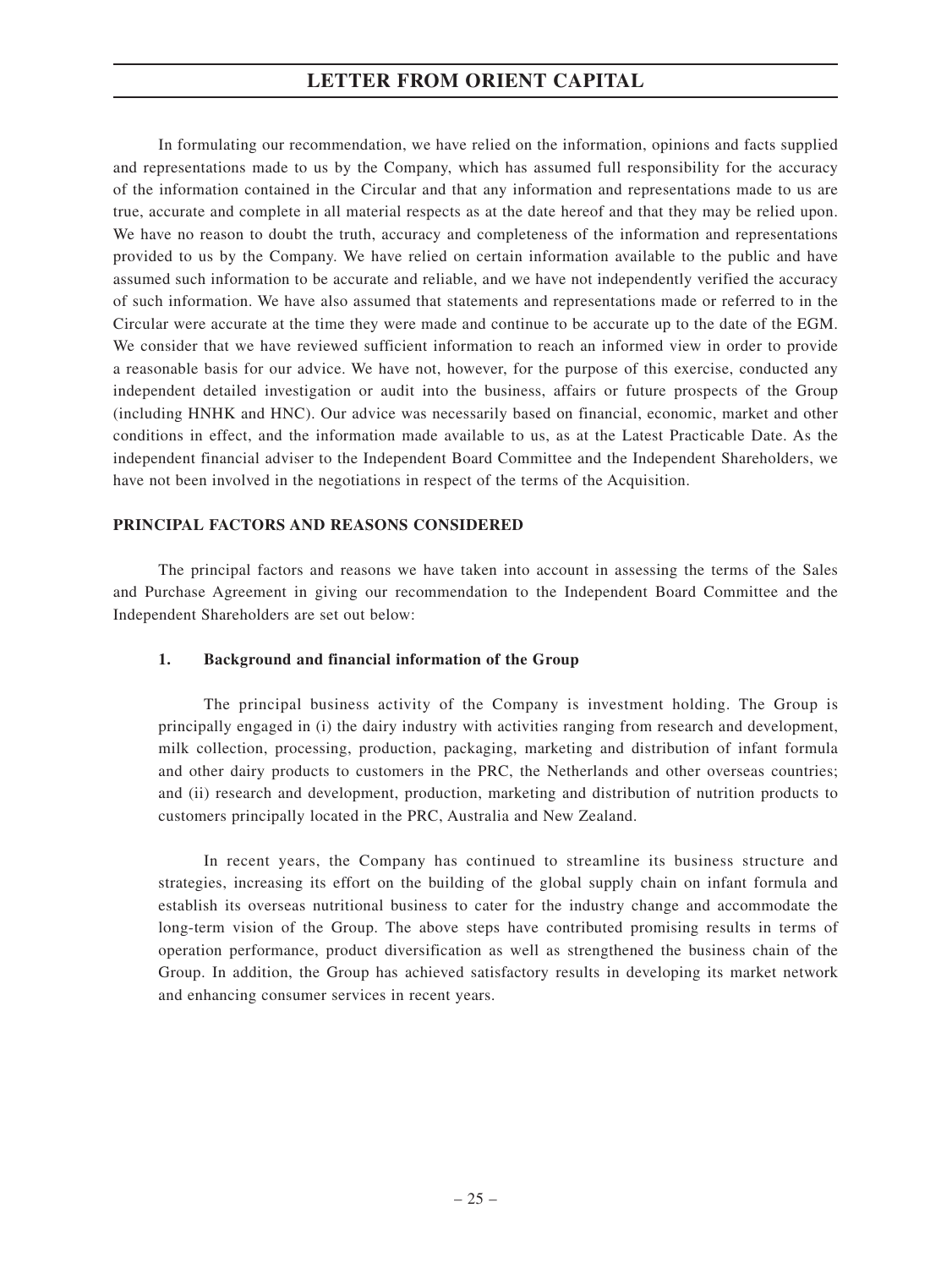The Group sells its products under its own brands, including the A-choice Series, Allnutria Series (including Allnutria Organic Series), the Puredo Series and the Hyproca 1897 Series for cow milk infant formula, and the Kabrita Series for goat milk-based infant formula. Except for Kabrita which is distributed globally, most of the own brand cow milk infant formulas (which are all produced overseas) are principally designated for consumers located in the PRC. In addition, the Group also sells its products under contract manufacturing and private label arrangements for its worldwide customers. In 2016, the Group acquired 75.0% effective interest in Nutrition Care (a professional high-end nutritional product brand with production facilities located in Australia). This acquisition kicked off the co-operation between the Company and Nutrition Care to expand in the rapidly growing international nutritional product market.

The following table summarizes the audited consolidated statements of profit or loss and other comprehensive income of the Group for the three years ended 31 December 2015, 2016 and 2017 ("**FY2015", "FY2016**" and "**FY2017**", respectively) as extracted from the 2017 Annual Result Announcement and the 2016 Annual Report:

|                                                       | <b>FY2017</b><br>(audited)<br>RMB'M | FY2016<br>(audited)<br>RMB'M | <b>FY2015</b><br>(audited)<br>RMB'M |
|-------------------------------------------------------|-------------------------------------|------------------------------|-------------------------------------|
| Revenue                                               | 3,926.5                             | 2,740.3                      | 2,103.5                             |
| - Own-branded cow milk<br>infant formula              | 1,582.8                             | 1,018.9                      | 665.9                               |
| - Own-branded goat milk<br>infant formula             | 1,279.8                             | 798.90                       | 539.9                               |
| - Private labels                                      | 422.0                               | 472.1                        | 274.6                               |
| - Nutrition products                                  | 75.3                                | 12.3                         |                                     |
| - Others (incl. milk power,<br>butter and OEM etc)    | 566.6                               | 438.1                        | 623.1                               |
| <b>Gross Profit</b>                                   | 1,690.2                             | 1,124.9                      | 590.0                               |
| Profit before tax                                     | 438.5                               | 297.8                        | 3.8                                 |
| Profit for the year                                   | 334.8                               | 233.9                        | 3.1                                 |
| - Profit attributable to<br>owners of the parent      | 308.1                               | 212.7                        | 50.6                                |
| - Profit attributable to<br>non-controlling interests | 26.7                                | 21.2                         | (47.5)                              |

Sources: the 2017 Annual Result Announcement and the 2016 Annual Report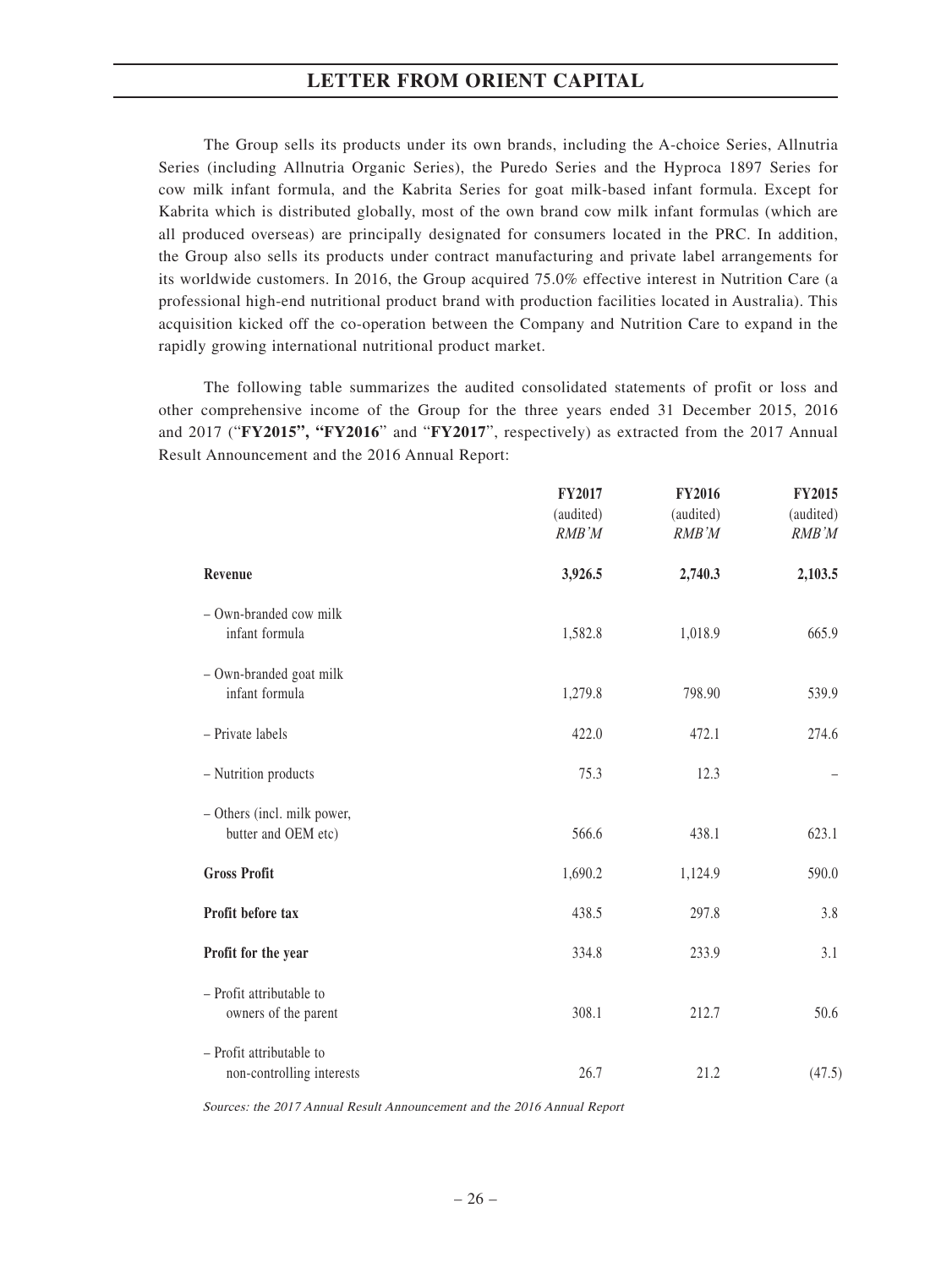The Group's revenue from own-branded cow milk infant formula increased by 53.01% from RMB665.9 million in FY2015 to RMB1,108.9 million in FY2016, which accounted for approximately 37.18% of the Group's total revenue in FY2016. For FY2017, revenue from ownbranded cow milk infant formula increased by 55.30% to RMB1,582.8 million as compared to FY2016, which accounted for approximately 40.31% of the Group's total revenue in FY2017. Such increase was mainly attributable to, among other things, (i) the continuous increase in demand for infant formula in the PRC; (ii) the increasing recognition of the high quality standards of infant formula manufactured by the Group; (iii) the clear brand positioning and the adjusted business strategies implemented by the Group; and (iv) the high industry entry barrier as a result of the raising industry regulatory standards implemented by the PRC government.

The Group's revenue from own-branded goat milk infant formula increased by 47.97% from RMB539.9 million in FY2015 to RMB798.9 million in FY2016, which accounted for approximately 29.15% of the Group's total revenue in FY2016. For FY2017, revenue from ownbranded goat milk infant formula increased by 60.20% to RMB1,279.8 million as compared to FY2016, which accounted for approximately 32.59% of the Group's total revenue in FY2017. Such increase was mainly attributable to, among other things, (i) the effective marketing strategy launched by the Group; (ii) the unique formula; and (iii) the unique position and business model of the Ausnutria Hyproca Group (the upstream supply chain of the Group) which facilitates the development and manufacture of Kabrita.

The Group's revenue from private labels increased by 71.92% from RMB274.6 million in FY2015 to RMB472.1 million in FY2016, which accounted for approximately 17.23% of the Group's total revenue in FY2016. As disclosed in the 2016 Annual Report, the growth was mainly due to the Group having allocated more of its production capacity in FY2016 to serve private label customers after the completion of the Group's facilities upgrading plans in Netherlands in 2015. For FY2017, revenue from private labels decreased by 10.60% to RMB422.0 million from RMB472.1 million in FY2016. Such decrease was mainly due to a higher proportion of the Group's production capacities allocated to serve the Group's own-branded infant formula business during the year, which recorded an increase in sales by 57.50% during FY2017.

The Group commenced its manufacturing and distribution of nutrition products through the acquisition of the nutrition business in Australia. The acquisition was completed in October 2016 and has derived revenue of RMB11.0 million in FY2016. Since the acquisition, the Group has been active in streamlining the operations of the Nutrition Business and identifying the key and potential products to be introduced into and launched in overseas markets, particularly the PRC. The Group has also launched a number of nutrition products including Gut Relief in late 2016, which has a beneficial effect on the gastrointestinal tract, and Soforla in late 2017, a supplement that resolves lactose intolerance in infants. Due to the increasing market demand for the Group's nutrition products, the nutrition business segment has contributed revenue of RMB75.3 million in FY2017.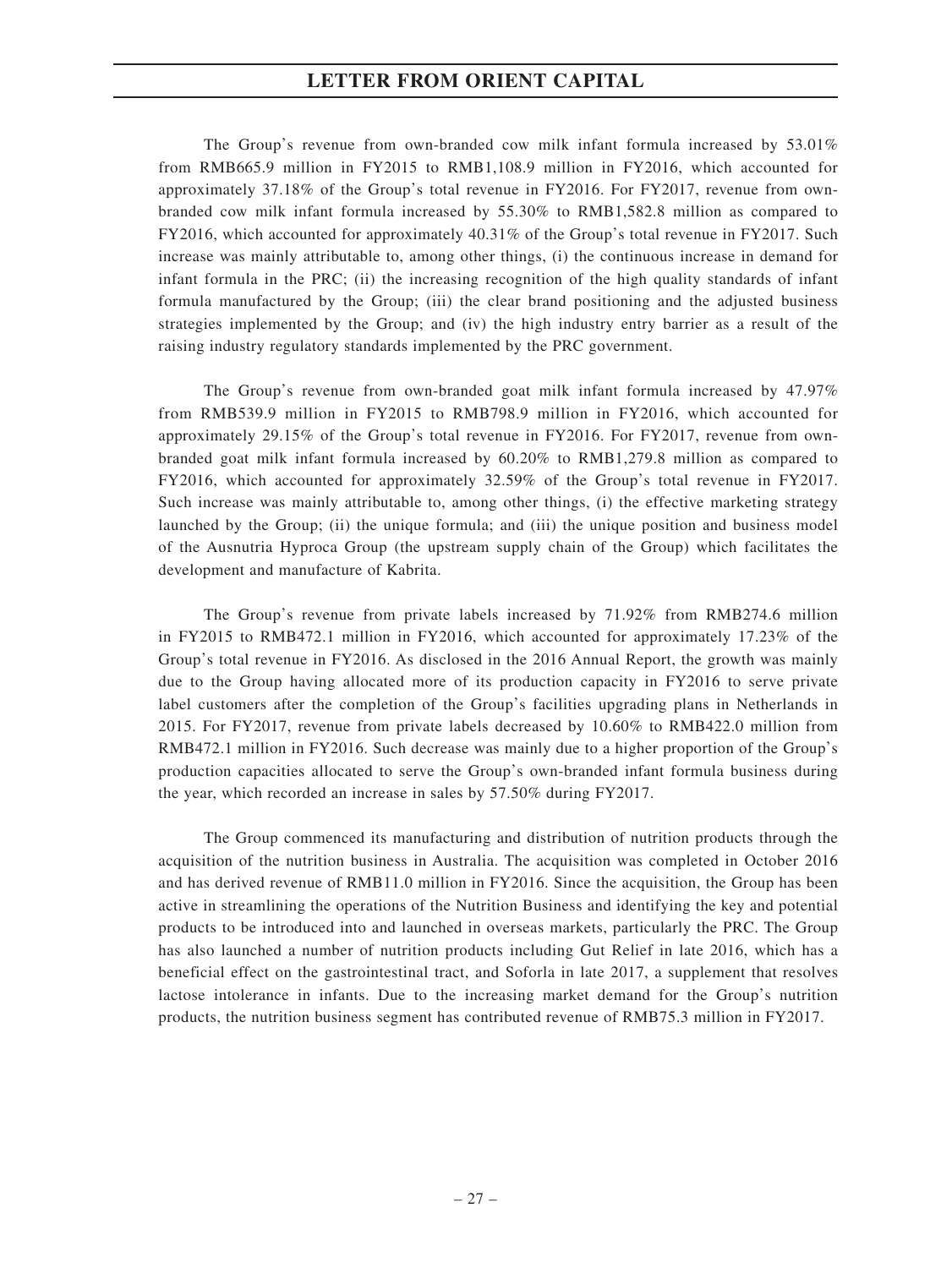The gross profit of the Group amounted to approximately RMB590.0 million in FY2015, which increased to approximately RMB1,124.9 million in FY2016. The gross profit margin of the Group increased from approximately 28.05% in FY2015 to 41.05% in FY2016. As disclosed in the 2016 Annual Report, the increase in gross profit margin in FY2016 was mainly driven by the proportionate increase in the sales of the higher profit margin own-branded business as compared with the other business sectors. Overall contribution to revenue by own-branded business increased from 57.32% in FY 2015 to 66.34% in FY2016.

The Group's gross profit amounted to approximately RMB1,690.2 million, representing an increase of 50.3%, when compared with FY2016. The gross profit margin of the Group increased from approximately 41.05% in FY2016 to 43.05% in FY2017. The increase in the gross profit margin of the Group was mainly attributable to the proportionate increase in the sales of the higher profit margin own-branded business as compared with the other business sectors. Overall contribution to revenue by the own-branded business increased from 66.3% in FY2016 to 72.90% in FY2017.

The Group's profit attributable to owners of the parent amounted to approximately RMB50.6 million in FY2015, which increased significantly to approximately RMB212.70 million in FY2016. The significant increase in net profit in FY2016 was mainly driven by the increase in revenue of own-branded cow and goat milk-based infant formula as a result of the clear brand positioning and the adjusted business strategy and the increasing market demands for the products of the Group.

For FY2017, the Group's profit attributable to owners of the parent for FY2017 amounted to RMB308.1 million, representing an increase of 44.85% when compared with FY2016. As disclosed in the 2017 Annual Result Announcement, the improvement in the Group's financial performance was resulted from the continuous growth in the sales of own-branded cow and goat milk infant formula which was driven by the clear brand positioning, the effective business strategy implemented by the Group as well as the increasing market demands for the products of the Group.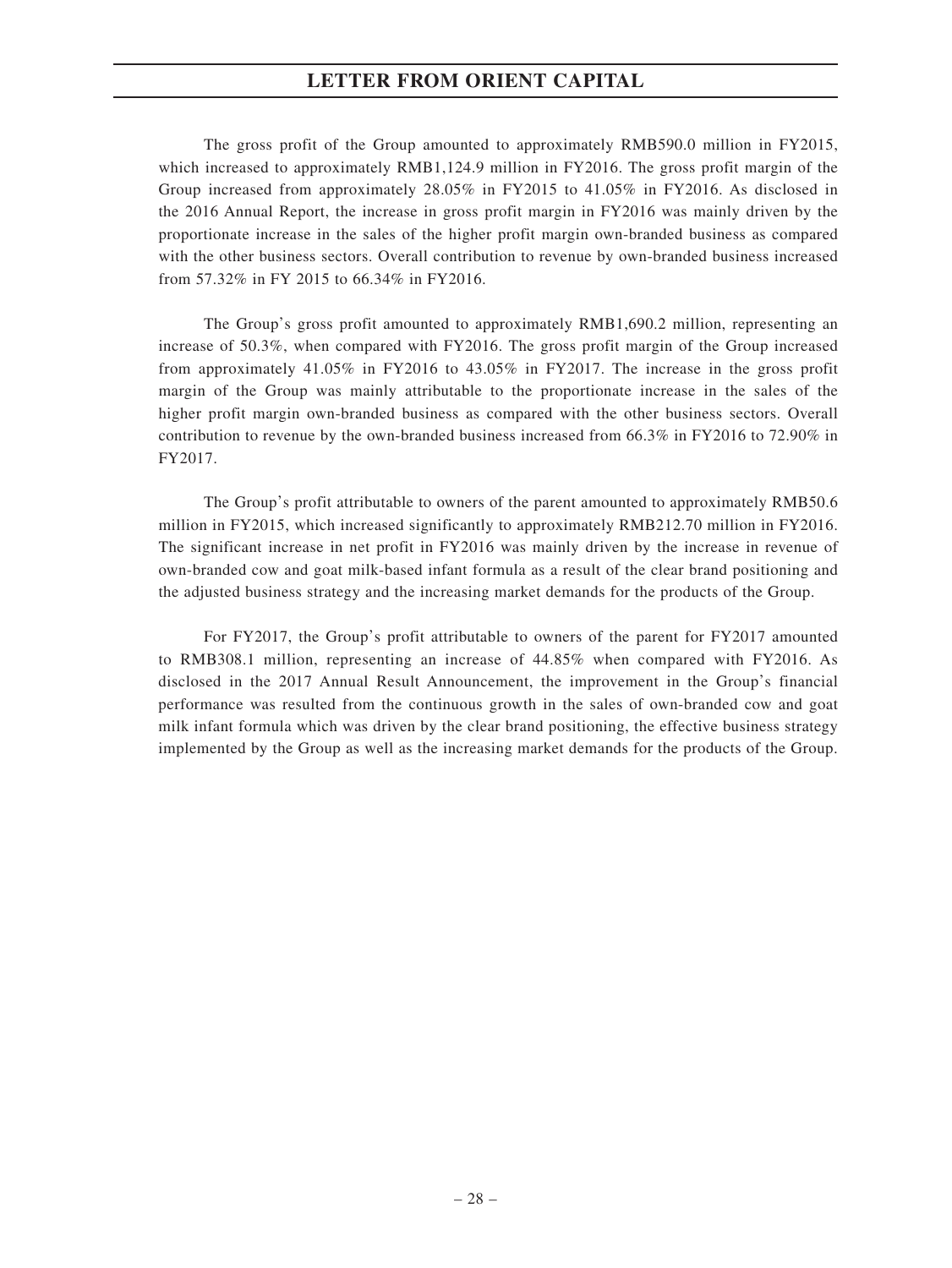The following table summarizes the audited consolidated statements of financial position of the Group as at 31 December 2015, 2016 and 2017 as extracted from the 2017 Annual Result Announcement and the 2016 Annual Report:

|                                  | <b>FY2017</b> | <b>FY2016</b> | <b>FY2015</b> |
|----------------------------------|---------------|---------------|---------------|
|                                  | (audited)     | (audited)     | (audited)     |
|                                  | RMB'M         | RMB'M         | RMB'M         |
| Non-current assets               | 2,402.0       | 1,386.6       | 837.1         |
| Current assets                   | 3,219.1       | 2,537.0       | 2,193.4       |
| <b>Total Assets</b>              | 5,621.1       | 3,923.6       | 3,030.5       |
| Non-current liabilities          | 910.9         | 505.4         | 228.7         |
| Current liabilities              | 2,763.2       | 1,828.6       | 1,474.3       |
| <b>Total Liabilities</b>         | 3,674.1       | 2,334.0       | 1,703.0       |
| Equity attributable to owners of |               |               |               |
| the Company                      | 1,740.5       | 1,468.0       | 1,312.6       |
| Non-controlling interests        | 206.5         | 121.6         | 14.9          |
| <b>Total Equity</b>              | 1,947.0       | 1,589.6       | 1,327.5       |

Sources: the 2017 Annual Result Announcement and the 2016 Annual Report

As at 31 December 2017, total assets amounted to approximately RMB5,621.1 million and total liabilities amounted to approximately RMB3,674.1 million. Total assets and liabilities went up by approximately 43.26% and 57.42% respectively as compared with those as at 31 December 2016. According to the 2017 Annual Result Announcement, the increase in total assets of the Group was mainly due to (i) the purchase of the entire equity interest in ADP Holdings (Australia) Pty Ltd by the Group on 22 May 2017 and the purchase of the 60% equity interest in Youluck International Inc by the Group on 23 March 2017 and 28 April 2017 respectively, which resulted in an increase in property, plant and equipment, goodwill and other intangible assets of RMB56.4 million, RMB14.9 million and RMB153.4 million, respectively; (ii) the increase in construction in progress as a result of the investments in the Ausnutria Heerenveen Hector B.V., Ausnutria Heerenveen Pluto B.V, a new plant in Rolleston, New Zealand and a new infant formula blending and packaging factory on the Changsha Land made during FY2017 of a total of RMB636.0 million; (iii) the increase in inventories of RMB283.1 million as a result of the increase in the scale of operations of the Group; and (iv) the net increase in cash and cash equivalents and pledged deposits of a total of RMB279.5 million derived mainly from cash generated from operating activities.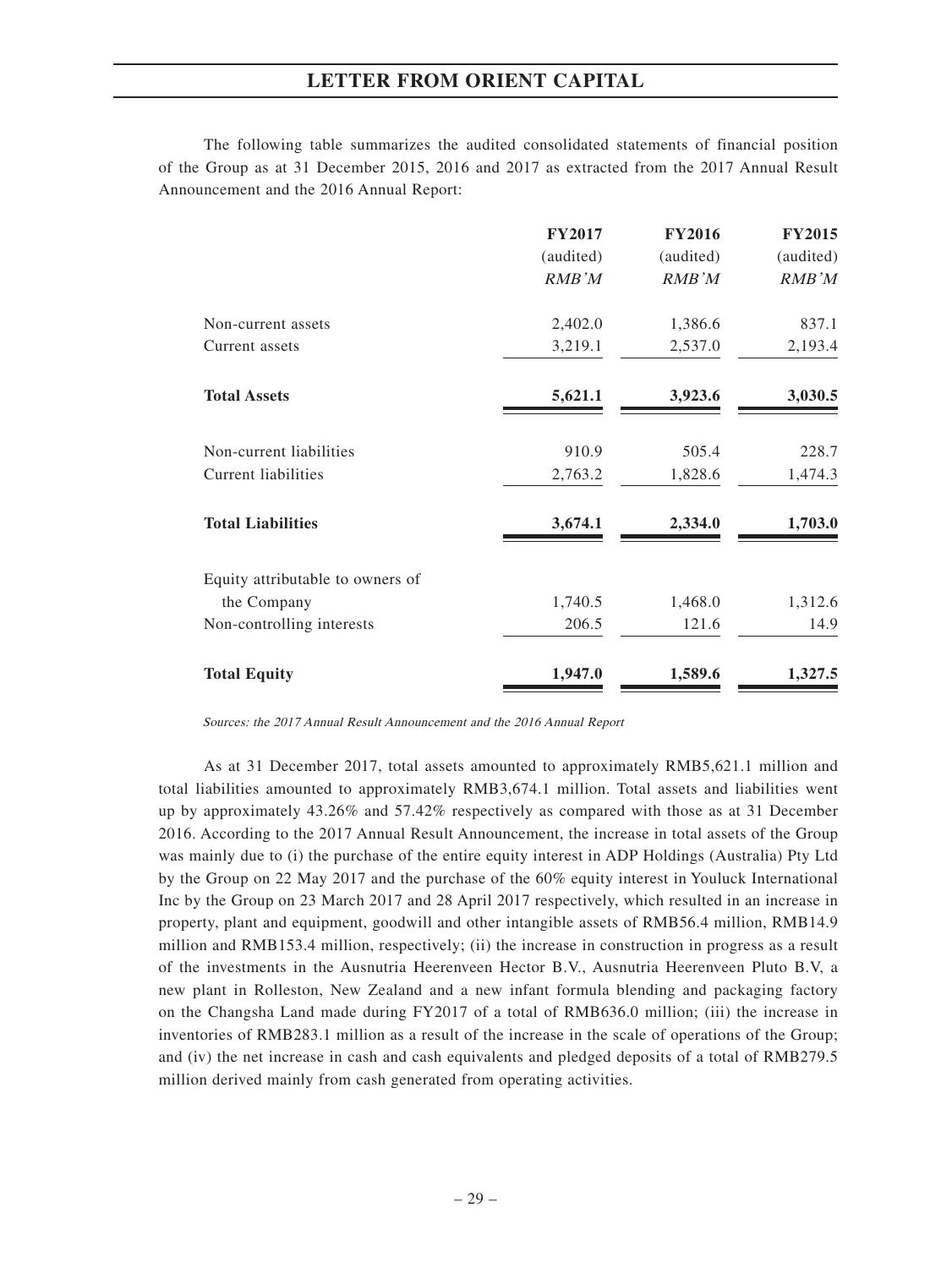The Group recorded net current assets of approximately RMB455.9 million as at 31 December 2017. The Group's outstanding borrowings increased from RMB1,212.6 million as at 31 December 2016 to approximately RMB1,972.2 million as at 31 December 2017, among which the current portion of outstanding borrowings increased by approximately 52.07% to RMB1,158.0 million over the same period. The increase is attributable to the net drawdown of the additional bank loans and other borrowings of a total balance of RMB999.3 million during FY2017. The current ratio of the Group slightly decreased from approximately 1.39 times as at 31 December 2016 to 1.16 times as at 31 December 2017, mainly due to the increase in current liabilities has outweighed the increase in current assets. As at 31 December 2017, total equity attributable to owners of the Company amounted to approximately RMB1,740.5 million represented approximately RMB1.38 per Share based on 1,256,061,530 Shares in issue as at the Latest Practicable Date.

# **2. Background and financial information of the HNC Group**

As at the Latest Practicable Date, the Transfer Shares, representing 15% of all shares issued by HNHK, are beneficially owned by the Beneficial Owners and are legally held by Ms. Li Yimin, being the nominee of the Beneficial Owners.

The Reorganisation is made at the decision of the Beneficial Owners to (i) cease the nominee arrangement that the legal titles and beneficial ownerships in the Transfer Shares could be reconciled and (ii) rationalise the relevant transaction costs that would otherwise be incurred, while neither the Company nor the Purchaser is involved in and a party to the Reorganisation.

Set out below is the group chart of the HNC Group before the Reorganisation:

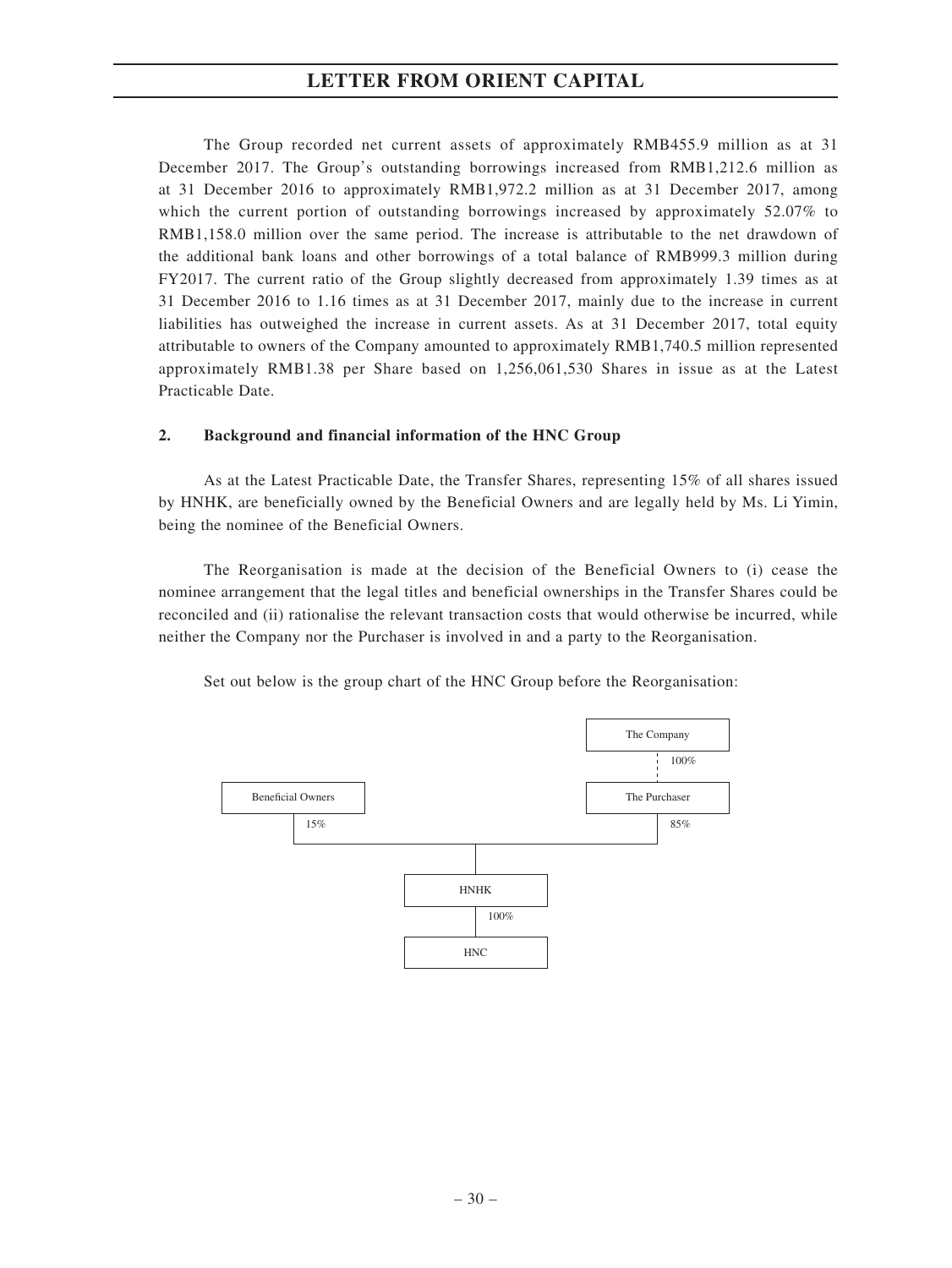Upon completion of the Reorganisation, Ms. Li Yimin will cease to be the nominee of the Beneficial Owners, and the Transfer Shares will be transferred to the Target Company free from Encumbrances and together with all rights now or hereafter attaching or accruing thereto. The Vendors undertake to discharge and/or procure the Target Company to discharge all the outstanding liabilities and obligations of the Target Company upon completion of the Reorganisation and immediately before the Completion.

The Target Company is a company set up by the Vendors and incorporated under the laws of the British Virgin Islands with limited liability and is principally engaged in investment holding. Upon completion of the Reorganisation, Vendor A will own 531 shares, representing approximately 35.40%, Vendor B will own 569 shares, representing approximately 37.93% and Vendor C will own 400 shares, representing approximately 26.67% of the equity interest of the Target Company respectively.

Set out below is the group chart of the Target Company upon completion of the Reorganisation:



As at the Latest Practicable Date, the Reorganisation is still in progress, and is expected to be completed on or before the date of the EGM.

Upon completion of the Reorganisation, the Target Company will hold 15% equity interest in HNHK, an indirect non-wholly-owned subsidiary of the Company. HNHK and HNC are principally engaged in marketing and distribution of goat milk-based nutrition products in Hong Kong and the PRC, respectively.

As stated in the Letter from the Board in the Circular, Kabrita was launched by the HNC Group in the PRC since 2011. Through the efforts of the management of HNC and HNHK together with the support of the Group, Kabrita has been ranked as the number one imported goat milk-based infant formula in the PRC for four consecutive years since 2014.

No statutory audited financial statements have been prepared by the Target Company as it has not involved in any significant business transactions since its date of incorporation.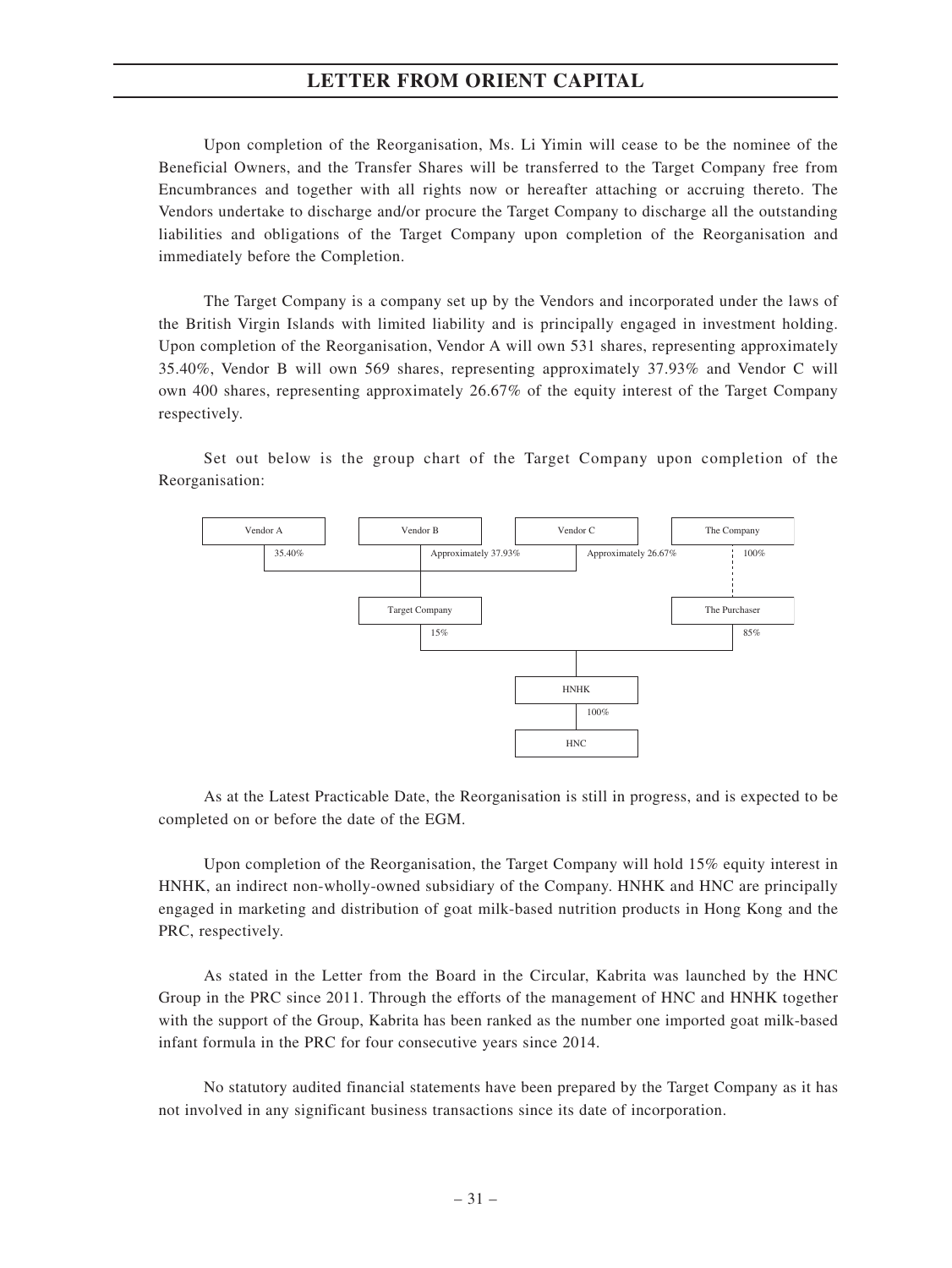The following table summarizes the audited consolidated financial statements of the HNC Group, being the assets to be acquired, for FY2015, FY2016 and FY2017:

|                     | <b>FY2017</b> | <b>FY2016</b> | <b>FY2015</b> |
|---------------------|---------------|---------------|---------------|
|                     | (audited)     | (audited)     | (audited)     |
|                     | RMB'M         | RMB'M         | RMB'M         |
| Revenue             | 1,078.2       | 664.9         | 461.0         |
| Profit before tax   | 217.3         | 143.1         | 94.1          |
| Profit for the year | 158.1         | 104.0         | 67.7          |

The HNC Group's revenue increased by 44.23% from RMB461.0 million in FY2015 to RMB664.9 million in FY2016 and further increased by 62.16% to RMB1,078.2 million in FY2017. As discussed with the management of the Group (the "**Management**"), the substantial growth in revenue was due to the increase in market recognition on the quality of the goat milk products produced by the Group.

Profit of the HNC Group for the year increased by 53.62% from RMB67.7 million in FY2015 to RMB104.0 million in FY2016. It further increased by 52.02% to RMB158.1 million in FY2017. As discussed with the Management, the substantial growth in net profit was in line with the increase in revenue of the HNC Group.

Set out below is the HNC Group's contribution to the Group's revenue and net profit during FY2015, FY2016 and FY2017:

|                                      | <b>FY2017</b> | <b>FY2016</b> | <b>FY2015</b>    |
|--------------------------------------|---------------|---------------|------------------|
|                                      | (%)           | (%)           | (%)              |
| Percentage of the Group's revenue    | 27.46         | 24.26         | 21.91            |
| Percentage of the Group's net profit | 51.31         | 48.89         | $133.79$ (Note1) |

Note:

1. For FY2015, due to an inventory write-off of approximately RMB97.8 million, the Group's net profit attributable to owners of the Company was only approximately RMB50.6 million.

As shown above, the HNC Group's business is becoming a strong contributor to the sales and net profit of the Group for the three years ended 31 December 2015, 2016 and 2017. Also as advised by the Management, the HNC Group has been ranked as the number one business unit of the Group's operations in the PRC for the past three years. The Group will continue to increase its support in the HNC Group, and consider the HNC Group as one of the priority business unit of the Group in the future.

As at 31 December 2017, the audited consolidated net assets value of the HNC Group is approximately RMB334.9 million.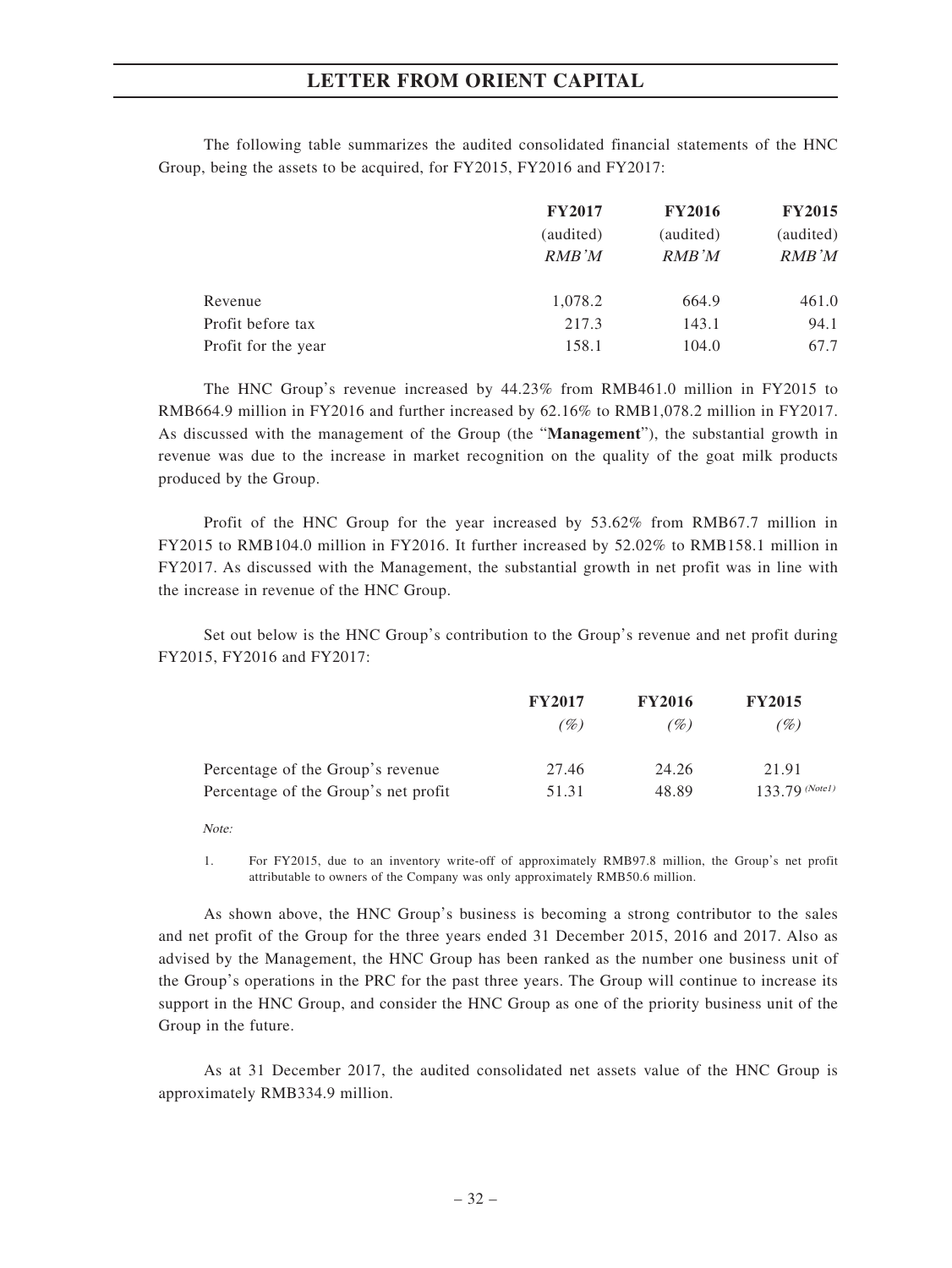### **3. Reasons for and benefits of the Acquisition**

As set out in the Letter from the Board, both HNHK and HNC were established in 2011 and is principally engaged in the marketing and distribution of nutrition products, in particular the goat milk infant formula under the brand name Kabrita, in consumer packs to Hong Kong and the PRC.

With the increasing recognition of the good quality of goat milk infant formula, the Kabrita series products have progressed significantly, becoming a major momentum for the Group's business growth. The market share of Kabrita has been ranked as the number one imported goat milk infant formula in the PRC for four consecutive years since 2014. The Management is of the view that Kabrita will continue to grow steadily and positively contribute to the Group.

The Acquisition will (i) enable the Group to further enhance its operating results and fully benefit from 100% of the cash flow streams and profit of the HNC Group; (ii) enable the Group to further increase its stake in the HNC Group, the operations of which the Group is familiar with through its existing 85.00% equity interest in HNHK; and (iii) facilitate better implementation of the operating philosophies and strategies of the Company into the HNC Group, create better synergy with the Group as a whole, and hence improve the operational efficiency.

In view of the long term strategic plan of the Group to become one of the major global players in the nutrition sector, particularly on infant formula products, the Company continues to streamline its business structure and strategies, increase its effort on the building of the global supply chain on goat milk infant formula and establish the overseas nutritional business. The Acquisition is in line with the development of the Group to continue to develop its goat milk infant formula products sector, which is expected to give a positive impact to the operations, financial results and profitability to the Group.

Given the future profitability of the Group will be dependent on, among others, future profitability of the HNC Group, in assessing the fairness and reasonableness of entering into the Acquisition, we have primarily taken into account the outlook of the milk infant formula industry in the PRC. We have conducted research from the public domain on the future prospects of the milk infant formula industry and the goat milk infant formula industry in the PRC respectively.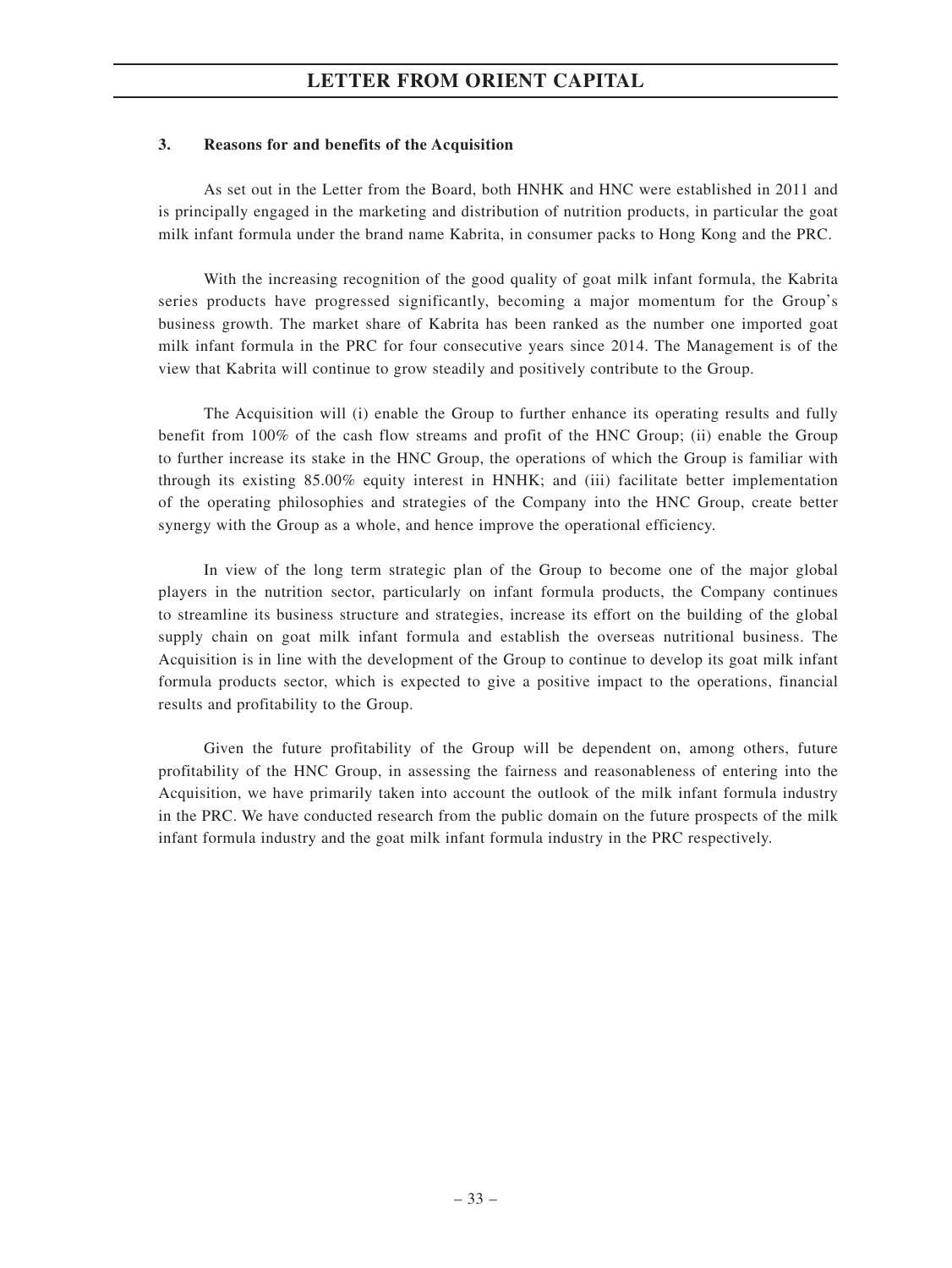The following chart shows the sales of the milk infant formula industry in the PRC for the year ended 2011-2016 and the forecasted sales of the milk infant formula industry in the PRC for the year ending 2017-2021:



Source: DBS Industry Outlook Dairy (China) Research report issued on 13 June 2017

As shown in the above chart, sales of the milk infant formula industry in the PRC had increased from approximately RMB62.2 billion in 2011 to approximately RMB122.4 billion in 2016, representing a compound annual growth rate ("**CAGR**") of approximately 14.50%. Sales of the milk infant formula industry in the PRC are forecast to reach RMB183.5 billion by 2021, from RMB122.4 billion in 2016, implying a CAGR of approximately 8.40%.

The following chart shows the sales of the goat milk infant formula industry in the PRC for the year ended 2012-2016 and the forecasted sales of the goat milk infant formula industry in the PRC for the year ending 2017-2021:



Source: Askci Corporation "2017-2022 China infant milk powder industry research and investment decision report" (中商產業研究院《2017-2022年中國嬰幼兒奶粉行業研究及市場投資決策報告》)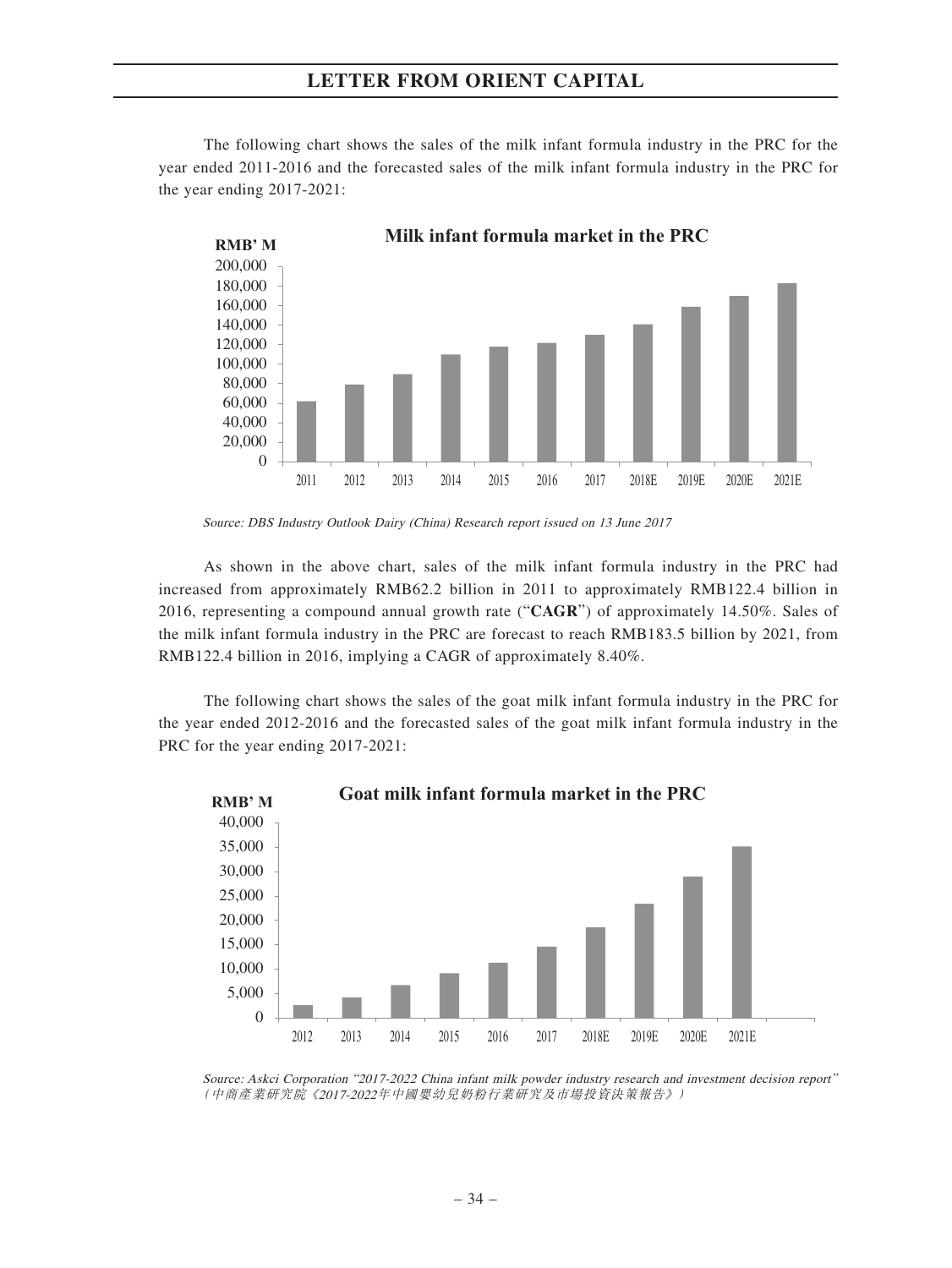As shown in the above chart, sales of the goat milk infant formula industry in the PRC had increased from approximately RMB2.6 billion in 2012 to approximately RMB11.3 billion in 2016, representing a CARG of approximately 43.90% over the 4 years period. Sales of the goat milk infant formula industry in the PRC are forecast to reach RMB35.2 billion by 2021, from RMB11.3 billion in 2016, implying a CAGR of approximately 25.50% over the coming 6 years period.

In addition, according to a research report dated 3 August 2016 published by Frost & Sullivan, bulk imported goat milk infant formula accounts for approximately 60.00% of the demand of goat milk infant formula in the PRC. The emerging trend in goat milk infant formula is mainly due to the fact that the nutritional content of goat milk is the closest alternative to human breast milk, enhancing infant digestibility and absorption. Goat milk infant formula is also considered as a high-end product in the PRC and the Company's goat milk infant formula brand, Kabrita is currently the leading goat milk infant formula importer in the PRC, which is reflected by the strong growth in sales of own-branded goat milk infant formula of the Company for the past years as discussed in the section headed "Background and financial information of the Group" above.

Having considered the above, in particular the facts that (i) the increasing contribution of revenue to the Group and the profit making records of the HNC Group in recent years; (ii) the Acquisition would enable the Group to further enhance its operating results and enjoy the entire financial results of the HNC Group; (iii) the Acquisition would improve the operational efficiency of the HNC Group; (iv) the outlook of the goat milk infant formula industry in the PRC being positive; and (v) the Acquisition is in line with the Group's long term strategic plan, we concur with the view of Directors that the entering into of the Acquisition is in the interests of the Company and the Shareholders as a whole.

### **4. Principal terms of the Sale and Purchase Agreement**

# **4.1 Parties**

- (1) Hyproca Nutrition B.V., being the Purchaser;
- (2) Perfect Victory Holdings Limited, being Vendor A;
- (3) Dynamic Winners Group Limited, being Vendor B;
- (4) Reliable Global Holdings Limited, being Vendor C; and
- (5) The Company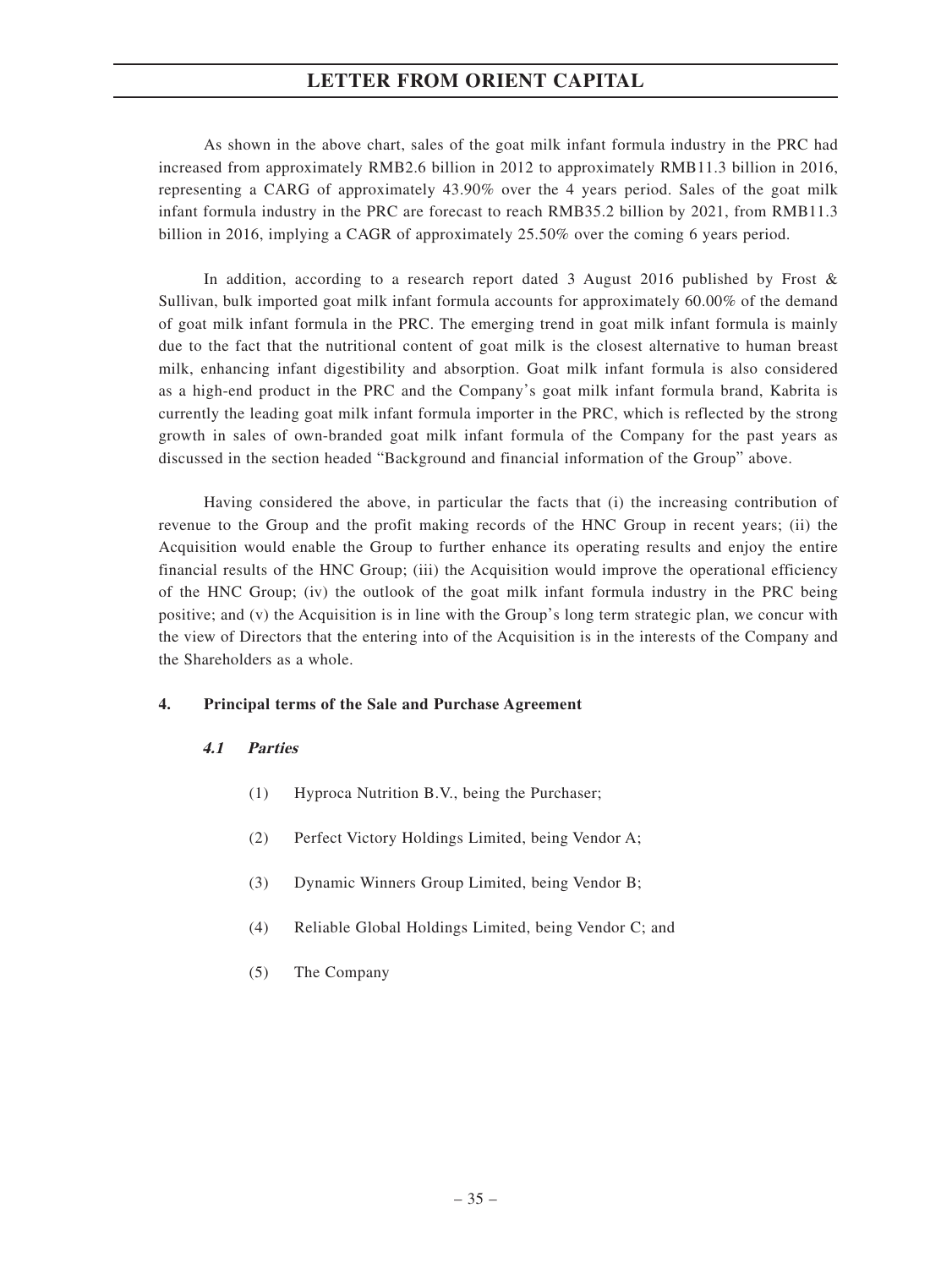#### **4.2 Assets to be acquired**

Pursuant to the Sale and Purchase Agreement, the Purchaser has conditionally agreed to acquire and the Vendors have conditionally agreed to sell the Sale Shares at the Total Consideration. The Sale Shares represent all the issued shares of the Target Company.

Upon completion of the Reorganisation, the Target Company will hold 15.00% equity interest in HNHK, an indirect non-wholly-owned subsidiary of the Company.

#### **4.3 Total Consideration**

Pursuant to the Sale and Purchase Agreement, the Total Consideration payable by the Purchaser to the Vendors for the Acquisition comprises the Upfront Consideration and the Subsequent Consideration (if any), with a maximum cap of approximately HK\$400,870,000.

#### Upfront Consideration

The Upfront Consideration shall be calculated as 15% of 8.5 times of the audited consolidated net profit after taxation of the HNC Group for the year ended 31 December 2017. Based on the audited consolidated financial statements for the year ended 31 December 2017, the net profit after taxation of the HNC Group is approximately HK\$197.2 million. The Upfront Consideration and the Upfront Consideration Shares are approximately HK\$251.5 million and 50,294,123 Shares, respectively.

Upon Completion, the Upfront Consideration will be fully settled by the issuance and allotment of the Upfront Consideration Shares at the Consideration Share Price by the Company to the Vendors in proportion to their respective equity interest in the Target Company (i.e. 17,804,120 Shares, 19,078,237 Shares and 13,411,766 Shares to Vendor A, Vendor B and Vendor C, respectively).

#### Subsequent Consideration

Pursuant to the Sale and Purchase Agreement, the Subsequent Consideration is determined based on the Average Growth Rate. The Average Growth Rate shall be calculated in accordance with the following formula:

Average Growth Rate = 
$$
\{[(B - A) \div A] + [(C - B) \div B] + [(D - C) \div C]\}
$$
 x 100%  $\div 3$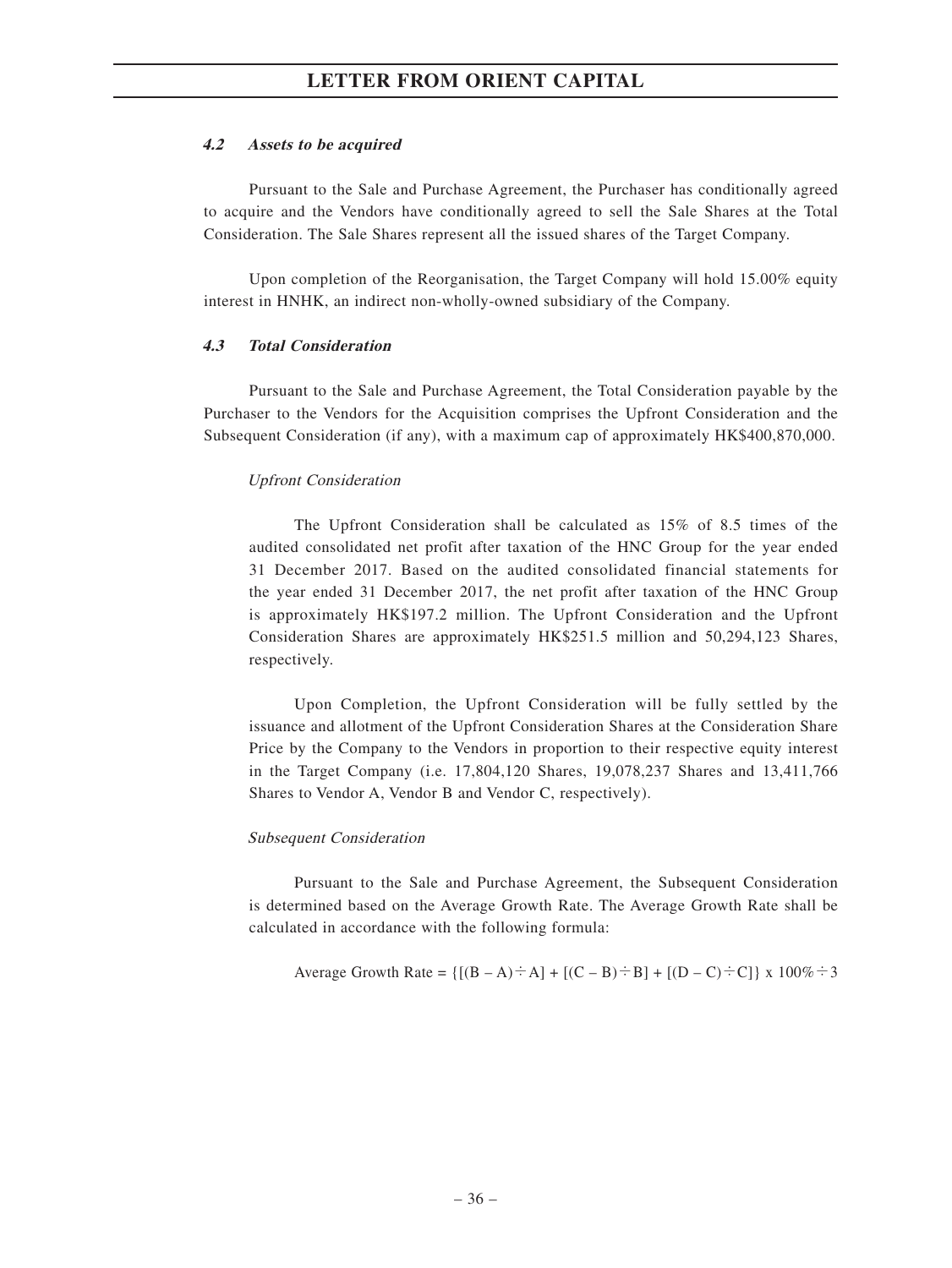The Subsequent Consideration shall in turn be determined as follows:

- (1) If the Average Growth Rate is 20.00% or less, the Subsequent Consideration shall equal to zero.
- (2) In the event that the Average Growth Rate is less than 25.00% but more than 20.00%, the Subsequent Consideration shall be determined in accordance with the formula below:

Subsequent Consideration =  $(2.5 \times X + 2 \times Y + 1.5 \times Z) \times 15\%$ 

(3) In the event that the Average Growth Rate is 25.00% or above, the Subsequent Consideration shall be calculated in accordance with the formula below:

Subsequent Consideration =  $(5 \times X + 4 \times Y + 3 \times Z) \times 15\%$ 

Where (for all the calculation formulae above),

- $A =$  the audited consolidated net profit after taxation of the HNC Group for the year ended 31 December 2017;
- B = the audited consolidated net profit after taxation of the HNC Group for the year ending 31 December 2018;
- $C =$  the audited consolidated net profit after taxation of the HNC Group for the year ending 31 December 2019;
- D = the audited consolidated net profit after taxation of the HNC Group for the year ending 31 December 2020;
- $X = (B A)$  or zero, whichever is higher;
- $Y = (C B)$  or zero, whichever is higher; and
- $Z = (D C)$  or zero, whichever is higher.

The Subsequent Consideration (if any) will be settled by issue and allotment of the Subsequent Consideration Shares at the Consideration Share Price by the Company to the Vendors in proportion to their respective equity interest in the Target Company. The Subsequent Consideration Shares shall be payable to the Vendors no later than the twentieth (20th) Business Day immediately after the date of announcement of the Company's annual results for the year ending 31 December 2020.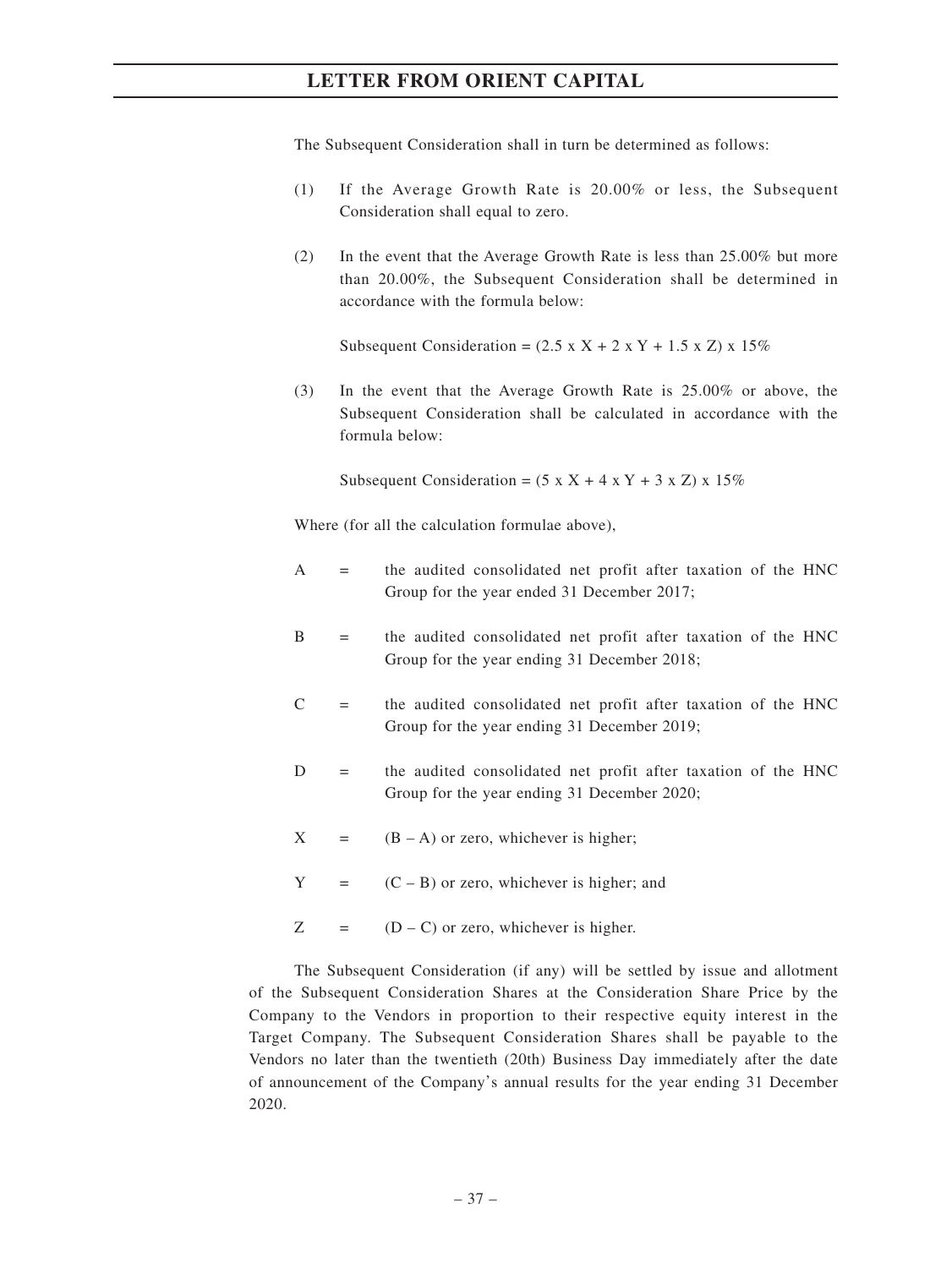The maximum cap Total Consideration was determined after arm's length negotiations between the Purchaser and the Vendors with reference to among others, (i) the historical financial performance of the HNC Group; and (ii) the business development and prospects of the HNC Group, details of which have been disclosed under the section headed "Reasons for and Benefits of the Acquisition" in the Letter from the Board. The Directors (including the independent non-executive Directors, whose view has been included in the section headed "Letter from the Independent Board Committee" in the Circular) consider that the Total Consideration is fair and reasonable and the Acquisition is in the interests of the Company and the Shareholders as a whole.

#### **4.4 Conditions precedent**

Completion is subject to, among others, the passing by the Independent Shareholders in accordance with the Listing Rules and all applicable laws at the EGM.

Further details of the conditions precedent to Completion are set out the section headed "**Conditions precedent**" in the Letter from the Board in the Circular.

As at the Latest Practicable Date, none of the conditions has been fulfilled.

#### **5. Evaluation of the Total Consideration**

According to the Letter from the Board in the Circular, the maximum cap of the Total Consideration was determined after arm's length negotiations between the Purchaser and the Vendors with reference to among others, (i) historical financial performance of the HNC Group and (ii) the business development and prospects of the HNC Group, details of which have been disclosed under the section headed "Reasons for and Benefits of the Acquisition" in the Letter from the Board.

We have assessed the fairness and reasonableness of the Total Consideration by comparing the price-to-earnings ratio ("**P/E**") and the price-to-sales ratio ("**P/S**"), which are commonly used valuation multiples in assessing a value of a company, implied by the Total Consideration with that of listed companies with similar business scope as the HNC Group.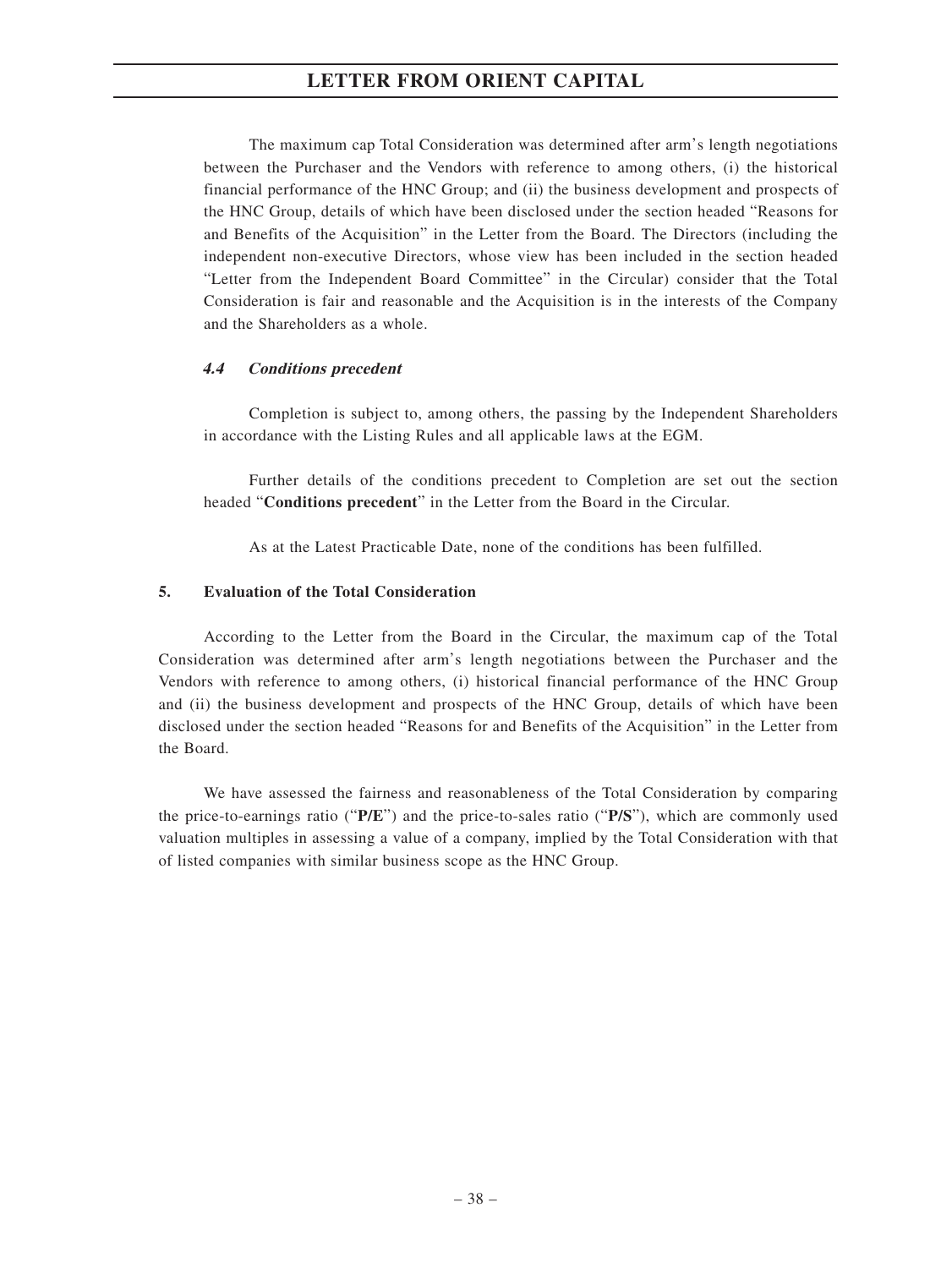In the event that the Average Growth Rate is 20.00% or less, there would be no Subsequent Consideration and the Total Consideration will only consist of the Upfront Consideration of approximately HK\$251.5 million with an implied P/E of the HNC Group of 8.50 times (the "**Upfront Implied P/E**") and an implied P/S of the HNC Group of 1.25 times (the "**Upfront Implied P/S**"). The Upfront Implied P/E is derived by dividing the Upfront Consideration of approximately HK\$251.5 million for the 15% equity interest in the HNC Group by the net profit of the HNC Group for the year ended 31 December 2017 attributable to the 15% equity interest in the HNC Group of approximately HK\$29.6 million; and the Upfront Implied P/S is derived by dividing the Upfront Consideration of approximately HK\$251.5 million for the 15% equity interest in the HNC Group by the turnover of the HNC Group for the year ended 31 December 2017 attributable to the 15% equity interest in the HNC Group of approximately HK\$201.8 million.

For prudent purposes, we have also assessed the fairness and reasonableness of the maximum Total Consideration of the HNC Group of approximately HK\$400.87 million, which represents an implied P/E of the HNC Group of approximately 13.55 times (the "**Maximum Implied P/E**") and an implied P/S of the HNC Group of 1.99 (the "**Maximum Implied P/S**"). The Maximum Implied P/E is derived by dividing the maximum Total Consideration of approximately HK\$400.87 million for the 15% equity interest in the HNC Group by the net profit of the HNC Group for the year ended 31 December 2017 attributable to the 15% equity interest in the HNC Group of approximately HK\$29.6 million; and the Maximum Implied P/S is derived by dividing the maximum Total Consideration of approximately HK\$400.87 million for the 15% equity interest in the HNC Group by the turnover of the HNC Group for the year ended 31 December 2017 attributable to the 15% equity interest in the HNC Group of approximately HK\$201.8 million.

In conducting the P/E and P/S analyses, we have identified companies that (i) are listed; (ii) are principally engaged in the production and sales of infant formula and other dairy products with annual revenue from such business segment accounts for more than 50% of the total consolidated annual revenue during their respective corresponding latest financial years; and (iii) has a presence in the PRC market. On a best effort basis, we have identified 5 companies (the "**Comparable Companies**") as shown in the table below, which to the best of our knowledge represent an exhaustive list, that meet the aforesaid selection criteria. We have also considered a total of 5 other listed companies in which their businesses involve the production and distribution of dairy products in the PRC but they do not fulfill the above selection criteria as their revenue contributed from infant formula segments accounts for less than 50% of their total consolidated annual revenue during their respective corresponding latest financial years. Therefore, we have excluded these companies in our comparable analysis.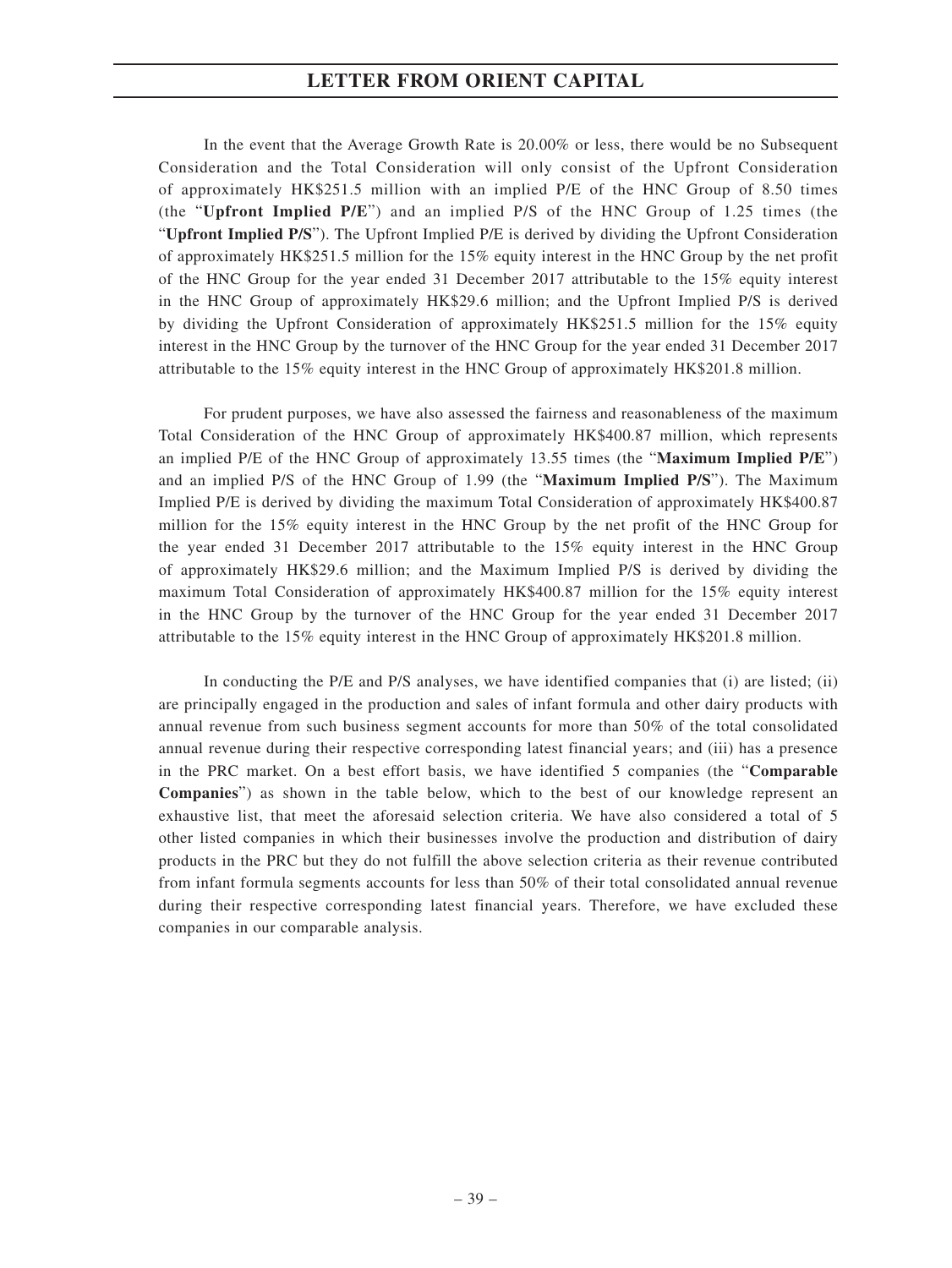Though the Comparable Companies are not the same in all aspects as the HNC Group, we consider that the analysis on the Comparable Companies can still provide a meaningful reference to the Shareholders given that the Comparable Companies are all involved in the production and sales of infant formula and other dairy products in the PRC and are considered having similar characteristics in terms of industry background and outlook as the HNC Group, and therefore can provide a general overview on their market valuation with respect to their corresponding earnings for comparisons purpose. Therefore, we consider the Comparable Companies are fair and representative samples for assessing the Total Considerations.

|                                                                        |                     |                      | 2017                   |          |                      |          |
|------------------------------------------------------------------------|---------------------|----------------------|------------------------|----------|----------------------|----------|
|                                                                        | Stock code,         | <b>Market</b>        | Net Profit/            | 2017     | 2017                 | 2017     |
| Company name                                                           | <b>Exchange</b>     | Capitalisation       | (Net Loss)             | P/E      | turnover             | P/S      |
|                                                                        |                     | HK\$' M              | HK\$' M                | times    | HK\$' M              | times    |
|                                                                        |                     | (note 1)             | (note 2)               | (note 3) | (note 4)             | (note 5) |
| <b>Health And Happiness</b><br>(H&H) International<br>Holdings Limited | 1112, HK            | 39,690.78            | 1,158.49               | 34.26    | 10,100.56            | 3.93     |
| Yashili International<br>Holdings<br>Limited ("Yashili")               | 1230, HK            | 8,779.29             | (224.35)               | N/A      | 2,813.21             | 3.12     |
| Beingmate Baby<br>& Child Food Co., Ltd<br>(貝因美嬰童食品<br>股份有限公司)         | 002570, SZ          | 6,607.11             | (1,187.16)<br>(note 5) | N/A      | 3,302.33<br>(note 5) | 2.00     |
| a2 Milk Company Ltd                                                    | ATM, NZ<br>A2M, AUS | 56,998.01            | 548.73                 | 103.87   | 3,316.50             | 17.19    |
| Bellamy's Australia<br>Limited                                         | BAL, AUS            | 14,049.05            | (4.82)                 | N/A      | 1,448.41             | 9.70     |
|                                                                        |                     |                      | Average                | 69.07    |                      | 7.19     |
|                                                                        |                     |                      | <b>Maximum</b>         | 103.87   |                      | 17.19    |
|                                                                        |                     |                      | <b>Minimum</b>         | 34.26    |                      | 2.00     |
| The Company                                                            | 1717, HK            | 8,340.25             | 384.45                 | 21.69    | 4,899.09             | 1.70     |
| HNC Group                                                              | N/A                 | 2,672.47<br>(note 6) | 197.2                  | 13.55    | 1,345.23             | 1.99     |

Notes:

1. The market capitalisation (the "**Market Capitalisation**") of the Comparable Companies are calculated based on the closing share price and the number of issued shares as at the Latest Practicable Date.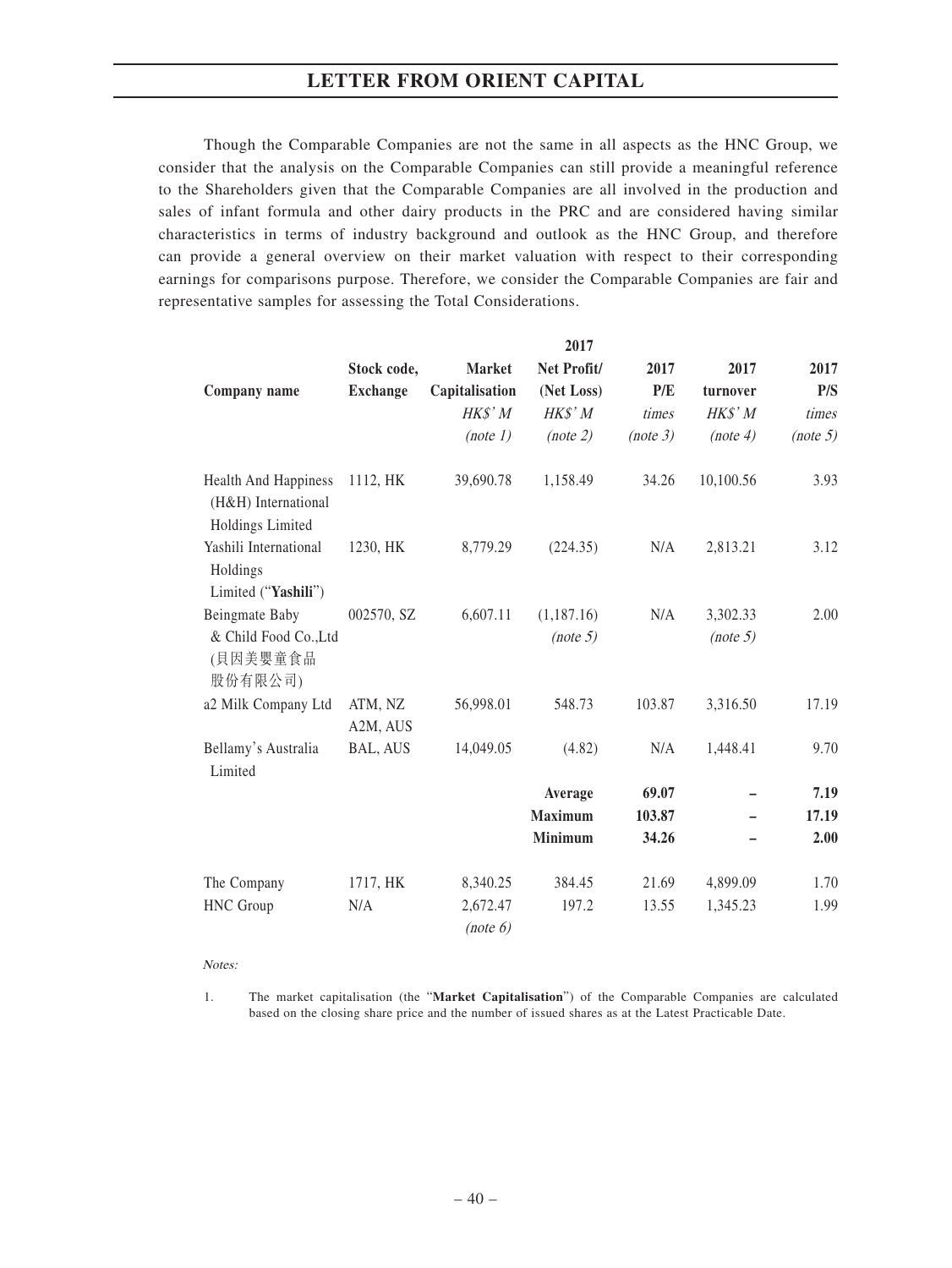- 2. The 2017 net profit/(net loss) (the "**2017 Net Profit/(Net Loss)**") and 2017 turnover (the "**2017 Turnover**") are extracted from (i) the respective latest annual result announcements of the Comparable Companies and the Company; and (ii) the latest audited consolidated financial statements of the HNC Group.
- 3. The 2017 P/E (the "**2017 P/E**") of the Comparable Companies and the Company are calculated by dividing the Market Capitalisation with the 2017 Net Profit. Some of the 2017 P/E of the relevant Comparable Companies are not available because they recorded a net loss in their respective latest full financial year.
- 4. The 2017 P/S of the Comparable Companies, the Company and the HNC Group are calculated by dividing the Market Capitalisation with the 2017 Turnover.
- 5. As at the Latest Practicable Date, Beingmate Baby & Child Food Co., Ltd. has only announced its unaudited preliminary result for 2017 and has reported a turnover of RMB2,646.73 million and a net loss of RMB951.48 million for the year ended 31 December 2017.
- 6. The theoretical market capitalisation of the HNC Group is calculated by dividing the maximum Total Consideration for the 15% equity interest in the HNC Group of approximately HK\$400.87 million by 15%.
- 7. For the purpose of this table, the translation of RMB into HK\$ is based on the average exchange rate of RMB1.00 to HK\$1.2477 for the purpose of illustration only.
- 8. For the purpose of this table, the translation of AUS into HK\$ is based on the average exchange rate of AUD1.00 to HK\$6.03 for the purpose of illustration only.

As shown in the above table, we note that the 2017 P/E of the Comparable Companies ranged from 34.26 to 103.87 times, with an average of 69.07 times. The Upfront Implied P/E of 8.50 times represented by the Upfront Consideration is substantially lower than (i) the Company of approximately 21.69 times; and (ii) the average of the 2017 P/E of the Comparable Companies of approximately 69.07 times, which is considered favorable. In addition, the Maximum Implied P/E of the HNC Group of around 13.55 times represented by the maximum Total Consideration is also lower than (i) the Company of approximately 21.69 times; and (ii) the average of the 2017 P/E of the Comparable Companies of approximately 69.07 times, which is also considered favorable.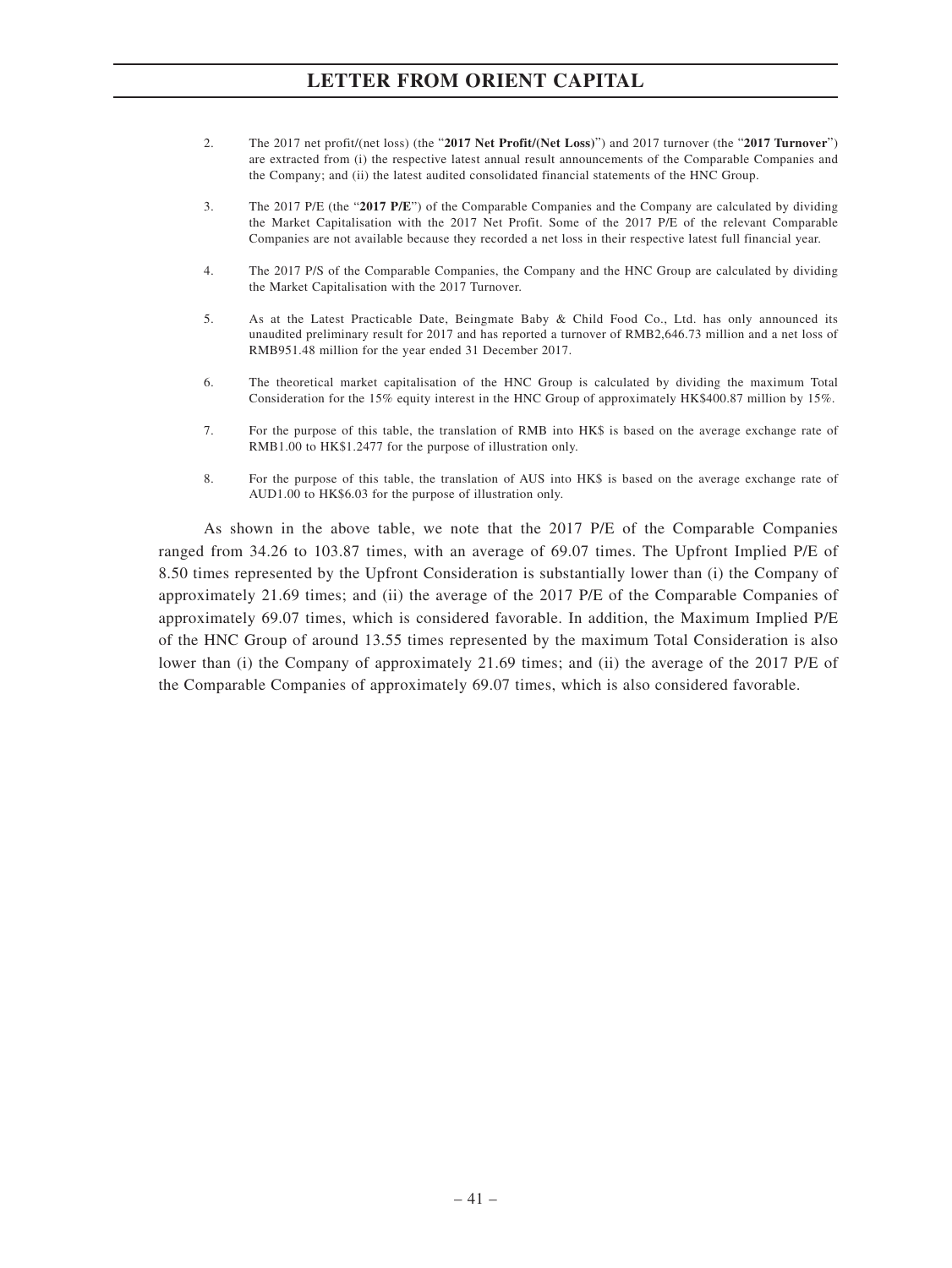We have also reviewed the P/S of the Comparable Companies and the Company. As shown in the above table, the 2017 P/S of the Comparable Companies ranged from 2.00 to 17.19 times, with an average of 7.19 times. The Upfront Implied P/S of the Upfront Consideration of 1.25 times represented by the Upfront Consideration is lower than the average of the 2017 P/S of the Comparable Companies of approximately 7.19 times, which is considered favorable. In addition, the Maximum Implied P/S of the HNC Group of approximately 1.99 times is also lower than the average of the 2017 P/S of the Comparable Companies of approximately 7.19 times, which is also considered favorable.

Therefore, we consider the Upfront Consideration and the Subsequent Consideration (if any) is favorable and in the interests of the Company and the Independent Shareholders as a whole.

We have also assessed the fairness and reasonableness of the Average Growth Rate as the Subsequent Consideration is mainly based on the average growth rate in the audited consolidated net profit after taxation of the HNC Group for the years ending 31 December 2018, 2019 and 2020. As advised by the Management, the Average Growth Rate was determined with reference to the historical performance of the HNC Group and the business prospects of the HNC Group.

As discussed in the section headed "Reasons for and benefits of the Acquisition", the CAGR of the sales of the milk infant formula industry for 2016-2021 in the PRC will be approximately 8.40% and the CAGR of the sales of goat milk infant formula industry in the PRC for 2016-2021 in the PRC will be approximately 25.20%.

However, the high growth rates and profit margins shown by the goat milk infant formula industry in the PRC has attracted many strong competitors such as China Feihe Limited  $(中國)$ 飛鶴有限公司)and Beijing Sanyuan Foods Company Limited(北京三元食品股份有限公  $\overline{\text{d}}$ ) to participate in the goat milk infant formula industry in recent years. For example, in 2016, China Feihe Limited has invested 225.00 million Canadian Dollars to construct a baby formula plant to produce goat milk infant formula for export to the PRC market; in 2017, Beijing Sanyuan Foods Company Limited has also announced they will begin to import goat milk infant formula products from Australia and sold to the PRC market. With the influx of new domestic and import brands, coupled with the existing quality brands in the industry, it is expected there will be furious competition in the goat milk infant formula industry in the coming years.

As the Vendors would only enjoy any Subsequent Consideration when the Average Growth Rate is above 20.00%, which is approximate to the estimated CAGR of the goat milk infant formula industry in the PRC for 2016-2021 and given the foreseeable higher competition in the goat milk infant formula industry in the PRC in the coming years as discussed above, we considered that the Average Growth Rate is fair and reasonable and in the interest of the Company and the Independent Shareholders as a whole.

Having considered the above, we are of the view that the Total Consideration is fair and reasonable and in the interest of the Company and the Independent Shareholders as a whole.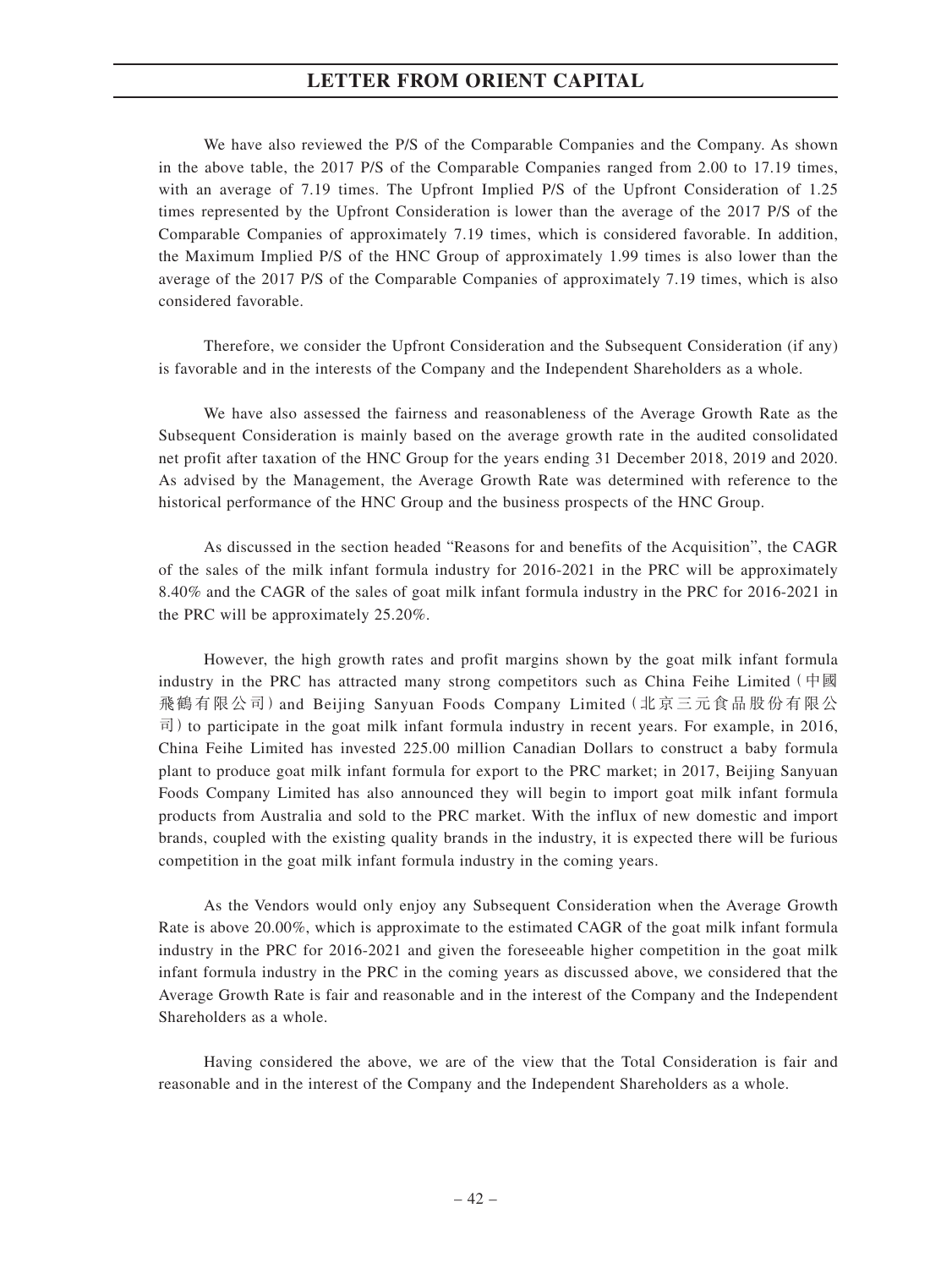## **5.1 The Consideration Shares and the Consideration Share Price:**

As at the Latest Practicable Date, the Company has 1,256,061,530 Shares in issue, the maximum number of 80,174,000 Consideration Shares represents:

- (i) approximately 6.38% of the total number of issued Shares of the Company as at the date of the Sale and Purchase Agreement;
- (ii) approximately 6.00% of the total number of issued Shares of the Company as enlarged by the issuance and allotment of the Consideration Shares (assuming there will be no change in the total number of issued Shares of the Company between the date of the Sale and Purchase Agreement and the issuance and allotment of the Consideration Shares).

For the purpose of calculating the number of the Consideration Shares to be issued and allotted to each of the Vendors, such number shall be rounded down to the nearest whole number of the Consideration Shares. As such, the maximum numbers of Consideration Shares to be issued to Vendor A, Vendor B and Vendor C are 28,381,596 Shares, 30,412,670 Shares and 21,379,733 Shares, respectively.

Pursuant to the Sale and Purchase Agreement, the Vendors undertakes to the Purchaser that they will not, and will procure that their nominee, will not:

- (i) in respect of one-thirds of the Upfront Consideration Shares, for a period of 12 months from the issuance and allotment of the Upfront Consideration Shares, sell, give, transfer, assign or dispose of or otherwise Encumber any of such Consideration Shares;
- (ii) in respect of another one-thirds of the Upfront Consideration Shares, for a period of 24 months from the issuance and allotment of the Upfront Consideration Shares, sell, give, transfer, assign or dispose of or otherwise Encumber any of such Consideration Shares;
- (iii) in respect of the remaining one-thirds of the Upfront Consideration Shares, for a period of 36 months from the issuance and allotment of the Upfront Consideration Shares, sell, give, transfer, assign or dispose of or otherwise Encumber any of such Consideration Shares; and
- (iv) in respect of the Subsequent Consideration Shares, for a period of 12 months from the issuance and allotment of the Subsequent Consideration Shares, sell, give, transfer, assign or dispose of or otherwise Encumber any of such Consideration Shares,

unless prior written consent has been obtained from the Purchaser.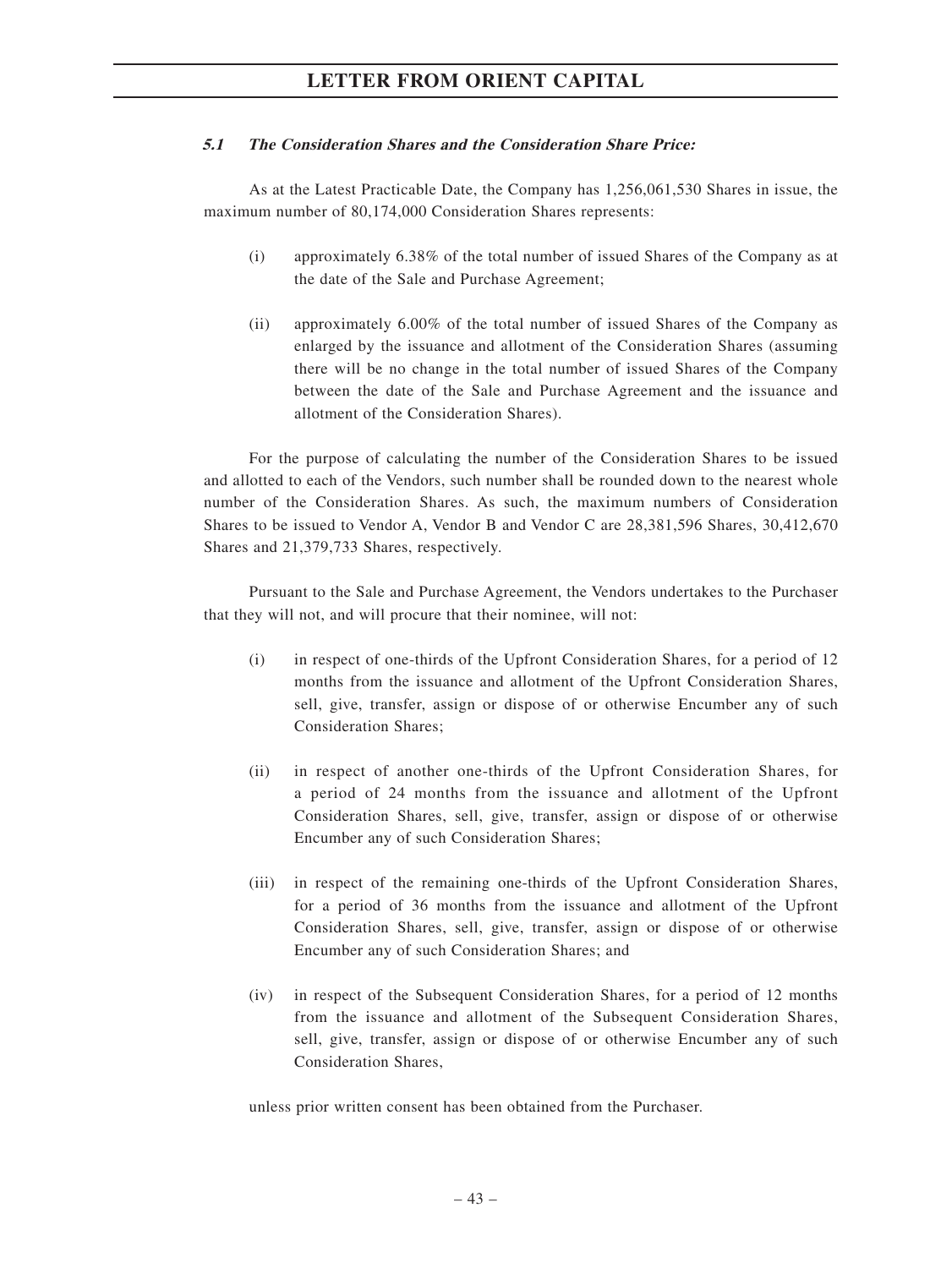The Consideration Share Price of HK\$5.00 per Consideration Share represents:

- (i) a premium of approximately 3.31% to the closing price of HK\$4.84 per Share as quoted on the Stock Exchange on 14 February 2018, being the Last Trading Day;
- (ii) a premium of approximately 3.52% to the average closing price of approximately HK\$4.83 per Share as quoted on the Stock Exchange for the last five consecutive trading days up to and including the Last Trading Day;
- (iii) a premium of approximately 1.83% to the average closing price of approximately HK\$4.91 per Share as quoted on the Stock Exchange for the last ten consecutive trading days up to and including the Last Trading Day; and
- (iv) a discount of approximately 24.70% to the closing price of HK\$6.64 per Share as quoted on the Stock Exchange on the Latest Practicable Date.

#### **5.2 Evaluation of the issuance of the Consideration Shares as the settlement method**

As stated in the Letter from the Board, the Upfront Consideration and the Subsequent Consideration will be entirely settled by the issuance of Consideration Shares.

As disclosed in the 2017 Annual Result Announcement, as at 31 December 2017, the Group had (i) cash and cash equivalents of approximately RMB635.7 million; and (ii) pledged deposits of approximately RMB968.7 million respectively. The Group's outstanding borrowings also amounted to approximately RMB1,972.2 million. Due to the payment of the Consideration will not involve any cash outlay of the Group (save for the payment of expenses relating to the Acquisition), this may allow the Company to reserve working capital and will not incur additional finance costs if the Company were to finance the Acquisition by borrowing. The Board considers the issue of new Consideration Shares is more cost-effective without imposing additional pressure on the Group's cash flow position.

Also, as advised by the Management, both the Company and the Vendors are optimistic about the prospects of Kabrita. Whilst the Company intends to further consolidate the business currently conducted by the HNC Group into the Group so as to facilitate the future business expansion, the Vendors also intends to retain their investment in the HNC Group. The issue of the Consideration Shares, was considered the most appropriate way to proceed with the Acquisition such that the Company can achieve its goal to (i) enjoy the entire financial interest of the future growth of the HNC Group; (ii) facilitate the Group's long term strategic planning for the future development of Kabrita; and (iii) to better utilize the Vendors after the issue of the Consideration Shares as their financial interest will then be focused from the HNC Group to the Group, while the Vendors, being a Shareholder immediately upon Completion, can still retain its investment in the HNC Group through its shareholding in the Company. Moreover, we have also noted the Consideration Shares have a lock up period ranging from 12 months to 36 months, which would also help to align the long term interest of the Vendors with the Shareholders of the Company.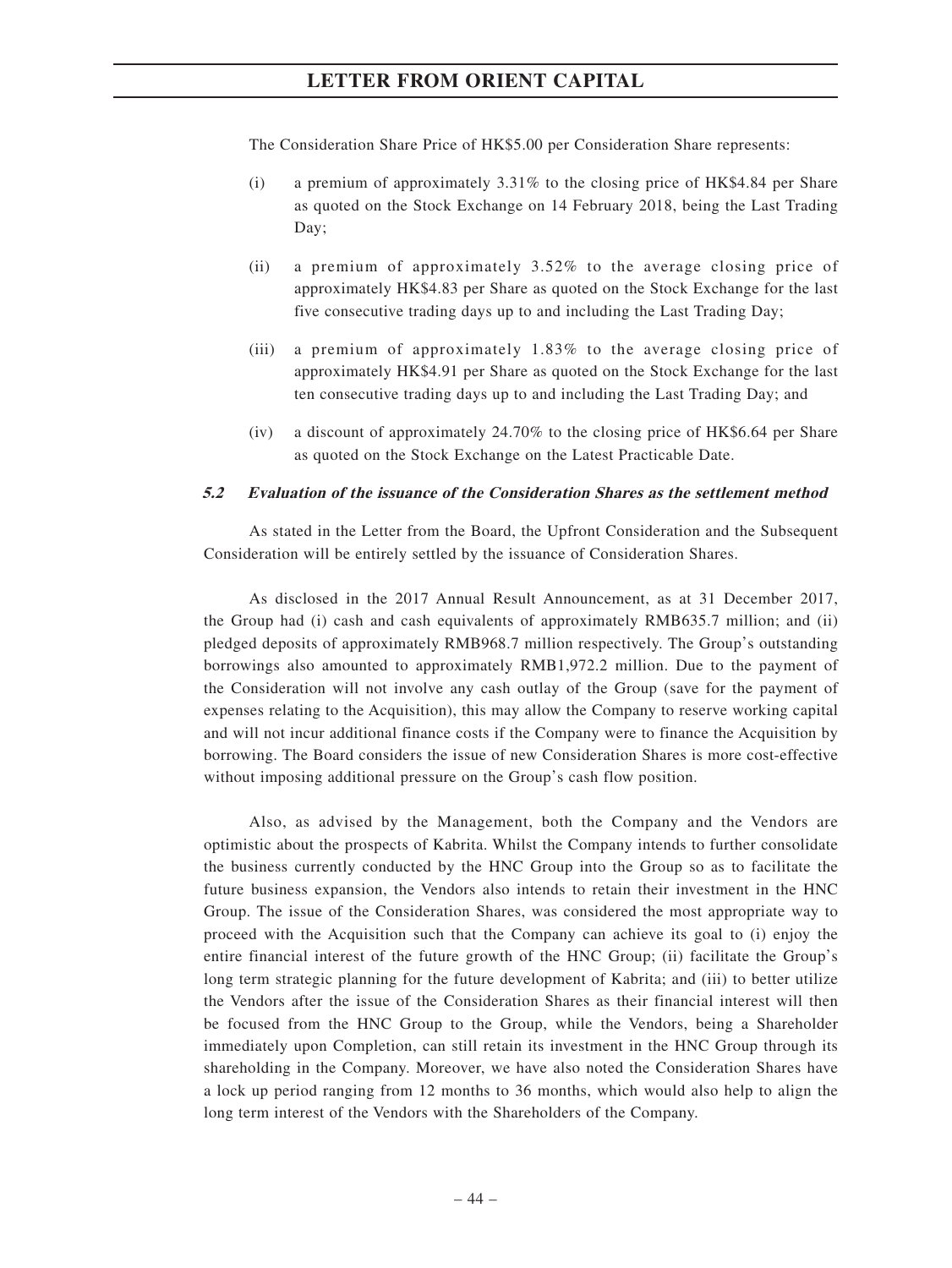Furthermore, as disclosed in the section headed "Financial effects of the Acquisition", the Pro-forma EPS would increase from a range of 1.23% to 3.68% upon the issuance of the Consideration Shares, and thus there is no potential dilution impact to the Shareholders from the issuance of the Consideration Shares.

Based on the above, we consider the issuance of Consideration Shares under specific mandate for the Acquisition is fair and reasonable and in the interest of the Company and the Independent Shareholders as a whole.

## **5.3 Evaluation of the Consideration Share Price:**

#### Historical Share price performance

As disclosed in the Letter from the Board, the Consideration Share Price was determined after arm's length negotiations between the Purchaser and the Vendors with reference to the current market price of the Share. In order to assess the fairness and reasonableness of the Consideration Share Price, we reviewed the movement in closing prices of the Shares for the period commencing from 14 February 2017 to 14 February 2018, being the 12-month period prior to the Last Trading Day, and up to the Latest Practicable Date (the "**Review Period**").

The chart below shows the daily closing prices of the Shares during the Review Period and the Consideration Share Price.



Source: Website of the Stock Exchange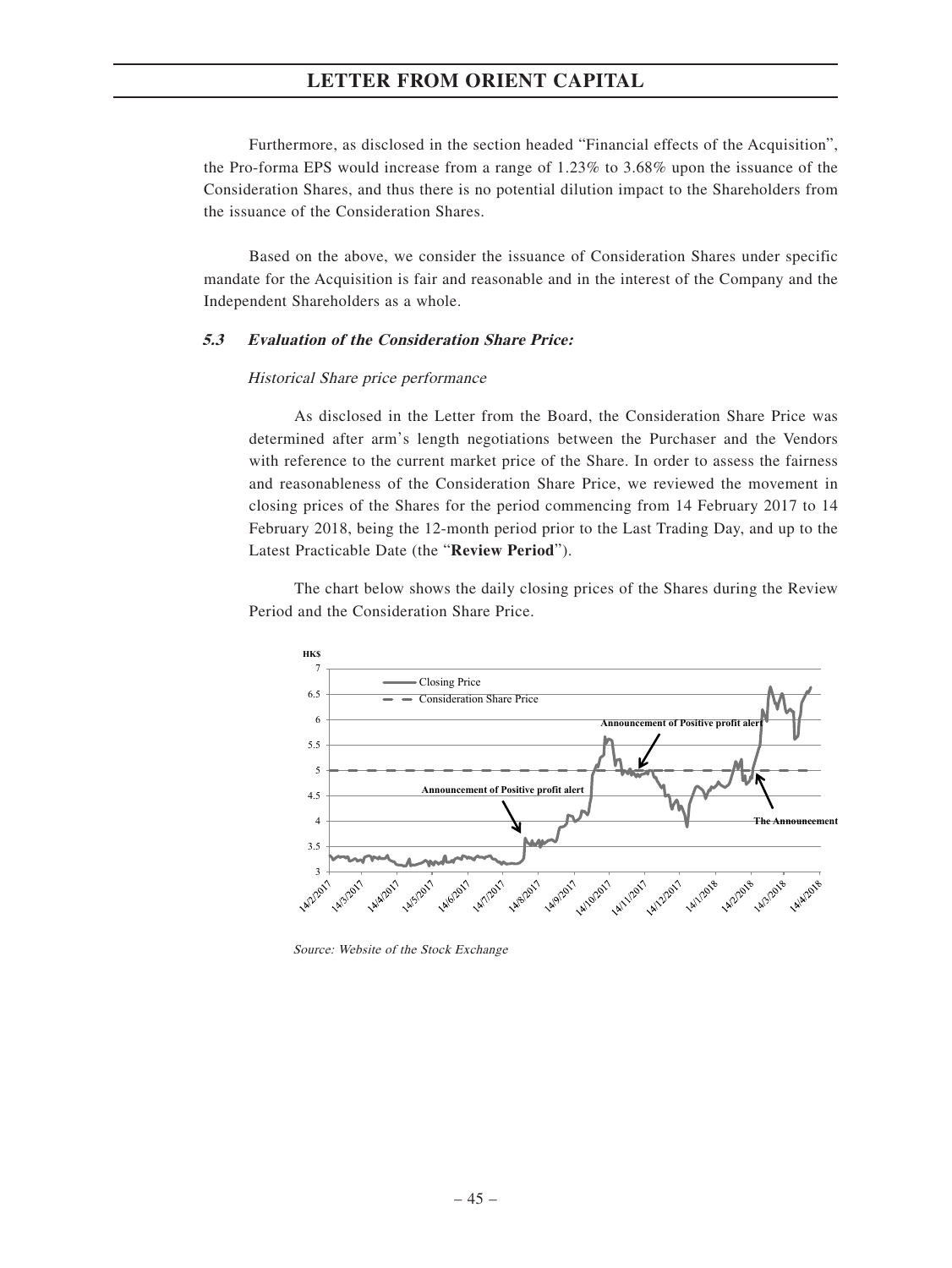From the chart above, the closing prices of the Shares were ranged from HK\$2.95 to HK\$6.65 per Share during the Review Period, with an average of approximately HK\$4.17 per Share during the Review Period. The Shares were traded in a generally upward trend during the Review Period. We note that on 1 August 2017, the Company announced the Group's profit for the six months ended 30 June 2017 is anticipated to increase by 50.00% to 56.00% compared to the six months ended 30 June 2016, causing the Share price gradually went up and reached its peak of HK\$5.67 on 10 October 2017. On 2 November 2017, the Company further announced that the Group's profit for the nine months ended 30 September 2017 is anticipated to increase by 54.80% to 60.50% compared to the nine months ended 30 September 2016. Since then and up to the Last Trading Day, the Share price closed in the range between HK\$3.88 and HK\$5.00. The Share price closed at HK\$4.84 on the Last Trading Day. Following the publication of the Announcement, the Share price exhibited an upsurge from the lowest of HK\$4.84 to a peak of HK\$6.65, representing an increase of approximately 37.4% over the Review Period. We believe that the recent upswing of the Share price is likely to be attributable to the market reaction to the publication of the announcements in relation to the Acquisition and the subscription of new shares under specific mandate.

The Consideration Share Price of HK\$5.00 per Consideration Share represents a premium of approximately of 3.31% over the closing price of the Share of HK\$4.84 on the Last Trading Day and represents premium of approximately of 19.90% over the average closing price of the Share of approximately HK\$4.17 during the Review Period.

The Consideration Share Price of HK\$5.00 per Consideration Share represents a discount of approximately of 24.70% over the closing price of the Share of HK\$6.64 on the Latest Practicable Date.

The Consideration Share Price of HK\$5.00 per Consideration Share represents a premium of approximately of 190.69% over the net asset value per Share of the Group of HK\$1.72 on the Latest Practicable Date.

Based on the above analyses, we concur with the Board that the Consideration Share Price is on normal commercial terms, and accordingly is fair and reasonable and in the interest of the Company and the Independent Shareholders as a whole.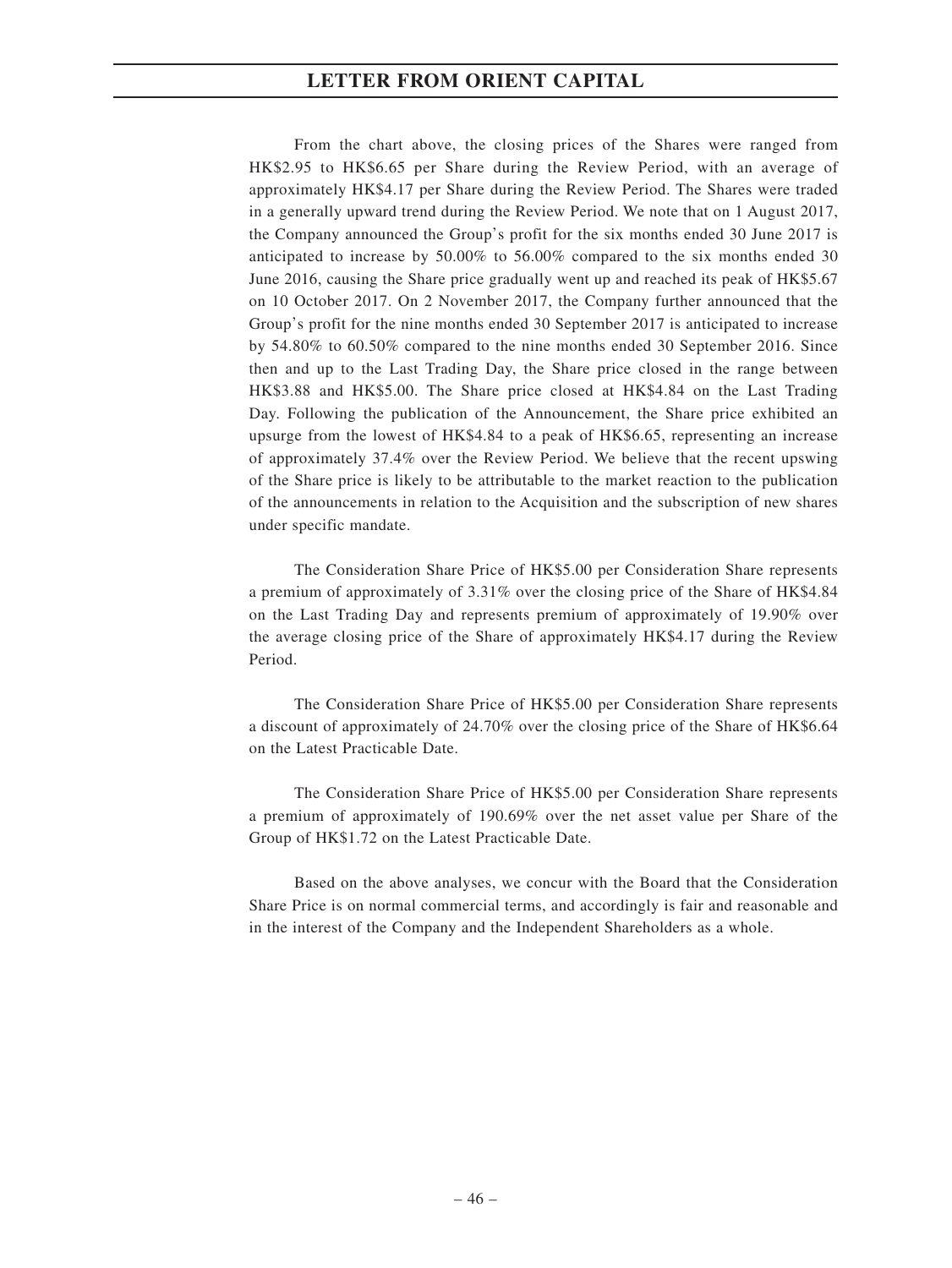# **6. Effect on the shareholding structure of the Company:**

For illustrative purpose only, the following table sets out the effect of the issue of the Consideration Shares on the shareholding structure of the Company based on the total number of issued Shares as at the Latest Practicable Date and the number of Upfront Consideration Shares, and assuming (i) the Completion having taken place; and (ii) the maximum number of Consideration Shares having been issued and allotted, without taking into account any other new Shares, if any, after the Latest Practicable Date and prior to the Completion.

|                                                      | As at the Latest Practicable Date |               | Immediately upon the issue and<br><b>Consideration Shares</b> | allotment of the Upfront | Immediately upon the issue and<br>allotment of the maximum number of<br>Consideration Shares (i.e. both<br>the Upfront Consideration Shares and<br>the Subsequent Consideration Shares) |               |
|------------------------------------------------------|-----------------------------------|---------------|---------------------------------------------------------------|--------------------------|-----------------------------------------------------------------------------------------------------------------------------------------------------------------------------------------|---------------|
|                                                      | Number of Shares                  | Approximate % | Number of Shares                                              | Approximate %            | Number of Shares                                                                                                                                                                        | Approximate % |
| Vendor A and its associate (Note 1)                  | 250,000                           | 0.02          | 18,054,120                                                    | 1.38                     | 28,631,596 (Note 10)                                                                                                                                                                    | 2.14          |
| Vendor B and its associates<br>(Note 2)              |                                   |               | 19,078,237                                                    | 1.46                     | 30,412,670 (Note 10)                                                                                                                                                                    | 2.28          |
| Vendor C and its associate $^{(Note 3)}$             | 330,000                           | 0.03          | 13,741,766                                                    | 1.05                     | 21,709,733 (Note 10)                                                                                                                                                                    | 1.62          |
| Center Laboratories, Inc.<br>("Center Lab") (Note 4) | 505,931,772                       | 40.28         | 505,931,772                                                   | 38.73                    | 505,931,772                                                                                                                                                                             | 37.86         |
| Mr. Bartle van der Meer<br>(Notes 5 and 6)           | 162,605,230                       | 12.95         | 162,605,230                                                   | 12.45                    | 162,605,230                                                                                                                                                                             | 12.17         |
| Mr. Yan Weibin (Notes 7 and 8)                       | 106,939,085                       | 8.51          | 106,939,085                                                   | 8.19                     | 106,939,085                                                                                                                                                                             | 8.00          |
| Public Shareholders                                  | 480,005,443                       | 38.21         | 480,005,443                                                   | 36.74                    | 480,005,443                                                                                                                                                                             | 35.93         |
|                                                      | 1,256,061,530                     | 100.00        | 1,306,355,653                                                 | 100.00                   | 1,336,235,529                                                                                                                                                                           | 100.00        |

#### Notes:

- 1. Ms. Li Yimin, being a director and general manager of HNC, is the sole beneficial owner of Vendor A and hence the associate of Vendor A.
- 2. The Remaining Beneficial Owners, being the employees of HNC, are the beneficial owners of Vendor B and hence the associates of Vendor B.
- 3. Mr. Wong Wei Hua Derek, being the company secretary of the Company, is the sole beneficial owner of Vendor C and hence the associate of Vendor C.
- 4. As at the Latest Practicable Date, Center Lab beneficially owns 361,738,129 Shares. Both BioEngine Capital Inc. and BioEngine Technology Development Inc., which hold 123,355,375 Shares and 20,838,268 Shares respectively, are non-wholly-owned subsidiaries of Center Lab. Accordingly, Center Lab is deemed to be interested in a total of 505,931,772 Shares.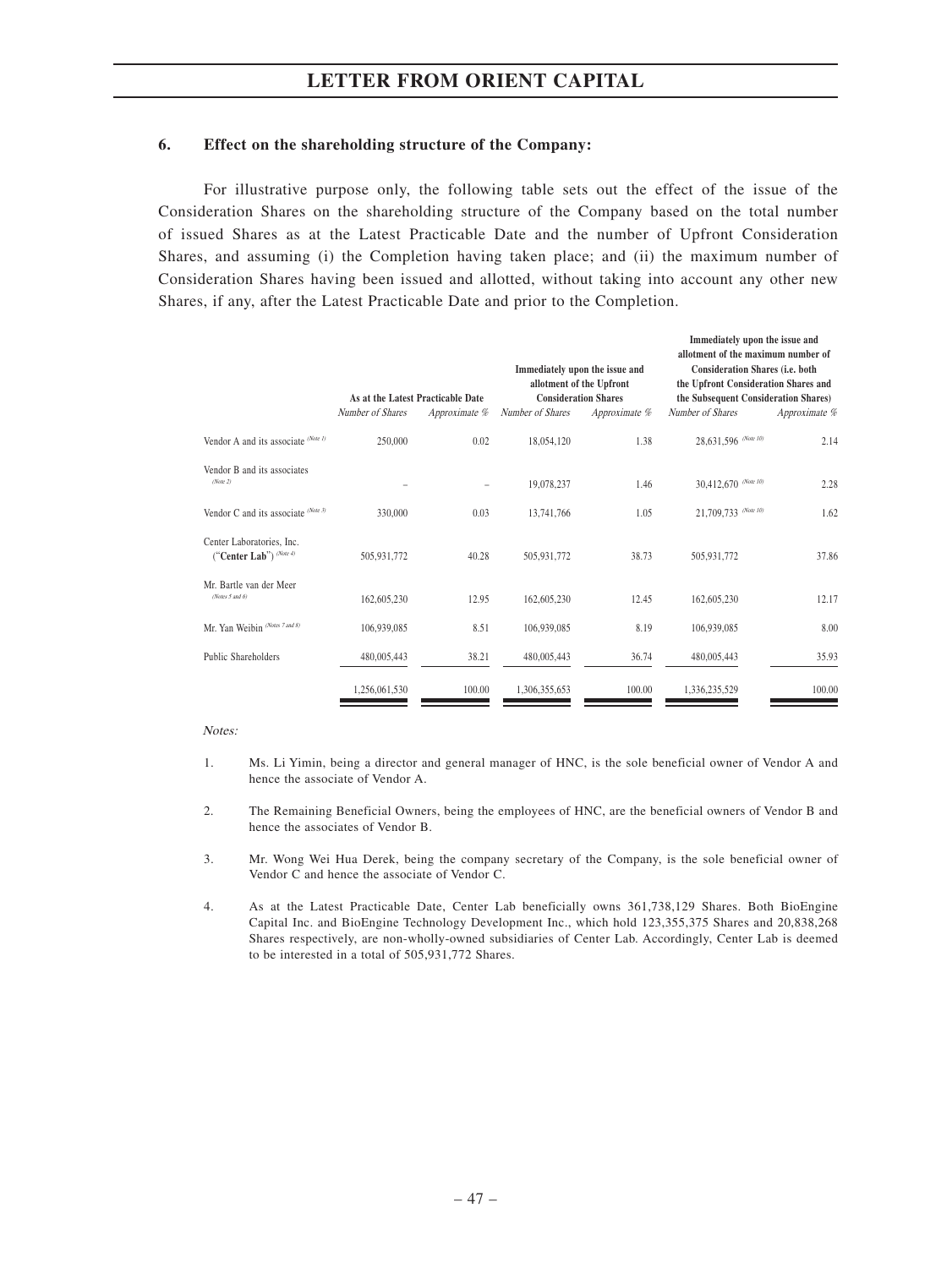- 5. The amount represents the number of Shares Mr. Bartle van der Meer is deemed to be interested in under the SFO as at the Latest Practicable Date, and comprises (i) 400,000 Shares he beneficially owns; and (ii) 162,205,230 Shares held by Dutch Dairy Investments HK Limited, a corporation which he indirectly controls. Apart from these, Mr. Bartle van der Meer also holds share options granted by the Company on 21 January 2016 (under the share option scheme of the Company approved by the Shareholders on 19 September 2009) which enables him to subscribe for 800,000 Shares.
- 6. Dutch Dairy Investments HK Limited, which holds 162,205,230 Shares, is wholly-owned by Dutch Dairy Investments B.V.. Dutch Dairy Investments B.V. is owned as to 50.00% by Fan Deming B.V., which is in turn wholly-owned by Mr. Bartle van der Meer.
- 7. The amount represents the number of Shares Mr. Yan Weibin is deemed to be interested in under the SFO as at the Latest Practicable Date, and comprises (i) 400,000 Shares he beneficially owns; and (ii) 106,539,085 Shares held by Ausnutria Holding Co. Ltd., a corporation which is wholly-owned by him. Apart from these, Mr. Yan Weibin also holds share options granted by the Company on 21 January 2016 (under the share option scheme of the Company approved by the Shareholders on 19 September 2009) which enables him to subscribe for 800,000 Shares.
- 8. Ms. Chen Miaoyuan is the spouse of Mr. Yan Weibin and is therefore deemed to be interested in all the Shares in which Mr. Yan Weibin is deemed to be interested.
- 9. The percentages of the Shares are rounded to the nearest two decimal places, and the total number of the percentages may not add up to 100% due to rounding.
- 10. Due to the round-down treatment as detailed in the paragraph headed "Sale and Purchase Agreement Consideration Shares", the sum of the maximum Consideration Shares having been issued to each of the Vendors as illustrated in the above table is less than 80,174,000 Shares.

As shown in the above table, the shareholding of the Company held by existing public Shareholders will be diluted from 38.21% as at the Latest Practicable Date to approximately 35.93%, representing a dilution of 2.28 percentage points upon the issuance and allotment of the maximum Consideration Shares.

However, taking into account of the reasons and benefits of the Acquisition as discussed in the section headed "Reasons and benefits of the Acquisition"; and (ii) the terms of the Sale and Purchase Agreement, including the Consideration and the Consideration Share Price, are fair and reasonable as far as the Independent Shareholders are concerned, we are of the view that the dilution effect to the shareholding interests of the existing Shareholders as a result of the Acquisition is acceptable.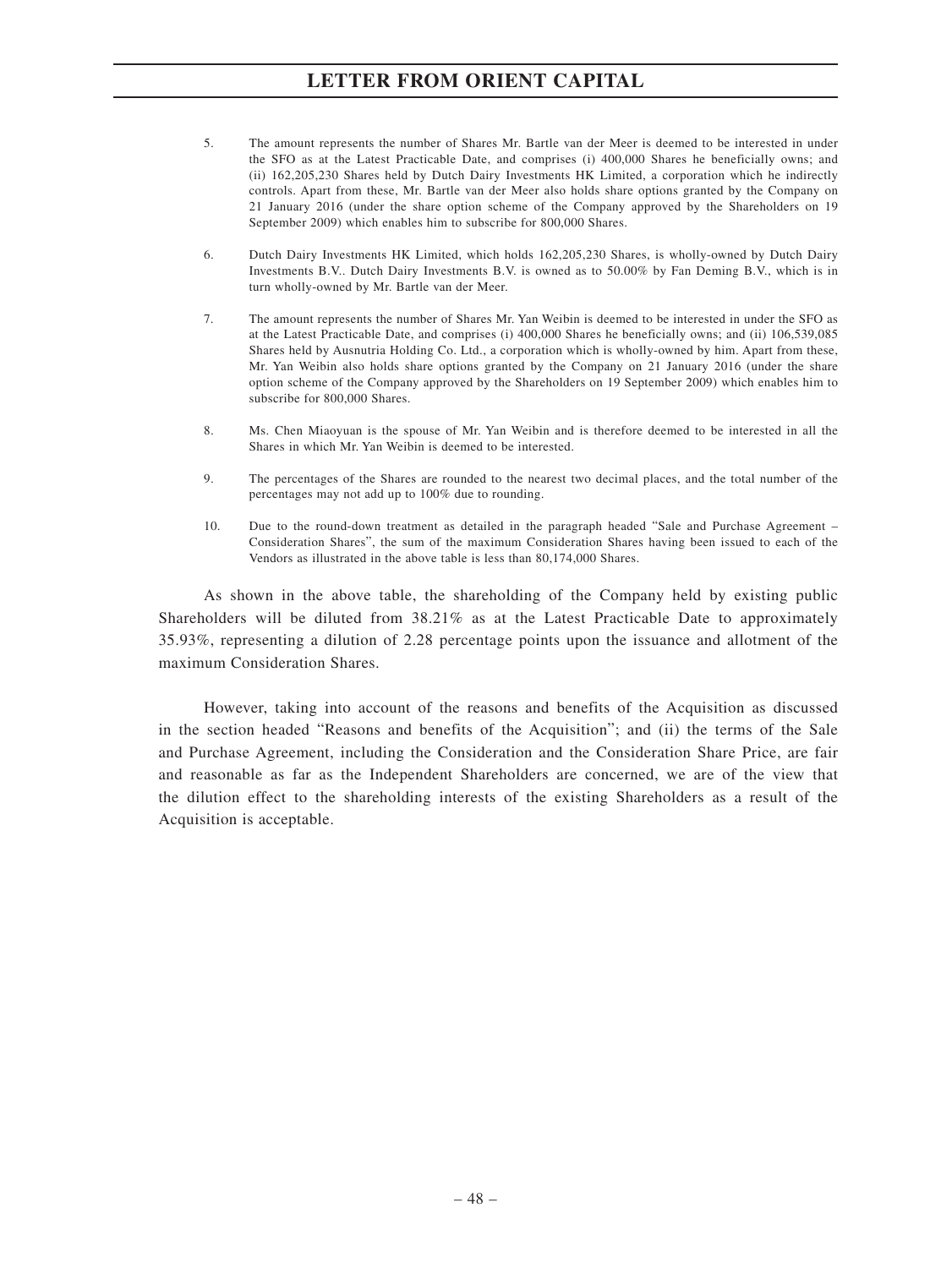## **7. Financial effects of the Acquisition**

#### **Earnings**

According to the 2017 Annual Result Announcement, the Group had an audited consolidated profit for the year attributable to the equity Shareholders for the year ended 31 December 2017 of approximately RMB308.1 million. Upon Completion, the Company's attributable equity interest in the HNC Group would increase from 85.00% to 100.00% and so the profit for the year of the HNC Group attributable to the owners of the Company would be increased by approximately 15.00%.

We have also considered the possible dilution effect to the earnings per share due to the issuance of the Consideration Shares. Assuming only the Upfront Consideration would be settled by the Company, the pro-forma earnings per share for 2017 to the Shareholders of the Company ("**Pro-forma EPS**") would increase by 3.68%; and assuming the maximum number of Consideration Shares will be reached by the issue and allotment of the Subsequent Consideration Shares, the Pro-forma EPS would increase by 1.23%. As the Pro-forma EPS would increase from a range of 1.23% to 3.68% after the Acquisition, we consider the Acquisition is in the interests of the Company and the Independent Shareholders as a whole.

The Management has also advised us that no significant effect on the Group's consolidated statement of profit or loss is expected to be resulted from the Acquisition immediately upon completion of the Acquisition.

# **Net asset value**

According to the 2017 Annual Result Announcement, the net asset value of the Group was approximately RMB1,947.0 million as at 31 December 2017.

As mentioned in the Letter from the Board, as at the Latest Practicable Date, the HNC Group is a subsidiary of the Company with its consolidated financial results being consolidated into the financial statements of the Group. After completion of the Acquisition, the HNC Group will continue to be a subsidiary of the Company, and the assets and liabilities and the financial results of the HNC Group will continue to be consolidated to the financial statements of the Group. The Management is of the view that the Acquisition will not have any material impact on the assets and liabilities of the Group.

It should be noted that the aforementioned analyses are for illustrative purpose only and do not purport to represent how the financial position/results of the Group will be upon completion of and the issuance of the Consideration Shares pursuant to the Acquisition.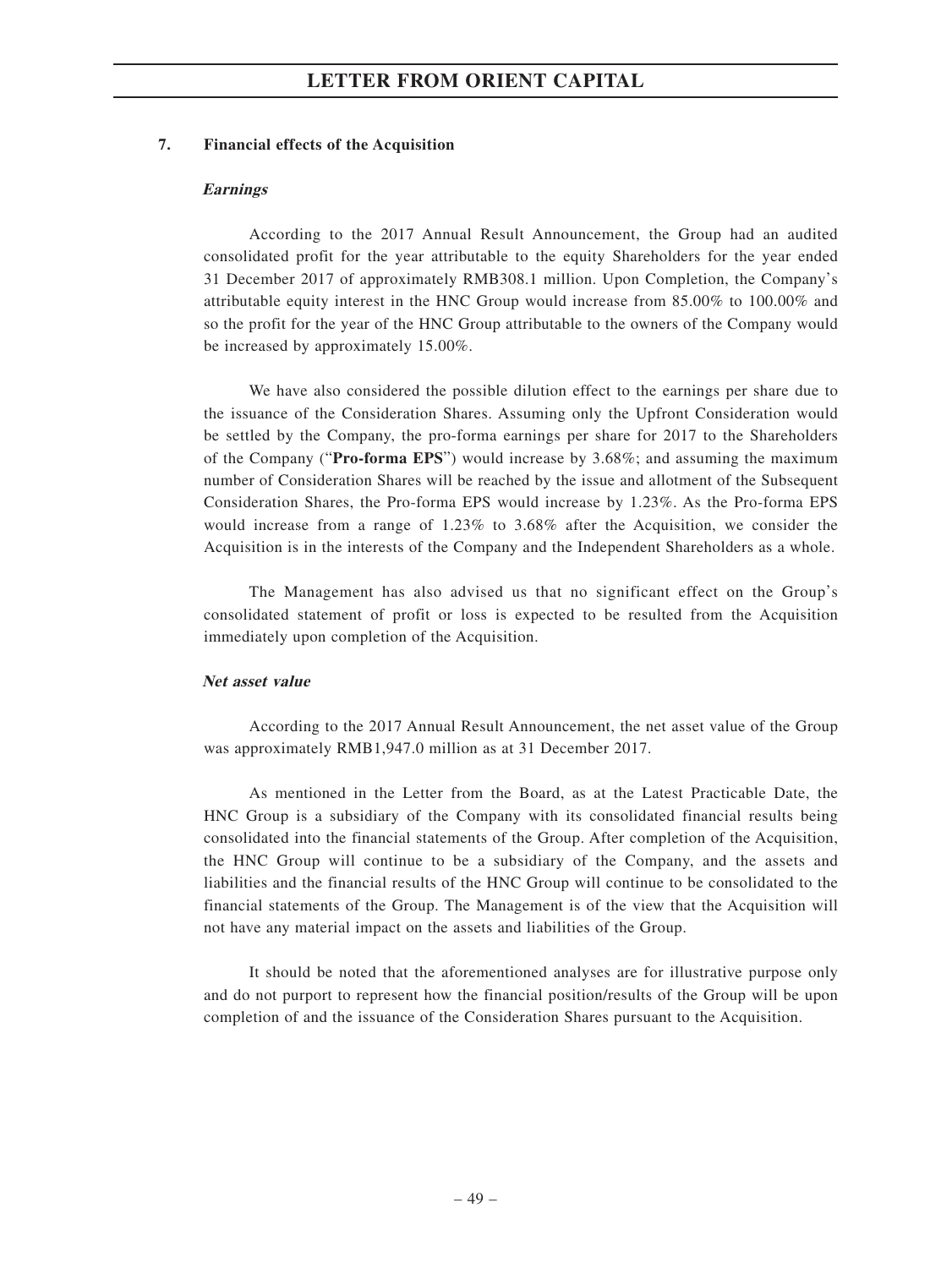#### **RECOMMENDATION**

Having considered the above principal factors and reasons, we consider that although the Sale and Purchase Agreement is not within the ordinary and usual course of business of the Group, the entering into of the Sale and Purchase Agreement are on normal commercial terms or better and in the interests of Independent Shareholders, and, from those perspectives, are in the interest of the Company and the Independent Shareholders as a whole. Accordingly, we recommend the Independent Board Committee to advise the Independent Shareholders to vote in favour of the ordinary resolutions to approve the Sale and Purchase Agreement and the transactions contemplated thereunder in the EGM. Independent Shareholders are however advised to take note of the possible dilution effect on their shareholding in the Company upon the issuance of the Consideration Shares.

> Yours faithfully, For and on behalf of **Orient Capital (Hong Kong) Limited Jiang Jun** Managing Director Investment Banking

Ms. Jiang Jun is a licensed person of the Securities and Future Commission of Hong Kong and a Responsible Officer of Orient Capital to carry out Type 6 (advising on corporate finance) regulated activity as defined under the Securities and Future Ordinance (Chapter 571 of the Laws of Hong Kong), and has over 9 years of experience in corporate finance in Hong Kong.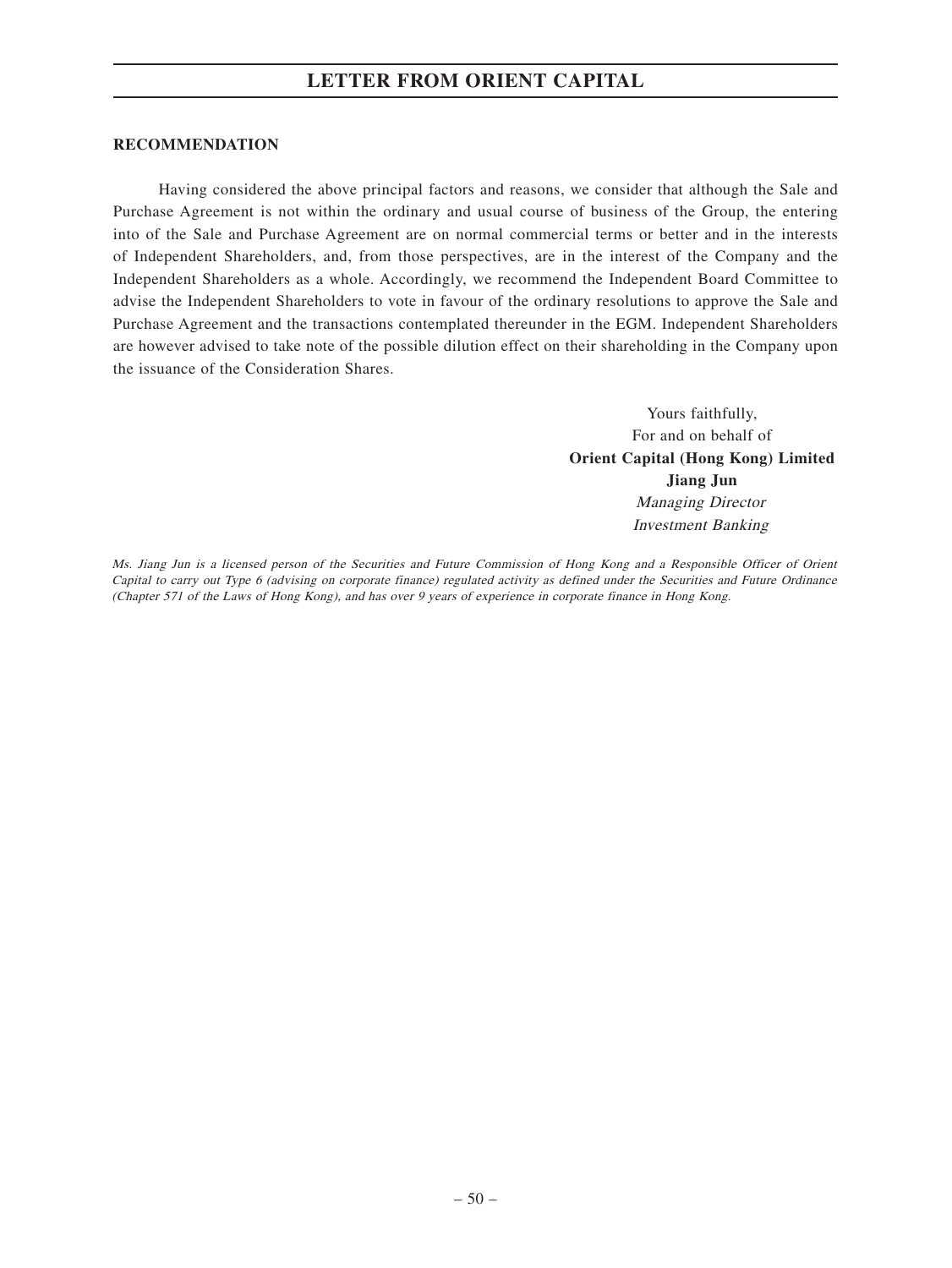## **1. RESPONSIBILITY STATEMENT**

This circular, for which the Directors collectively and individually accept full responsibility, includes particulars given in compliance with the Listing Rules for the purpose of giving information with regard to the Group. The Directors, having made all reasonable enquiries, confirm that, to the best of their knowledge and belief the information contained in this circular is accurate and complete in all material respects and not misleading or deceptive, and there are no other matters the omission of which would make any statement herein or this circular misleading.

#### **2. SHARE CAPITAL**

The authorised and issued share capital of the Company as at the Latest Practicable Date were, and immediately following the issue of the Consideration Shares will be, as follows:

| Authorised share capital            |                                                                                                                                                                   | HKS         |
|-------------------------------------|-------------------------------------------------------------------------------------------------------------------------------------------------------------------|-------------|
|                                     | 1,500,000,000 Shares as at the Latest Practicable Date                                                                                                            | 150,000,000 |
| Issued and fully paid share capital |                                                                                                                                                                   |             |
|                                     | 1,256,061,530 Shares in issue as at the Latest Practicable Date                                                                                                   | 125,606,153 |
|                                     | 50,294,123 Upfront Consideration Shares to be issued and allotted                                                                                                 | 5,029,412   |
|                                     | 29,879,876 Subsequent Consideration Shares to be issued and allotted<br>(assuming the maximum number of Consideration Shares)<br>having been issued and allotted) | 2,987,988   |
|                                     | 1,336,235,529 Shares in issue immediately following the issue of the<br>maximum Consideration Shares                                                              | 133,623,553 |

All Shares in issue rank pari passu with each other in all respects including the rights as to voting and dividends.

As at the Latest Practicable Date, the number of share options outstanding under the Company's share option scheme, which was approved by the Shareholders on 19 September 2009, was 37,486,000 and the exercise price was HK\$2.45.

Save as disclosed above, no share, options, warrants, conversion rights or any equity or debt securities of the Company were outstanding or were proposed to be issued for cash or otherwise and no commissions, discounts, brokerages or other special terms have been granted in connection with the issue or sale of any such capital.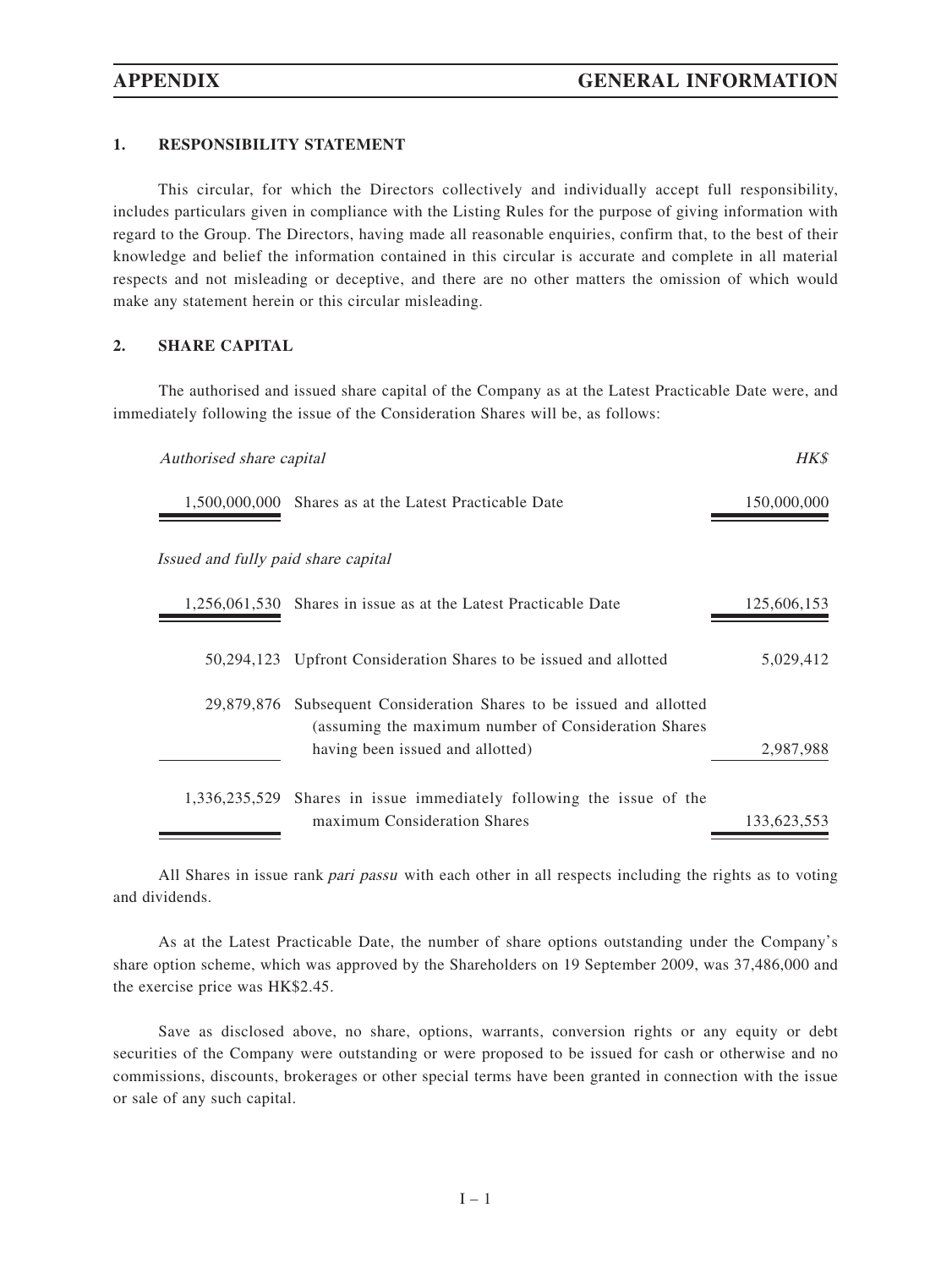# **3. DISCLOSURE OF INTERESTS**

# **A. Directors' interests in Shares**

As at the Latest Practicable Date, the interests and short positions of the Directors and chief executives of the Company in the Shares, underlying Shares and debentures of the Company or any of its associated corporations (within the meaning of Part XV of the SFO) which were required to be notified to the Company and the Stock Exchange pursuant to Divisions 7 and 8 of Part XV of the SFO (including interests and short positions which the Directors and chief executive were deemed or taken to have under such provisions of the SFO), or which were required, pursuant to section 352 of the SFO, to be recorded in the register therein, or were required to be notified to the Company and the Stock Exchange pursuant to the Model Code for Securities Transactions by Directors of Listed Issuers contained in the Listing Rules ("**Model Code**") were as follows:

| capital (Note 5)<br>Shares (Note 1)<br><b>Name of Director</b><br><b>Nature of interest</b><br>Beneficial owner<br>0.03%<br>Mr. Yan Weibin<br>$400,000$ (L)<br>Beneficial owner (Note 2)<br>800,000 (L)<br>0.07%<br>Interest of a controlled corporation (Note 3)<br>$106,539,085$ (L)<br>8.48%<br>Beneficial owner<br>0.03%<br>Mr. Bartle van der Meer<br>$400,000$ (L)<br>Beneficial owner (Note 2)<br>$800,000$ (L)<br>0.07%<br>$162,205,230$ (L)<br>Interest of a controlled corporation (Note 4)<br>12.91%<br>Beneficial owner<br>0.03%<br>Ms. Ng Siu Hung<br>$330,000$ (L)<br>Beneficial owner (Note 2)<br>$670,000$ (L)<br>0.05%<br>Beneficial owner<br>$100,000$ (L)<br>0.01%<br>Mr. Tsai Chang-Hai<br>Beneficial owner (Note 2)<br>$200,000$ (L)<br>0.02%<br>$100,000$ (L)<br>Beneficial owner<br>0.01%<br>Mr. Zeng Xiaojun<br>Beneficial owner (Note 2)<br>$200,000$ (L)<br>0.02%<br>Beneficial owner<br>0.01%<br>Ms. Ho Mei-Yueh<br>$100,000$ (L)<br>Beneficial owner (Note 2)<br>$200,000$ (L)<br>0.02%<br>Mr. Jason Wan<br>$100,000$ (L)<br>Beneficial owner<br>0.01%<br>Beneficial owner (Note 2)<br>$200,000$ (L)<br>0.02%<br>Mr. Lau Chun Fai Douglas<br>Beneficial owner<br>0.01%<br>$100,000$ (L) | <b>Number of Shares</b><br>or underlying |                           | Approximate<br>percentage of<br>issued share |
|---------------------------------------------------------------------------------------------------------------------------------------------------------------------------------------------------------------------------------------------------------------------------------------------------------------------------------------------------------------------------------------------------------------------------------------------------------------------------------------------------------------------------------------------------------------------------------------------------------------------------------------------------------------------------------------------------------------------------------------------------------------------------------------------------------------------------------------------------------------------------------------------------------------------------------------------------------------------------------------------------------------------------------------------------------------------------------------------------------------------------------------------------------------------------------------------------------------------|------------------------------------------|---------------------------|----------------------------------------------|
|                                                                                                                                                                                                                                                                                                                                                                                                                                                                                                                                                                                                                                                                                                                                                                                                                                                                                                                                                                                                                                                                                                                                                                                                                     |                                          |                           |                                              |
|                                                                                                                                                                                                                                                                                                                                                                                                                                                                                                                                                                                                                                                                                                                                                                                                                                                                                                                                                                                                                                                                                                                                                                                                                     |                                          |                           |                                              |
|                                                                                                                                                                                                                                                                                                                                                                                                                                                                                                                                                                                                                                                                                                                                                                                                                                                                                                                                                                                                                                                                                                                                                                                                                     |                                          |                           |                                              |
|                                                                                                                                                                                                                                                                                                                                                                                                                                                                                                                                                                                                                                                                                                                                                                                                                                                                                                                                                                                                                                                                                                                                                                                                                     |                                          |                           |                                              |
|                                                                                                                                                                                                                                                                                                                                                                                                                                                                                                                                                                                                                                                                                                                                                                                                                                                                                                                                                                                                                                                                                                                                                                                                                     |                                          |                           |                                              |
|                                                                                                                                                                                                                                                                                                                                                                                                                                                                                                                                                                                                                                                                                                                                                                                                                                                                                                                                                                                                                                                                                                                                                                                                                     |                                          |                           |                                              |
|                                                                                                                                                                                                                                                                                                                                                                                                                                                                                                                                                                                                                                                                                                                                                                                                                                                                                                                                                                                                                                                                                                                                                                                                                     |                                          |                           |                                              |
|                                                                                                                                                                                                                                                                                                                                                                                                                                                                                                                                                                                                                                                                                                                                                                                                                                                                                                                                                                                                                                                                                                                                                                                                                     |                                          |                           |                                              |
|                                                                                                                                                                                                                                                                                                                                                                                                                                                                                                                                                                                                                                                                                                                                                                                                                                                                                                                                                                                                                                                                                                                                                                                                                     |                                          |                           |                                              |
|                                                                                                                                                                                                                                                                                                                                                                                                                                                                                                                                                                                                                                                                                                                                                                                                                                                                                                                                                                                                                                                                                                                                                                                                                     |                                          |                           |                                              |
|                                                                                                                                                                                                                                                                                                                                                                                                                                                                                                                                                                                                                                                                                                                                                                                                                                                                                                                                                                                                                                                                                                                                                                                                                     |                                          |                           |                                              |
|                                                                                                                                                                                                                                                                                                                                                                                                                                                                                                                                                                                                                                                                                                                                                                                                                                                                                                                                                                                                                                                                                                                                                                                                                     |                                          |                           |                                              |
|                                                                                                                                                                                                                                                                                                                                                                                                                                                                                                                                                                                                                                                                                                                                                                                                                                                                                                                                                                                                                                                                                                                                                                                                                     |                                          |                           |                                              |
|                                                                                                                                                                                                                                                                                                                                                                                                                                                                                                                                                                                                                                                                                                                                                                                                                                                                                                                                                                                                                                                                                                                                                                                                                     |                                          |                           |                                              |
|                                                                                                                                                                                                                                                                                                                                                                                                                                                                                                                                                                                                                                                                                                                                                                                                                                                                                                                                                                                                                                                                                                                                                                                                                     |                                          |                           |                                              |
|                                                                                                                                                                                                                                                                                                                                                                                                                                                                                                                                                                                                                                                                                                                                                                                                                                                                                                                                                                                                                                                                                                                                                                                                                     |                                          |                           |                                              |
|                                                                                                                                                                                                                                                                                                                                                                                                                                                                                                                                                                                                                                                                                                                                                                                                                                                                                                                                                                                                                                                                                                                                                                                                                     |                                          |                           |                                              |
|                                                                                                                                                                                                                                                                                                                                                                                                                                                                                                                                                                                                                                                                                                                                                                                                                                                                                                                                                                                                                                                                                                                                                                                                                     |                                          |                           |                                              |
| $200,000$ (L)                                                                                                                                                                                                                                                                                                                                                                                                                                                                                                                                                                                                                                                                                                                                                                                                                                                                                                                                                                                                                                                                                                                                                                                                       |                                          | Beneficial owner (Note 2) | 0.02%                                        |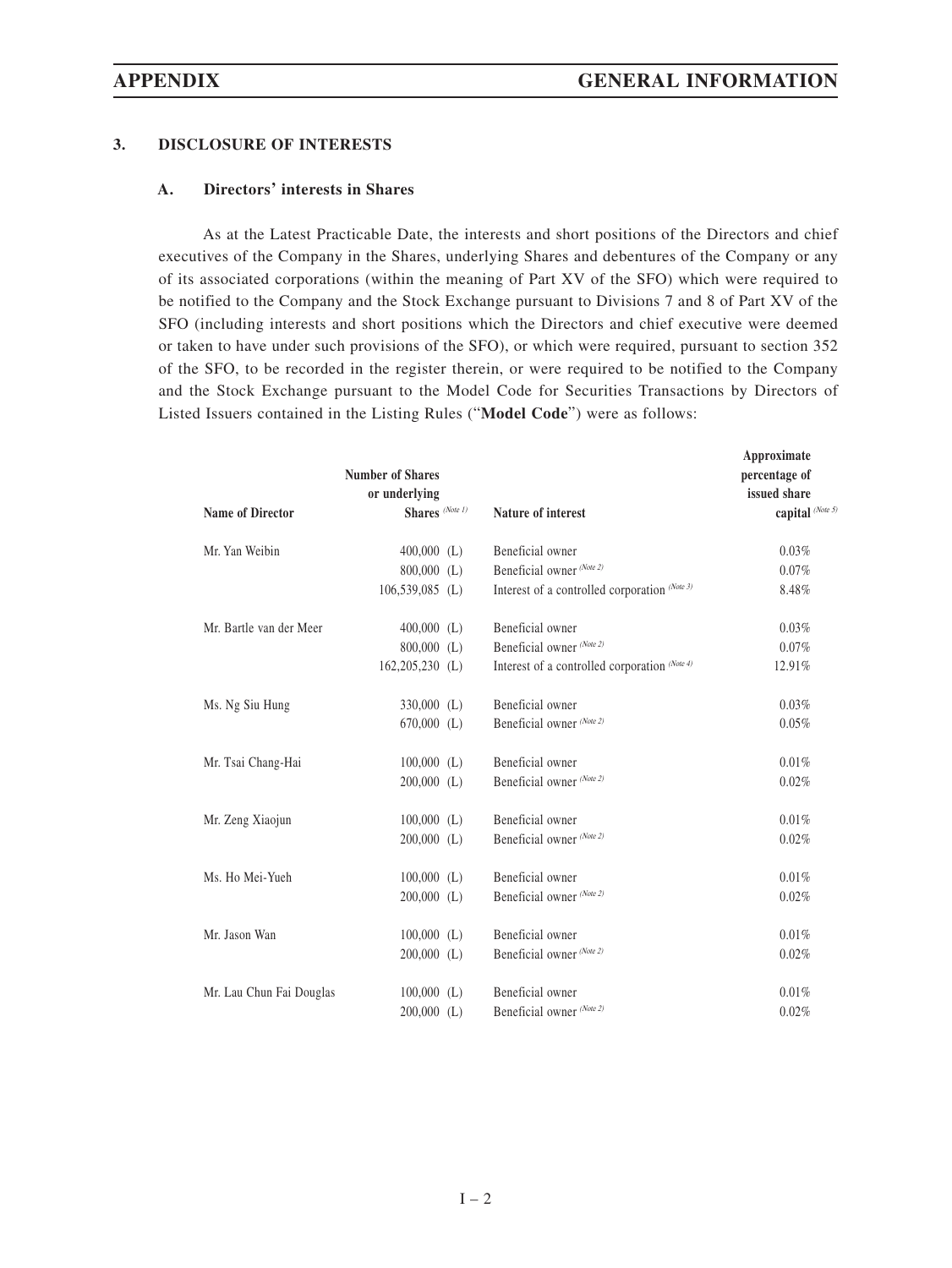Notes:

- 1. The letter "L" denotes a person's "long position" (as defined under Part XV of the SFO) in such Shares.
- 2. These are the Shares subject to the exercise of the share options granted by the Company to the Directors on 21 January 2016 under the Company's share option scheme.
- 3. The Shares are held by Ausnutria Holding Co Ltd ("**Ausnutria BVI**"), a company wholly-owned by Mr. Yan Weibin. Mr. Yan Weibin is therefore deemed to be interested in 106,539,085 Shares held by Ausnutria BVI under the SFO.
- 4. The Shares are held by Dutch Dairy Investments HK Limited, which is in turn wholly-owned by Dutch Dairy Investments B.V. ("**DDI**"). DDI is owned as to 50.00% by Fan Deming B.V., which is wholly-owned by Mr. Bartle van der Meer. Mr. Bartle van der Meer is therefore deemed to be interested in 162,205,230 Shares held by Dutch Dairy Investments HK Limited under the SFO.
- 5. Based on 1,256,061,530 shares of HK\$0.10 each in issue as at the Latest Practicable Date.

Save as disclosed above, as at the Latest Practicable Date, none of the Directors and chief executive of the Company had any interests or short positions in the shares, underlying shares and debentures of the Company or any of its associated corporations (within the meaning of Part XV of the SFO), which were required to be notified to the Company and the Stock Exchange pursuant to Divisions 7 and 8 of Part XV of the SFO (including interests and short positions which the Directors and chief executive were deemed or taken to have under such provisions of the SFO), or which were required, pursuant to section 352 of the SFO, to be recorded in the register therein, or were required to be notified to the Company and the Stock Exchange pursuant to the Model Code.

#### **B. Substantial shareholders' interests in Shares**

As at the Latest Practicable Date, the following persons (other than a Director or chief executive of the Company) had interests or short positions in the Shares and underlying Shares of the Company which fall to be disclosed to the Company under the provisions of Divisions 2 and 3 of Part XV of the SFO:

| Name                                               | <b>Number of Shares</b>      | Nature of interest                                        | Approximate<br>percentage of<br>issued share<br>capital (Note 10) |
|----------------------------------------------------|------------------------------|-----------------------------------------------------------|-------------------------------------------------------------------|
| Ausnutria BVI (Note 1)                             | 106,539,085                  | Beneficial owner                                          | 8.48%                                                             |
| Babyland Holdings<br>Limited (Note 2)              | 71,301,949                   | Beneficial owner                                          | 5.68%                                                             |
| BioEngine Capital Inc. (Note 3)                    | 123,355,375                  | Beneficial owner                                          | 9.82%                                                             |
| Center Laboratories, Inc. (Note 3)                 | 361,738,129<br>144, 193, 643 | Beneficial owner<br>Interest of a controlled corporations | 28.80%<br>11.48%                                                  |
| Chengwei Evergreen<br>Capital L.P. (Notes 2 and 4) | 71,301,949                   | Interest of controlled corporations                       | 5.68%                                                             |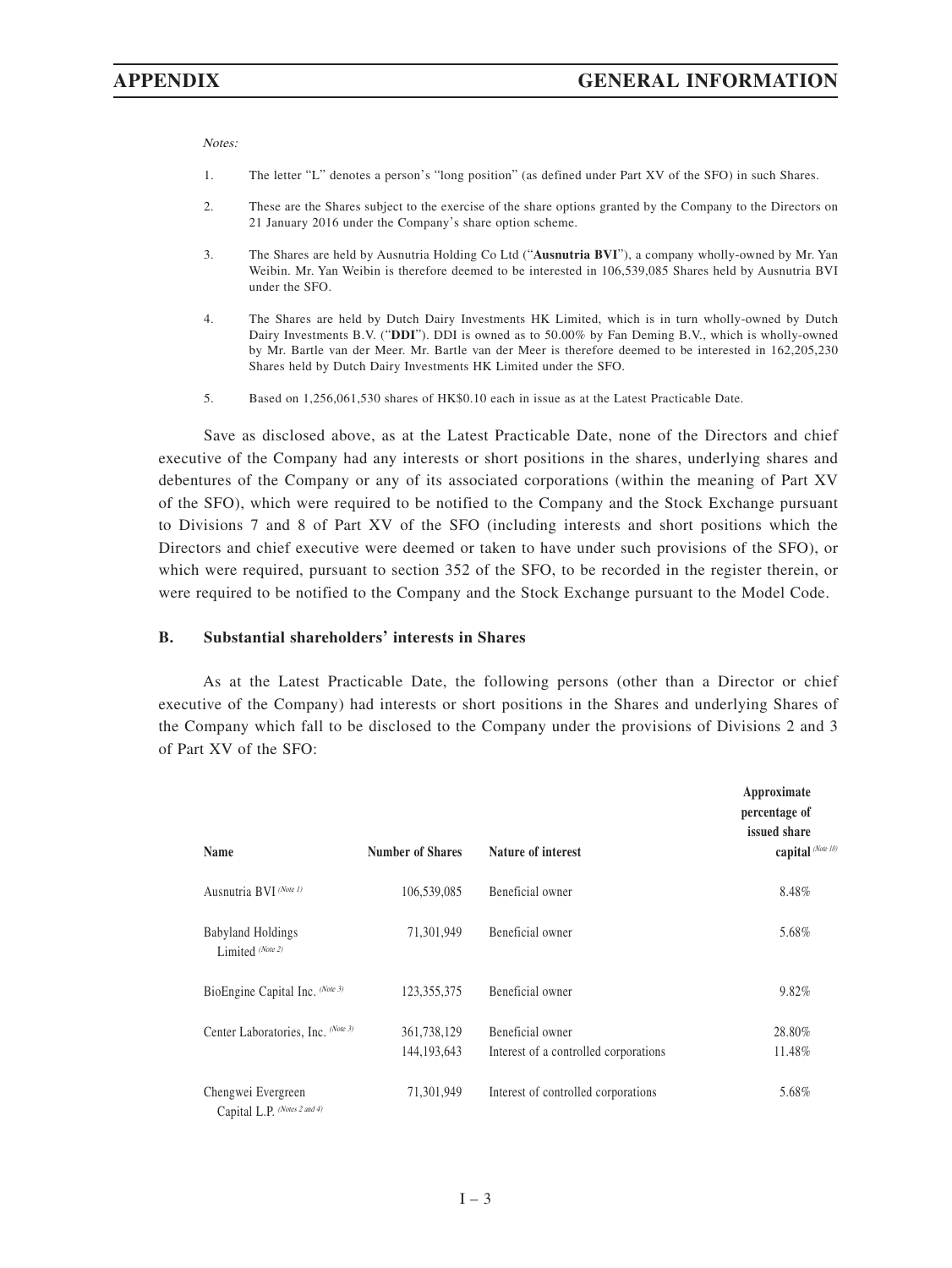# **APPENDIX GENERAL INFORMATION**

| Name                                           | <b>Number of Shares</b> | Nature of interest                   | Approximate<br>percentage of<br>issued share<br>capital (Note 10) |
|------------------------------------------------|-------------------------|--------------------------------------|-------------------------------------------------------------------|
| Chengwei Evergreen<br>Management, LLC          | 71,301,949              | Interest of controlled corporations  | 5.68%                                                             |
| $DDI$ (Notes 5 and 6)                          | 162, 205, 230           | Interest of a controlled corporation | 12.91%                                                            |
| Dutch Dairy Investments<br>HK Limited (Note 6) | 162, 205, 230           | Beneficial owner                     | 12.91%                                                            |
| Fan Deming BV (Note 7)                         | 162, 205, 230           | Interest of a controlled corporation | 12.91%                                                            |
| Manids B.V. (Notes 5 and 8)                    | 162, 205, 230           | Interest of a controlled corporation | 12.91%                                                            |
| Mr. Ignatius Petrus Jorna (Note 8)             | 162, 205, 230           | Interest of controlled corporation   | 12.91%                                                            |
| Ms. Chen Miaoyuan (Note 9)                     | 106,539,085             | Interest of spouse                   | 8.48%                                                             |

Notes:

- 1. Ausnutria BVI is wholly-owned by Mr. Yan Weibin. Mr. Yan Weibin is therefore deemed to be interested in 106,539,085 Shares held by Ausnutria BVI under the SFO.
- 2. Babyland Holdings Limited is owned as to 93.88% by Chengwei Evergreen Capital, L.P.
- 3. Both BioEngine Capital Inc. and BioEngine Technology Development Inc. are non-wholly-owned subsidiaries of Center Laboratories, Inc.. Center Laboratories, Inc. is therefore deemed to be interested in 123,355,375 Shares and 20,838,268 Shares held by BioEngine Capital Inc. and BioEngine Technology Development Inc., respectively under the SFO.
- 4. Chengwei Evergreen Capital, L.P. is wholly-owned by Chengwei Evergreen Management, LLC.
- 5. DDI is owned as to 50.00% by each of Fan Deming B.V. and Manids B.V..
- 6. Dutch Dairy Investments HK Limited is wholly-owned by DDI.
- 7. Fan Deming BV is wholly-owned by Mr. Bartle van der Meer.
- 8. Manids B.V. is owned as to 99.84% by Mr. Ignatius Petrus Jorna.
- 9. Ms. Chen Miaoyuan is the spouse of Mr. Yan Weibin. Ms. Chen Miaoyuan is therefore deemed to be interested in 106,539,085 Shares held by Mr. Yan Weibin under the SFO.
- 10. Based on 1,256,061,530 Shares of HK\$0.10 each in issue as at the Latest Practicable Date.

Other than as disclosed above, as at the Latest Practicable Date, no person (other than Directors and chief executive of the Company) or company had interests or short positions in the Shares or underlying Shares which fall to be disclosed to the Company under the provisions of Divisions 2 and 3 of Part XV of the SFO.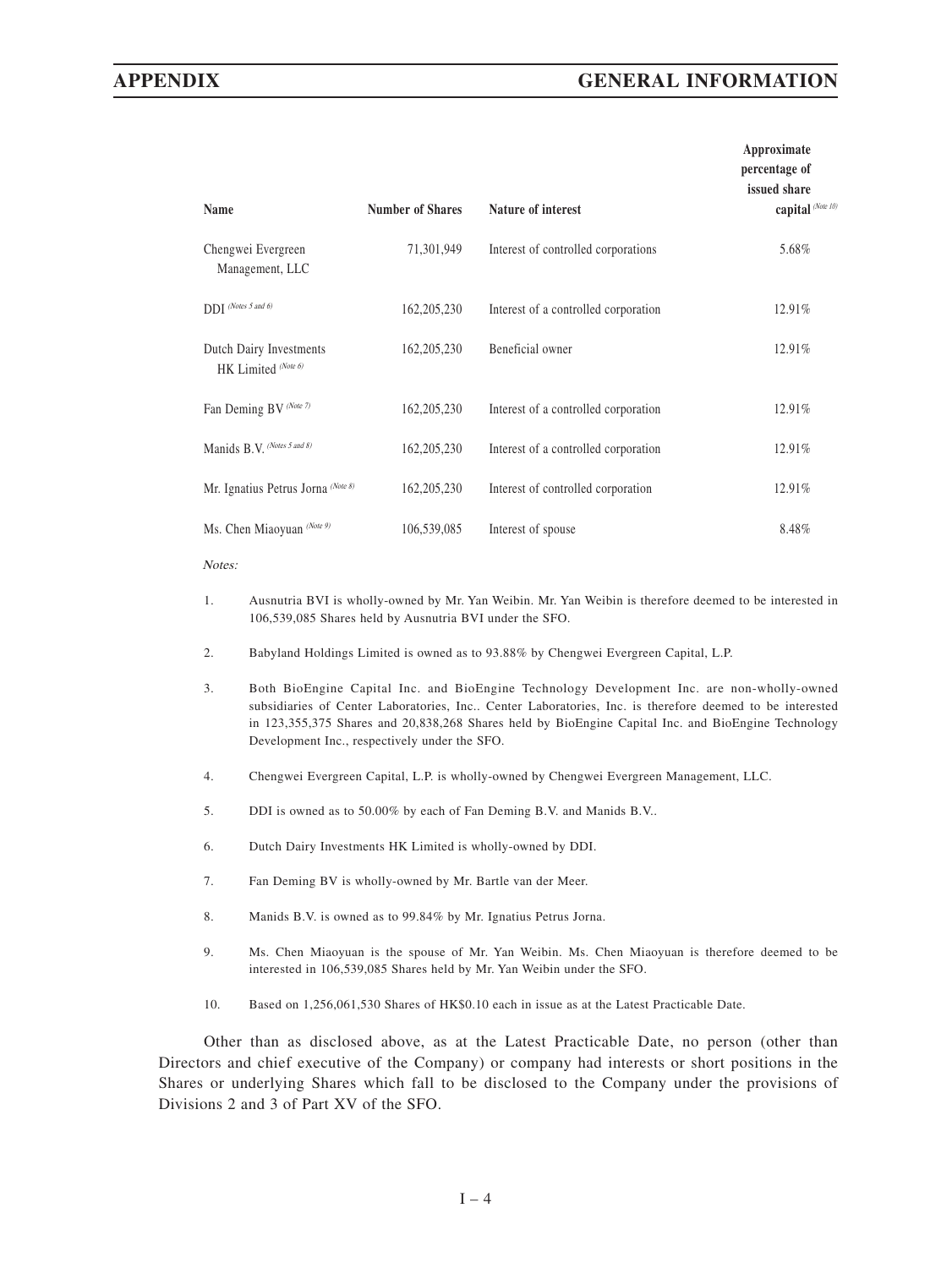# **4. FURTHER INFORMATION CONCERNING DIRECTORS**

# **A. Competing interests**

As at the Latest Practicable Date, none of the Directors or their respective close associates (as defined under the Listing Rules) had any business or interest in any business which competes or is likely to compete, either directly or indirectly, with the business of the Group.

## **B. Directors' service contracts**

As at the Latest Practicable Date, none of the Directors had any existing or proposed service contracts with any member of the Group, excluding contracts expiring or determinable by the employer within one year without payment of compensation (other than statutory compensation).

## **C. Directors' interest in assets**

As at the Latest Practicable Date, none of the Directors had any direct or indirect interest in any assets which had been acquired, disposed of by or leased, or which were proposed to be acquired, disposed of by or leased to any member of the Group since 31 December 2016, being the date to which the latest published audited consolidated financial statements of the Group were made up.

#### **D. Directors' interest in contracts**

As at the Latest Practicable Date, none of the Directors was materially interested in any contract or arrangement entered into by any member of the Group and subsisting at the Latest Practicable Date which was significant in relation to the business of the Group.

### **5. MATERIAL ADVERSE CHANGE**

As at the Latest Practicable Date, the Directors are not aware of any material adverse change in the financial position or trading position of the Group since 31 December 2017, being the date to which the latest published audited consolidated financial statements of the Group were made up.

#### **6. LITIGATION**

As at the Latest Practicable Date, no member of the Group was engaged in any litigation, arbitration or claim of material importance and no litigation, arbitration or claim of material importance is known to the Directors to be pending or threatened against any member of the Group.

Based on the best information, knowledge and belief of the Directors, as at the Latest Practicable Date, the companies comprising the Target Group were not involved in any litigation, arbitration or claim of material importance, and the Directors are not aware of any pending or threatened litigation, arbitration or claim against any member of the Target Group.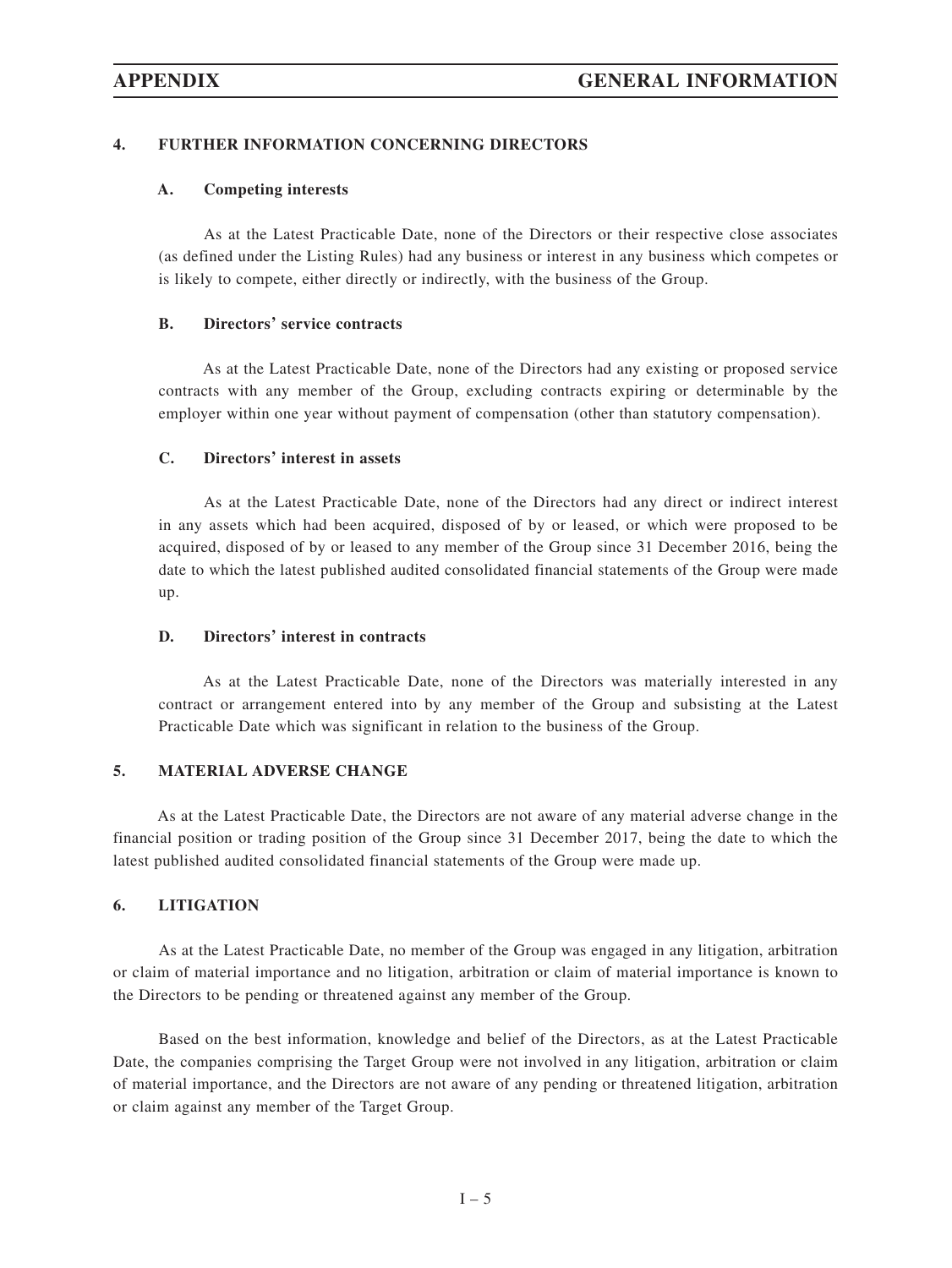# **7. EXPERT AND CONSENT**

The following is the qualifications of the expert who has given opinions, letters or advice which are contained in this circular:

| <b>Name</b>    | <b>Oualifications</b>                                             |
|----------------|-------------------------------------------------------------------|
| Orient Capital | A licensed corporation to carry out Type 6 (Advising on Corporate |
|                | Finance) regulated activities under the SFO                       |

Orient Capital has given and has not withdrawn its written consent to the issue of this circular with the inclusion herein of its letter or report, as the case may be dated 12 April 2018, and reference to its name, and/or its advice in the form and context in which it appears.

As at the Latest Practicable Date, Orient Capital did not:

- (i) have any shareholding, directly or indirectly, in any member of the Group, nor did they have any right (whether legally enforceable or not) to subscribe for or to nominate persons to subscribe for securities in any member of the Group; and
- (ii) have any direct or indirect interest in any assets which had been acquired, or disposed of by, or leased to any member of the Group, or were proposed to be acquired, or disposed of by, or leased to any member of the Group since 31 December 2016, being the date to which the latest published audited consolidated financial statements of the Group were made up.

### **8. MISCELLANEOUS**

- (i) Conyers Trust Company (Cayman) Limited, the registered office of the Company, is situated at Cricket Square, Hutchins Drive, P.O. Box 2681, Grand Cayman KY1-1111, Cayman Islands;
- (ii) The head office and principal place of business in Hong Kong of the Company is situated at Unit 16, 36/F., China Merchants Tower, Shun Tak Centre, 168-200 Connaught Road Central, Sheung Wan, Hong Kong;
- (iii) Computershare Hong Kong Investor Services Limited, the Company's branch share registrar is located at 17M Floor, Hopewell Centre, 183 Queen's Road East, Wanchai, Hong Kong;
- (iv) The company secretary of the Company since 3 December 2012 is Mr. Wong Wei Hua Derek, who is a member of the Hong Kong Institute of Certified Public Accountants; and
- (v) In the event of inconsistency, the English version of this circular shall prevail over the Chinese text.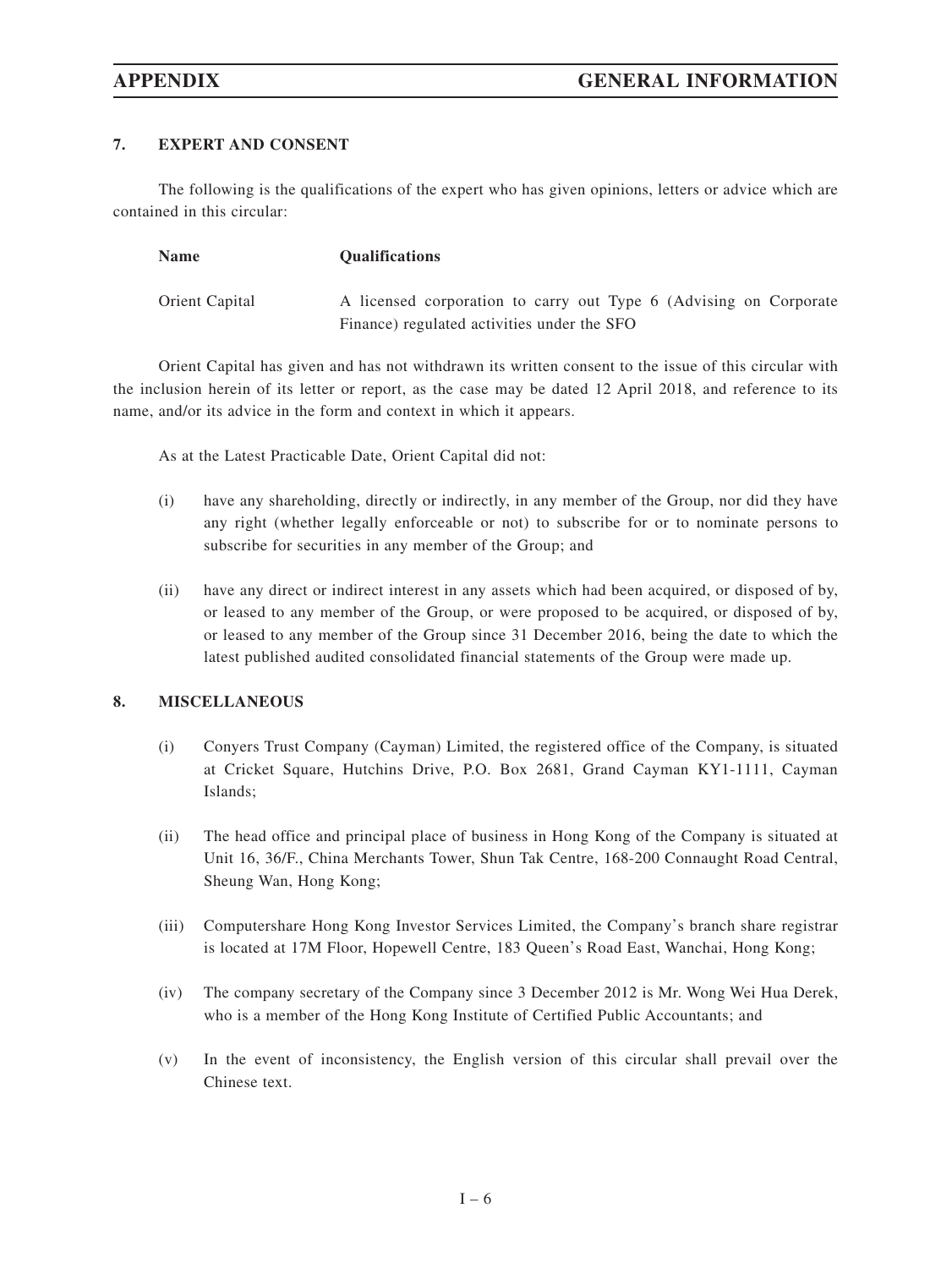# **9. DOCUMENTS AVAILABLE FOR INSPECTION**

Copies of the following documents will be made available for inspection during normal business hours on Business Days at the office of the Company at Unit 16, 36/F., China Merchants Tower, Shun Tak Centre, 168-200 Connaught Road Central, Sheung Wan, Hong Kong, from the date of this circular up to and including the date of EGM:

- (i) the Sale and Purchase Agreement;
- (ii) the letter from the Independent Board Committee, the text of which is set out on pages 21 to 22 to this circular;
- (iii) the letter from the Independent Financial Adviser to the Independent Board Committee and Independent Shareholders, the text of which is set out on pages 23 to 50 to this circular;
- (iv) the written consent referred to in the paragraph headed "Expert and consent" in this appendix; and
- (v) this circular.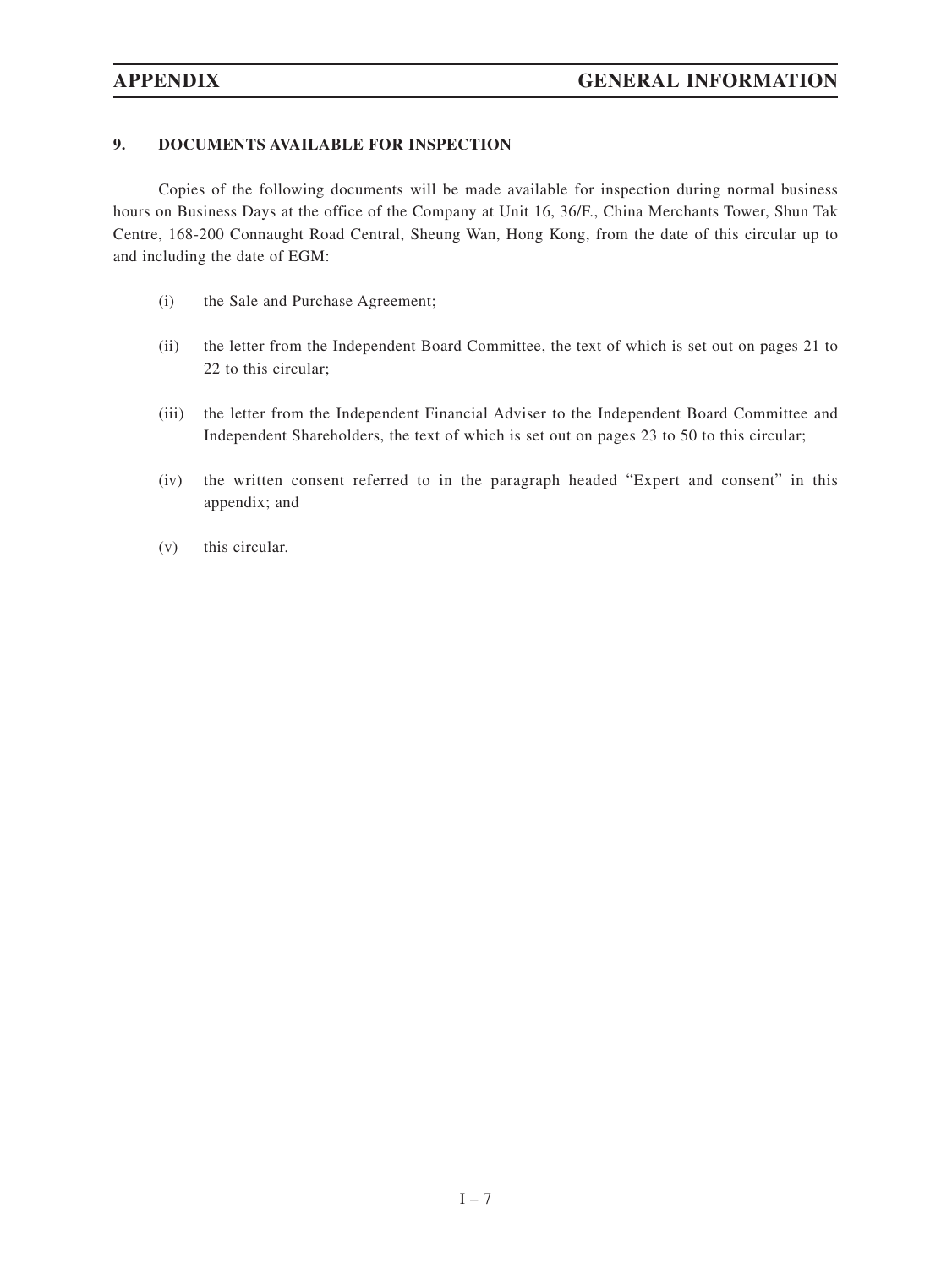

# **AUSNUTRIA DAIRY CORPORATION LTD**

**澳優乳業股份有限公司**

(Incorporated in the Cayman Islands with limited liability)

**(Stock code: 1717)**

# **NOTICE OF EXTRAORDINARY GENERAL MEETING**

**NOTICE IS HEREBY GIVEN** that an extraordinary general meeting (the "**EGM**") of Ausnutria Dairy Corporation Ltd (the "**Company**") will be held on Friday, 11 May 2018 at 10:30 a.m. or immediately after conclusion of the Company's annual general meeting to be held on the same day, whichever is later, at Bowen Room, 7th Floor, Conrad Hong Kong Hotel, Pacific Place, 88 Queensway, Hong Kong for the purpose of considering and, if thought fit, passing, without modifications, the following ordinary resolutions of the Company. Unless otherwise specified, capitalized terms used herein shall have the same meanings as those defined in the circular of the Company dated 12 April 2018 of which the notice convening the EGM forms part.

## **ORDINARY RESOLUTIONS**

### 1. "**THAT**

- (a) the conditional Sale and Purchase Agreement (a copy of which is tabled at the EGM and marked "A" and signed by the chairman of the EGM for identification purpose) and the transactions contemplated thereunder be and are hereby approved, confirmed and ratified;
- (b) any one Director be and is hereby specifically authorised to issue and allot the Consideration Shares in accordance with the terms of the Sale and Purchase Agreement; and
- (c) any one Director be and is hereby authorised to, on behalf of the Company, do all such acts and things, to sign and execute such documents or agreements or deeds and take all such actions as he or she may in his or her absolute discretion consider necessary, appropriate, desirable or expedient for the purposes of giving effect to or in connection with the Sale and Purchase Agreement and the transactions contemplated thereunder."

### 2. "**THAT**

(a) the issue and allotment of the Consideration Shares in the principal amount of HK\$400,870,000 at the issue price of HK\$5.00 per Consideration Share to the Vendors be and are hereby approved;